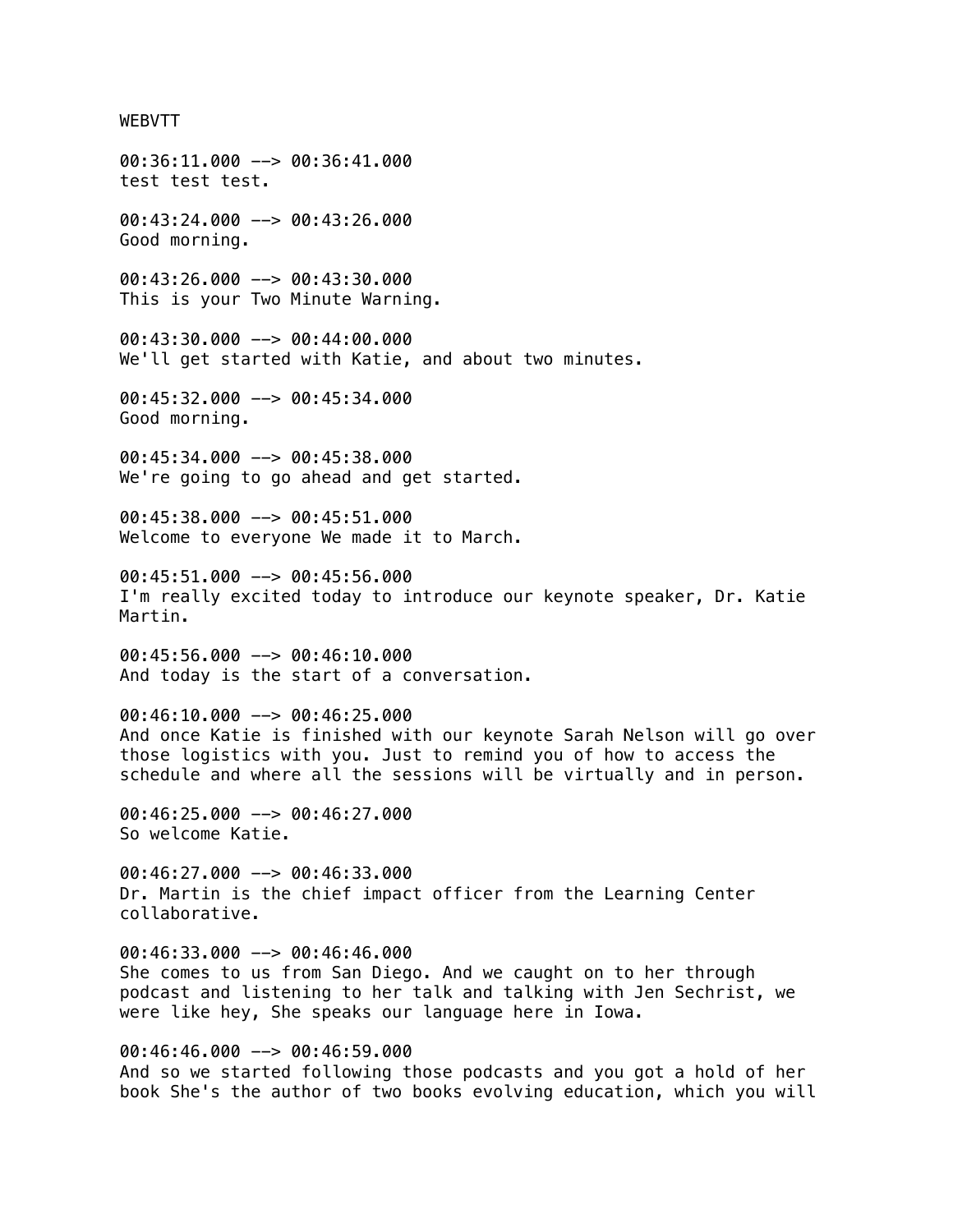get a copy today superintendents, to take back to your district.

 $00:46:59.000$  -->  $00:47:05.000$ And the second book is learner centered innovation.

 $00:47:05.000$  -->  $00:47:18.000$ 

Katie also has a sense of humor because when I was talking to her I said, you know, what's your background in teaching and she said Middle School language arts and loves middle school students so we had a lot of good conversations around that she's also

00:47:18.000 --> 00:47:24.000 been an instructional coach, and lead mentoring and induction for her districts.

00:47:24.000 --> 00:47:37.000 And she still teaches, so we like what she brings to us and messages today, very practical and user friendly for all of our educators. She teaches grad school programs at High Tech High.

 $00:47:37.000$  -->  $00:47:51.000$ 

And she's also on the board of the real world and scholars and does what she's doing today all over the nation consults with schools around students in our practices, and later today in her zoom session.

00:47:51.000 --> 00:47:58.000 She'll share some of those tools and secrets on those students in her practices in the classroom.

 $00:47:58.000$  -->  $00:48:15.000$ 

We've been very fortunate as an agency to be working with Katie, since Christmas around work that we're trying to do to personalized learning for adults that we can then use as a way to model for students and so she's been helping us right micro credentials

00:48:15.000 --> 00:48:34.000 and helping me establish a way to train others, and doing so.

00:48:34.000 --> 00:48:44.000 so let's give Katie, a warm, I will welcome, welcome Dr Katie Martin.

00:48:44.000 --> 00:48:53.000 Thank you so much. I was, I was telling, Amy, of course from San Diego I was worried about the weather the whole time because I kept saying it was going to be so cold.

00:48:53.000 --> 00:49:08.000

And I didn't know if I had the right clothes and then, you know, I hear how how kind and welcoming the Iowa people are so I want to thank you for whoever ordered the like 60 degrees yesterday, lovely coming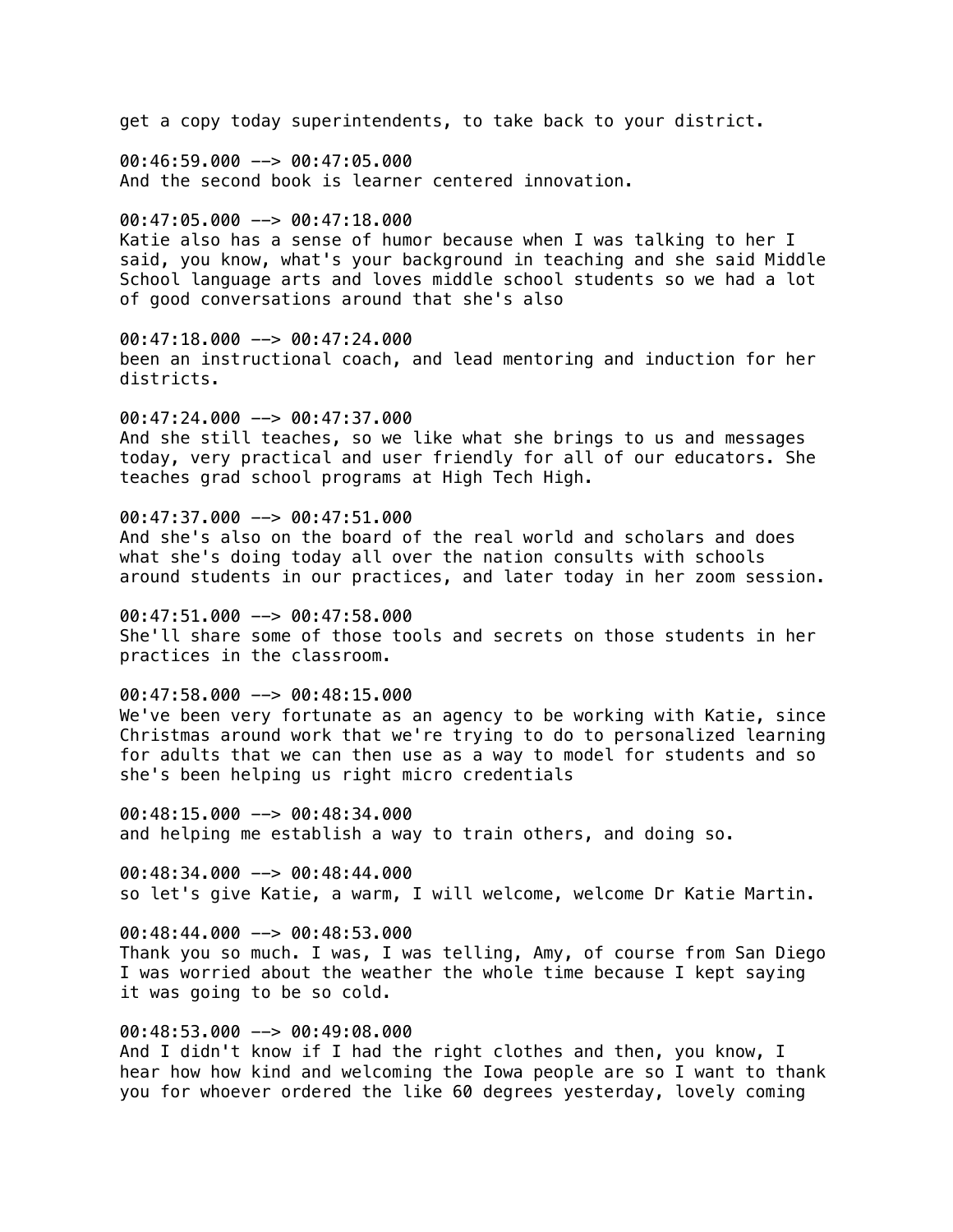off the plane it was sunny I thought it was

#### 00:49:08.000 --> 00:49:24.000

a nice warm welcome so I appreciate that. And today's been, it's been great, as well as Amy said I've really enjoyed working with the team and getting to know Amy and I'm excited for today to share the message and, but also hear your questions.

#### 00:49:24.000 --> 00:49:36.000

So, as we jump in. I always want to share this invitation for our learning I think it's important as a middle school teacher, you know, some are like don't pass notes don't do anything that never worked right they were always going to do it so I'm just

#### 00:49:36.000 --> 00:49:50.000

going to encourage relax and enjoy there's a lot going on I know as superintendent, a lot of the teachers are getting the acknowledgement that their jobs are really hard but I know your jobs are incredibly difficult.

# 00:49:50.000 --> 00:50:00.000

You just can't often say that. So thank you for all that you're doing I hope today is an opportunity for you all to connect with each other, connect with your why and the work that you're doing.

# 00:50:00.000 --> 00:50:10.000

I encourage you send notes past you know past messages if you're on zoom welcome and, you know, share in the chat I want you to be able to connect with each other and and find ideas that inspire you.

#### 00:50:10.000 --> 00:50:21.000

Ultimately, Share, share things that you're doing. This is also a point of connection. I know that the work you're doing in each of your districts can inspire each of us as well.

## 00:50:21.000 --> 00:50:28.000

Plus one each other's ideas and ultimately at the end we're going to have an opportunity for questions. My hope is to engage with you and ask questions.

#### 00:50:28.000 --> 00:50:42.000

I used to always tell my middle schoolers smart people ask questions and they're like no way we look dumb if we ask questions and like know you, if you will, we can't know everything, especially now in the world as much information as much as going on,

# 00:50:42.000 --> 00:50:55.000

smart people ask questions and push on different ideas. So I want to encourage you now, I'm going to take a moment in the world right now there's a lot going on, not only in your districts globally.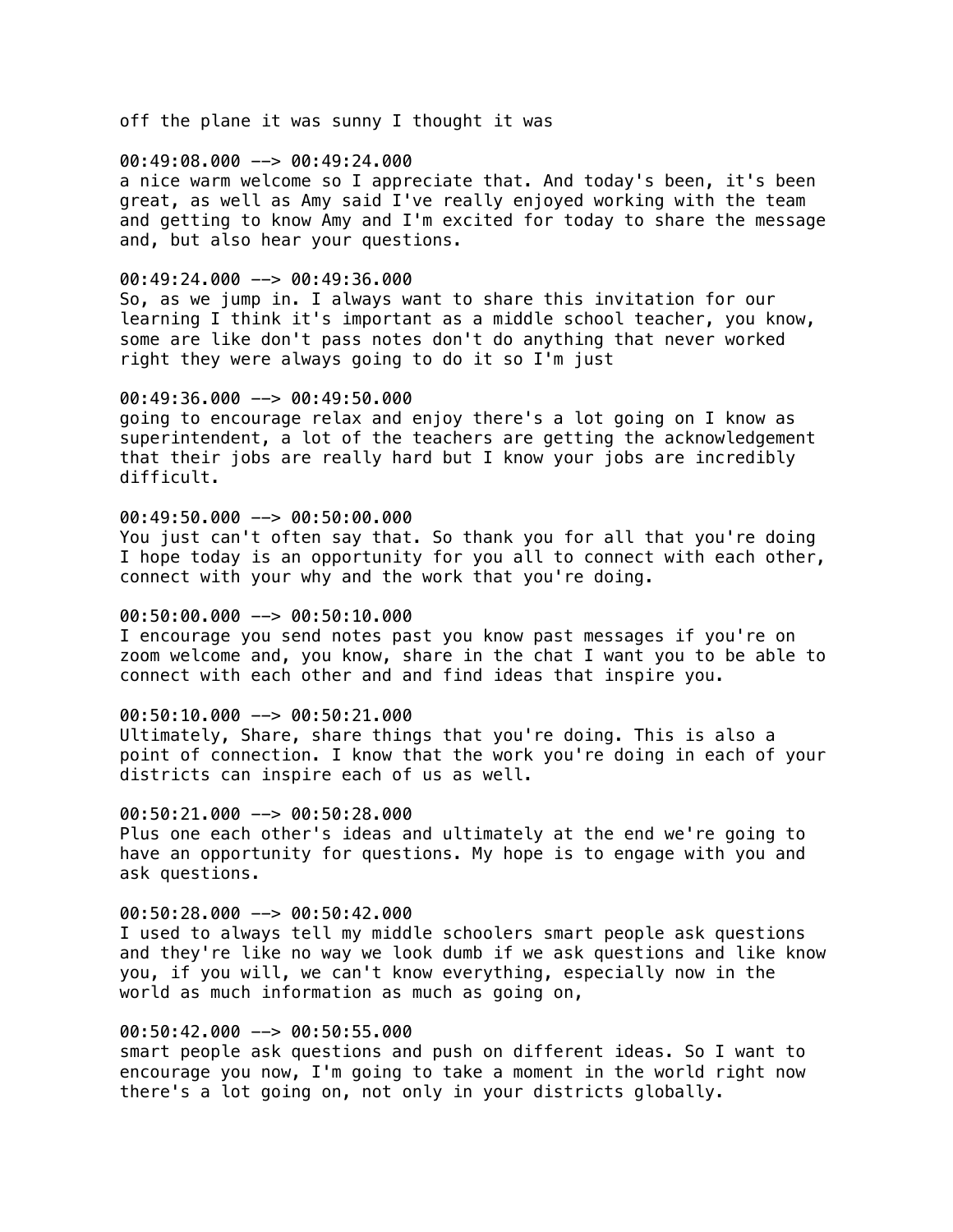00:50:55.000 --> 00:51:05.000 I want to help us focus and anchor on things that are going well, not to ignore the things that are not but I want to give us a minute to anchor on what's going well and give you a chance to share and connect with each other.  $00:51:05.000$  -->  $00:51:35.000$ So Chaka Khan going to help us and give us a minute, and I want you to tell me something good, tell each other just connect find something that you want to anchor on as we start the day. 00:52:23.000 --> 00:52:25.000 All right. 00:52:25.000 --> 00:52:28.000 I heard some good things. 00:52:28.000 --> 00:52:40.000 Hopefully there's more to celebrate attendance up. It's March. The weather's good some good things to celebrate. 00:52:40.000 --> 00:52:44.000 Oh, we want you to keep celebrating.  $00:52:44.000$  -->  $00:52:49.000$ Let's see. All right. So, as we jump in today. 00:52:49.000 --> 00:53:00.000 My goal is to validate the work that you've been doing evolving and education means that we have to look at the practices that are working, we're not changing everything to be future ready. 00:53:00.000 --> 00:53:04.000 So I want to validate what's working for you and in your districts.  $00:53:04.000$  -->  $00:53:19.000$ But I also do want to push, I want to push on ideas I want to push on thinking, I want to push on what's possible. And ultimately, inspire you to think about what you can do in your district to create the best conditions for your teachers, your students  $00:53:19.000$  -->  $00:53:31.000$ your community. Because if we sit here and we talk about new ideas but ultimately don't go back and do anything different than our students are communities, never experienced anything different. 00:53:31.000 --> 00:53:35.000

So, as we jump in.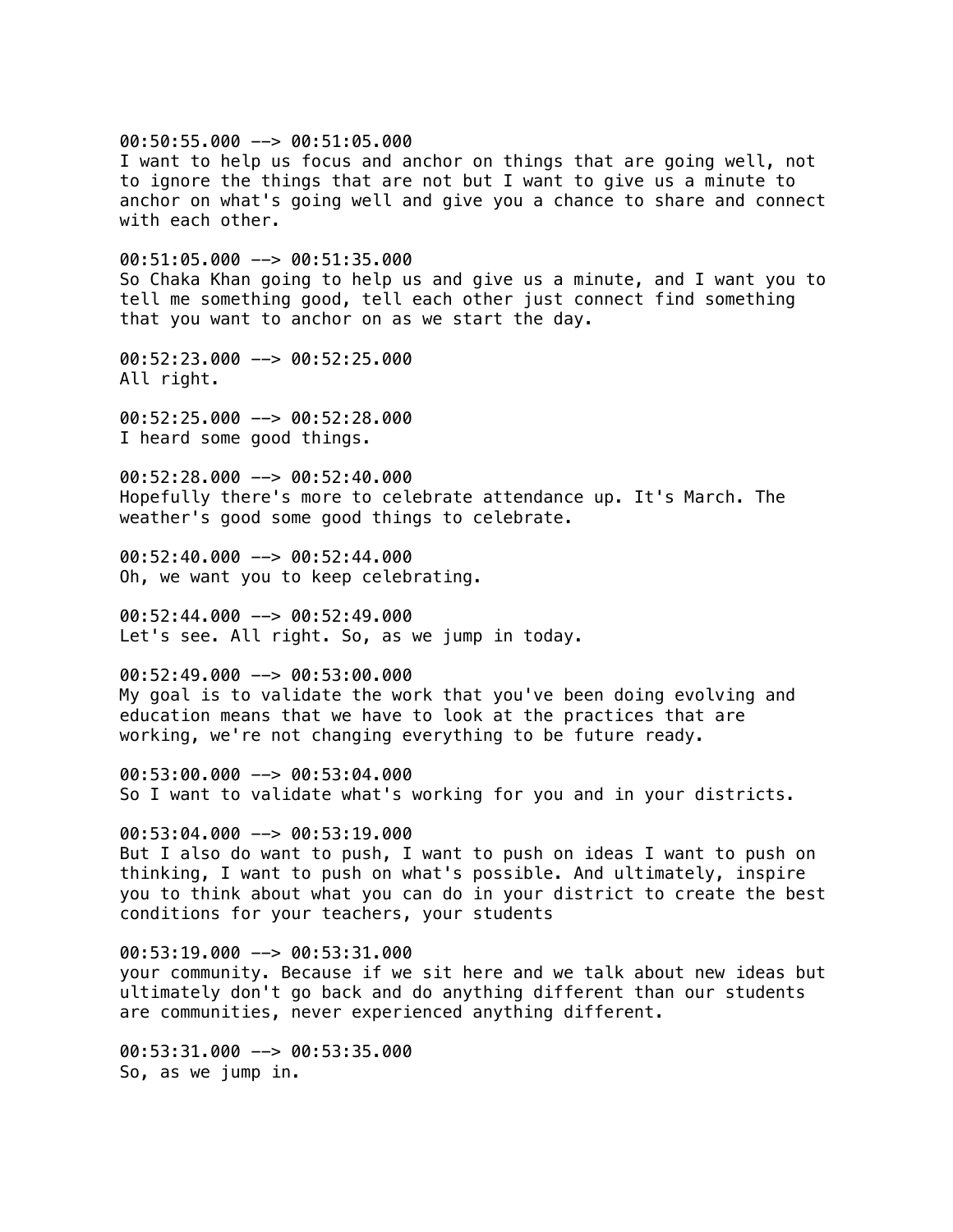00:53:35.000 --> 00:53:39.000 Anyone said I can't wait to go back to normal lately.

00:53:39.000 --> 00:53:50.000 Anyone ever thought like ash Can't we just get back to normal. You're probably in a little bit more normal than we are in California, kids are finally going to go back without masks, maybe starting next month.

00:53:50.000 --> 00:53:55.000 But there's a lot of gosh I just can't wait to get back to normal.

00:53:55.000 --> 00:54:08.000 And in that push to get back sometimes we look at past practices with rose colored glasses right we look back at gosh if we could just go back to normal, then everything would be back, would be great in our schools.

00:54:08.000 --> 00:54:15.000 So I want to remind us some of the things that normal in education, have produced.

00:54:15.000 --> 00:54:34.000 So if you look at this graph, we know that too often income predicts or zip codes predict test scores. So students in high income areas have higher test scores than our students in low income areas, this disparity is what normal produces.

00:54:34.000 --> 00:54:38.000 We know that student engagement.

00:54:38.000 --> 00:54:55.000 You look at this Gallup poll student engagement decreases from the time young people are in sixth grade to 12th grade, because they have fewer opportunities to do things that are fun, fewer opportunities to do things that they're good at and fewer opportunities

 $00:54:55.000$  -->  $00:55:02.000$ to do something that they do the is their best every day.

00:55:02.000 --> 00:55:05.000 If you think about that each day.

00:55:05.000 --> 00:55:16.000 We say a student engagement such a problem right middle school, high school kids aren't engaged. But if they're coming and they don't feel like they're doing anything that they're successful and they don't feel like they're doing anything that's fun.

00:55:16.000 --> 00:55:25.000 It's hard to stay engaged because you don't necessarily feel like you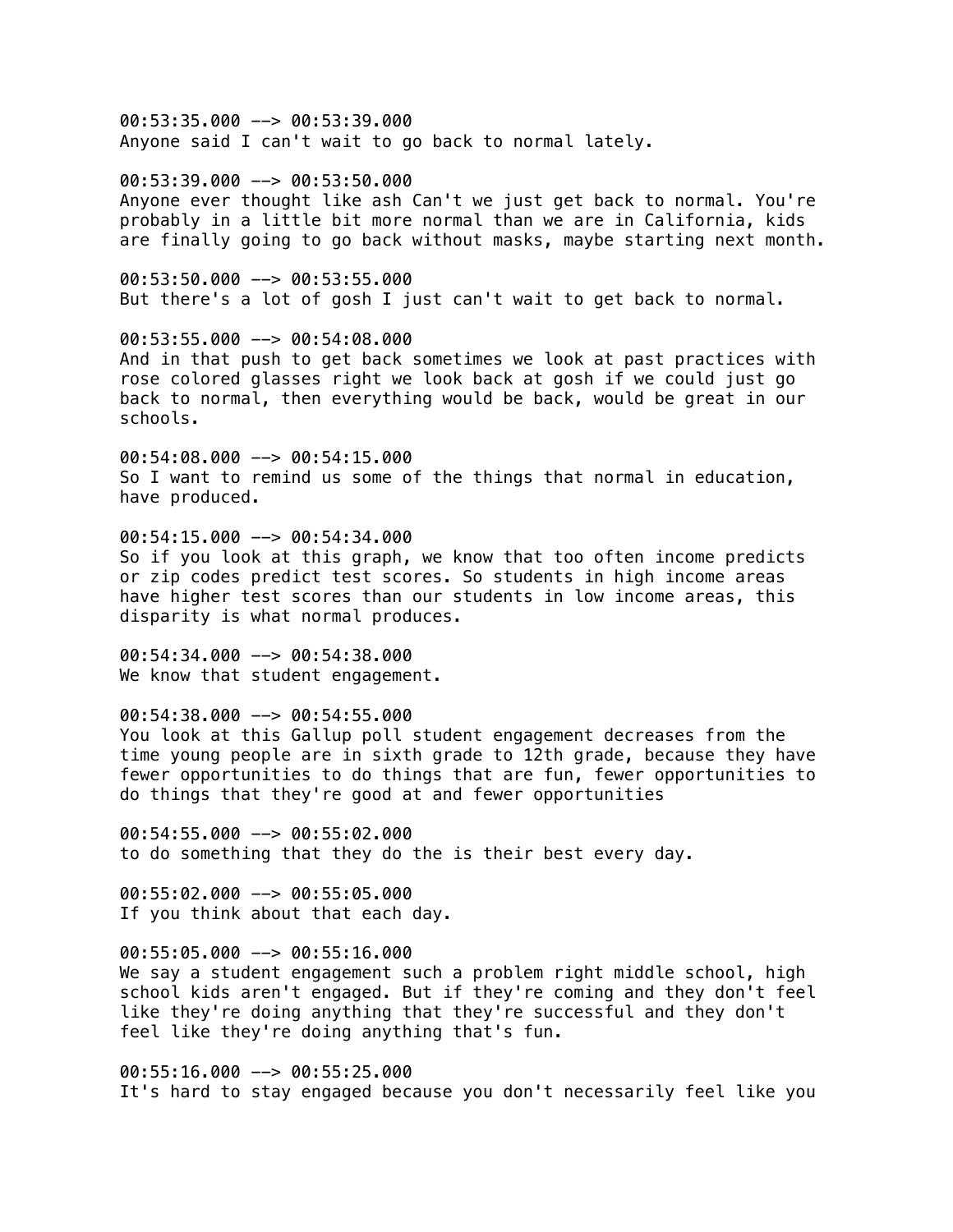belong. And a lot of people go oh well, this goes up when kids get out of high school right.

00:55:25.000 --> 00:55:38.000 No, this continues to go down the trajectory in school and in our workplace continues to go down, because we've convinced people that you just got to show up Monday through Friday and then you have fun on the weekends.

00:55:38.000 --> 00:55:50.000 Instead of really truly doing things that matter, in our work in our lives. So, one of my major goals. My motivation is to flip this graph.

00:55:50.000 --> 00:55:59.000 What if we spend our days in school where kids were doing things and teachers and administrators were doing things that they felt successful in.

00:55:59.000 --> 00:56:09.000 They were doing things where they felt that they were capable and they were getting to build on their strengths and skills, and actually having a little bit of fun.

00:56:09.000 --> 00:56:25.000 I believe, and I've seen that we would be graduating, and engaging young people in work that was meaningful and purposeful and leaving them filled with the motivation and engagement to do things that matter to them and others.

 $00:56:25.000$  -->  $00:56:39.000$ Though we also know that remember about learning, it didn't work for everybody but we do know that there were some pockets of success. We know that through different models we've seen that there are people who have actually been thriving, because they

00:56:39.000 --> 00:56:57.000 had opportunities for more agency, more control, more, more flexibility in their lives. And so we want to, we want to build on those successes not necessarily ignore them, the technology and the way that we've been able to connect learners has improved

00:56:57.000 --> 00:57:00.000 outcomes for many children.

00:57:00.000 --> 00:57:03.000 And finally, wish to think about mental health.

00:57:03.000 --> 00:57:19.000 It was a challenge prior the pandemic. And we've seen this continued to be a challenge, even more so and we want to think about the need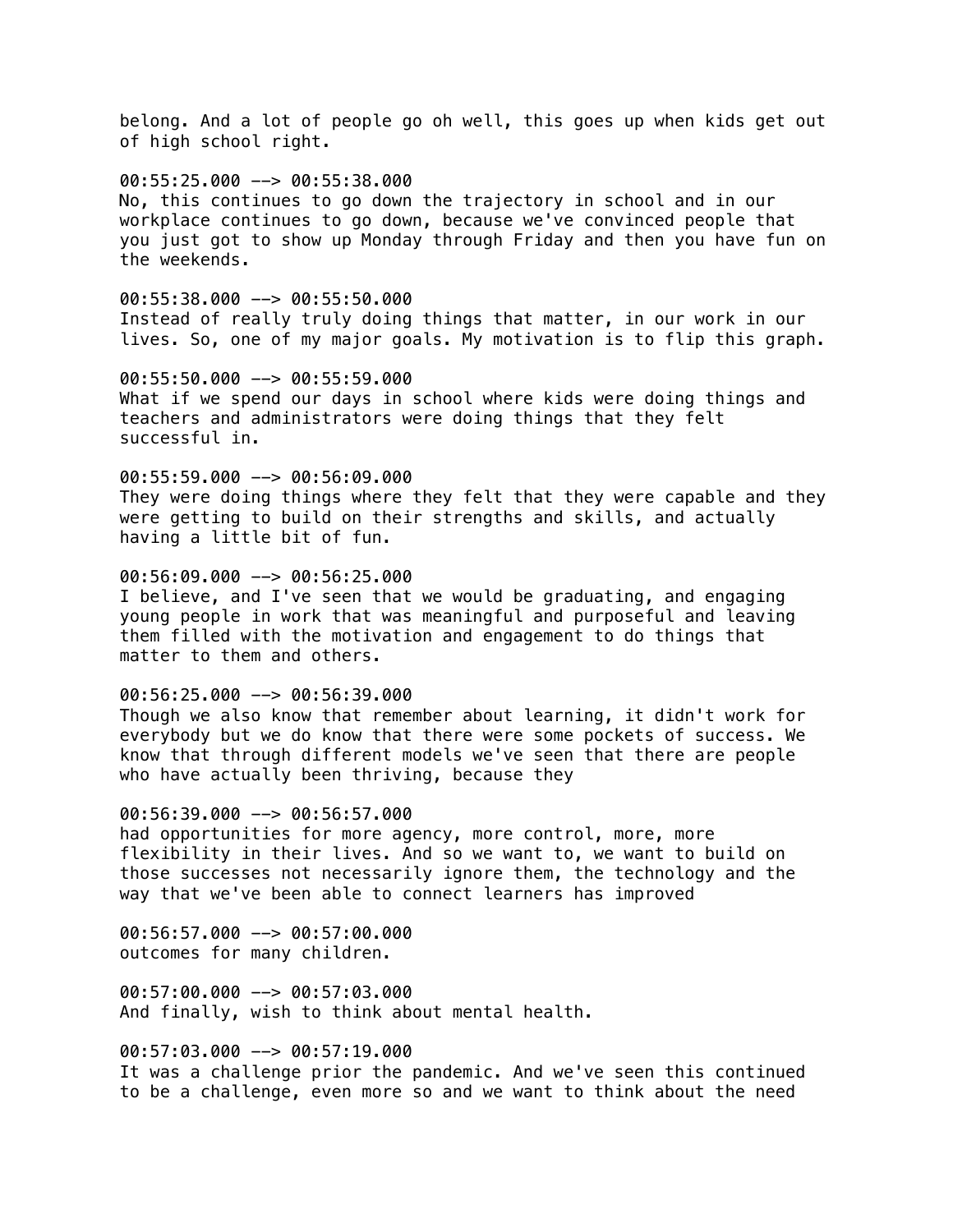for social emotional learning and mental health and well being in our schools as a foundation for learning not something

00:57:19.000 --> 00:57:22.000 that's separate from learning.

00:57:22.000 --> 00:57:40.000 And as we think about equity too often I hear people use equity as the term that everyone needs to get the same thing. If every child has the same textbook or the same computers or the same access, then we're good if everyone has access to that same lesson.

00:57:40.000 --> 00:57:57.000 Then, the same curriculum, then that's equity, but instead I like this definition from the National equity project that is equity is that every child receives what they need to reach their full academic and social potential.

00:57:57.000 --> 00:58:08.000 That means everyone's going to get something a little different because if we're, if we're creating equitable conditions, they we know that young people need different things.

00:58:08.000 --> 00:58:13.000 So, We've learned a lot through that pandemic.

00:58:13.000 --> 00:58:26.000 We're moving through it to live with it as an end as an endemic, but I want you to think about this quote from Arundhati Roy, she says pandemics have forced humans to break with the past and create and imagine their world a new.

00:58:26.000 --> 00:58:33.000 This one is no difference. It's a portal, a gateway between one world, and the next.

 $00:58:33.000$  -->  $00:58:39.000$ So here's my question for you is your tables, I'd love you to connect with with your colleagues.

00:58:39.000 --> 00:59:09.000 What matters most in your schools and your community, what are the things that matter most this year. And as you think about next year, that you want to prioritize and hold dear, take a few minutes and share that with your, your table.

00:59:29.000 --> 00:59:59.000 Hello.

01:00:03.000 --> 01:00:33.000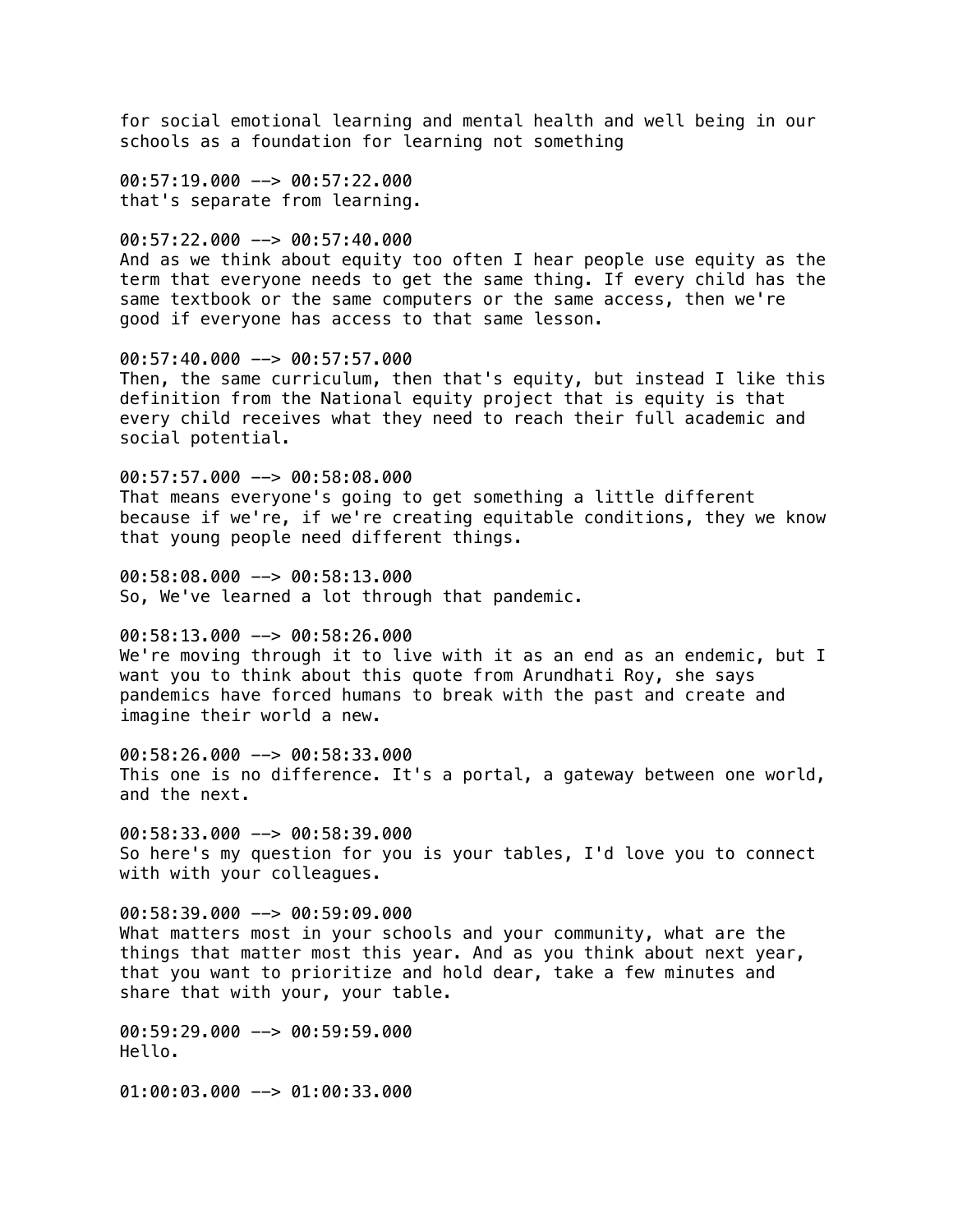Awesome. 01:00:55.000 --> 01:00:59.000 Alright, I'm going to 01:00:59.000 --> 01:01:05.000 ask for. Throw some out, what are some things that your tables mentioned. 01:01:05.000 --> 01:01:11.000 What are the things you want to prioritize right now 01:01:11.000 --> 01:01:15.000 well being. Great. 01:01:15.000 --> 01:01:16.000 The kids in school. 01:01:16.000 --> 01:01:23.000 kids in school. Right. What else 01:01:23.000 --> 01:01:27.000 here engagement.  $01:01:27.000$  -->  $01:01:33.000$ Somebody also said portrait of a graduate to and I think when I hear that. Also, the whole child. 01:01:33.000 --> 01:01:41.000 Right, thinking about prioritizing the whole child and and those skills that matter, so great.  $01:01:41.000$  -->  $01:01:46.000$ As we think about what matters most.  $01:01:46.000$  -->  $01:01:48.000$ As educators.  $01:01:48.000$  -->  $01:02:03.000$ What we have experienced often impacts how we create different experiences for those we serve. So when we're as educators we go through we've lived through education, we've been in our own school we've gone to college, we've been teachers, and so we often  $01:02:03.000$  -->  $01:02:17.000$ create those same experiences that we create. So, I want you to think about and interrogate your own experience what did it mean for you, as a young person what were the, what were the things that matter to you,

most of you have kids, think about the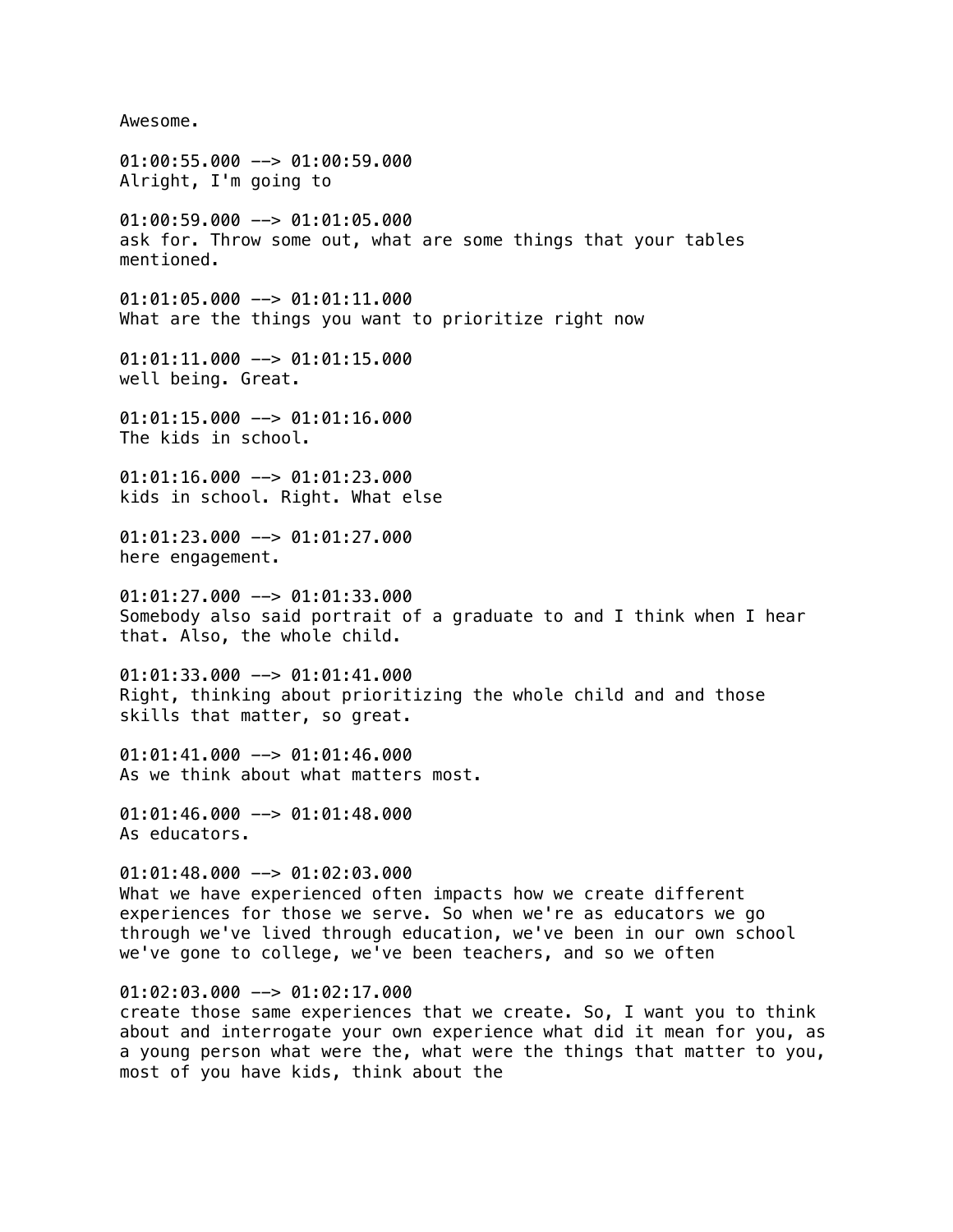01:02:17.000 --> 01:02:20.000 experiences that impact them as young learners.

 $01:02:20.000$  -->  $01:02:28.000$ So I want to share a little bit about my experiences and how they've shaped how I think about the future of education.

 $01:02:28.000$  -->  $01:02:46.000$ 

So, this is me in second grade. I'm the one in the blue and black Madonna wannabe was big fan of Madonna and in the 80s, but this is my best friend Michelle, still a very good friend of mine but we grew up together on the same street, we played My Little

01:02:46.000 --> 01:02:54.000 ponies together. We did everything, everything the same. So in second grade This was in this key first class.

01:02:54.000 --> 01:02:56.000 We took a test.

 $01:02:56.000$  -->  $01:03:09.000$ And this test, you know we didn't know we got the results back and we got the results back we found out that Michelle in my second grade brain was smart, and I was not.

# 01:03:09.000 --> 01:03:23.000

This was the gate test right it was simple as that this was a test gifted and talented, Michelle all of a sudden got different teachers, she got these pathways and programs, she got to do these funded projects, and I sat in his penis class and copy words

# 01:03:23.000 --> 01:03:38.000

words from the board, and whether it meant it or not, it was in my mind, she was going to these gate classes and and I was in this regular track, and it, it shaped how I started to see myself as a student and what I was capable of.

# 01:03:38.000 --> 01:03:53.000

She had these dreams of being a lawyer and she was always encouraged to be on that path. And so I thought early on, like, I'm just going to show up no one really expects much of me, so I'm going to go to school, get B's that's what I was supposed to do.

01:03:53.000 --> 01:04:01.000 While I saw a different, different opportunities and experiences that she was afforded.

01:04:01.000 --> 01:04:12.000 So, when I graduated high school, I had no idea what I wanted to do. I wanted to do anything but be a teacher because that's what my mom was,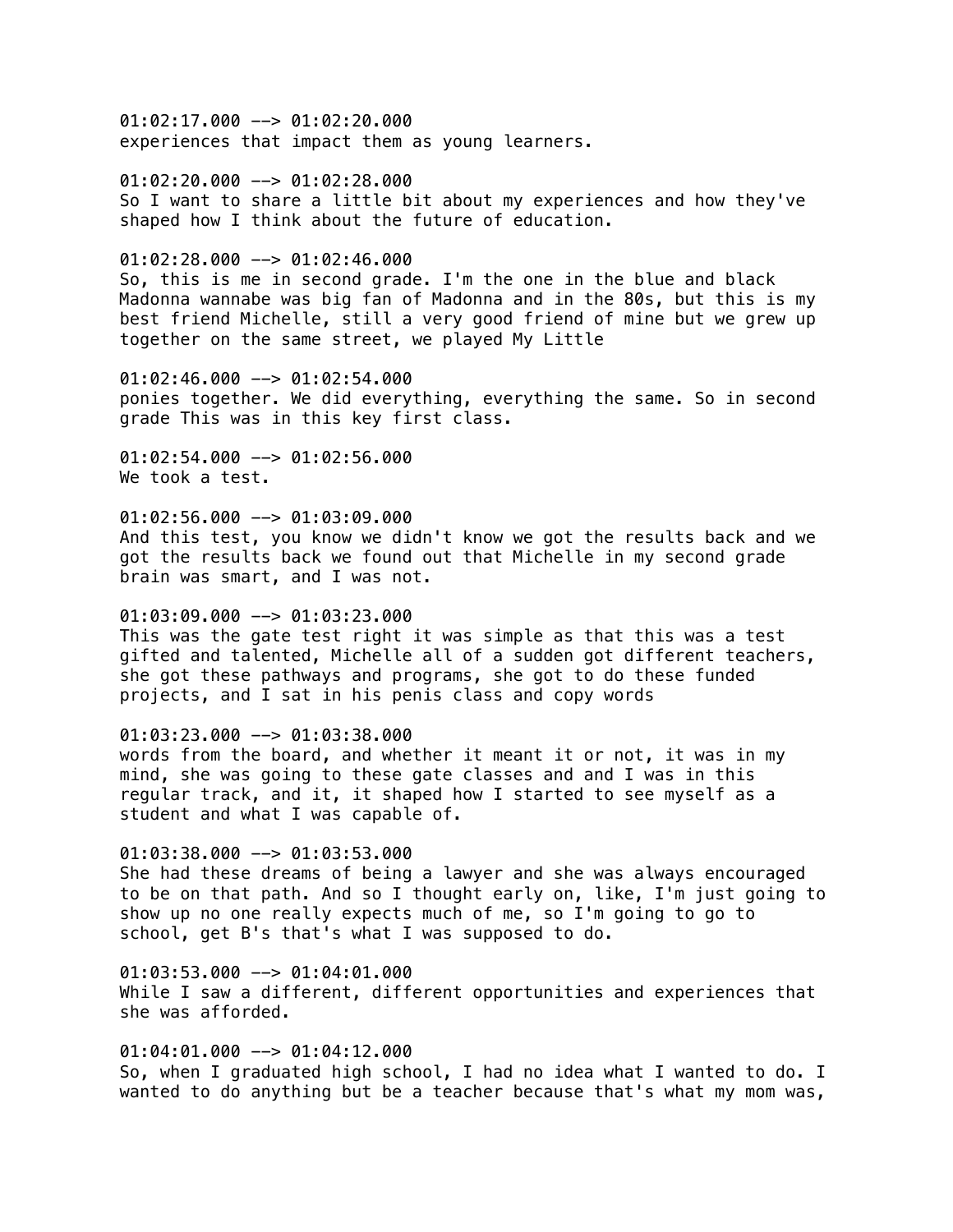and I was like rebellious 18 year old right.

### $01:04:12.000$  -->  $01:04:27.000$

So I go to college and I found out that I loved learning, I started taking me sociology classes these human development classes, and I was fascinated by the opportunity to research and investigate and understand the dynamics of the human brain.

### $01:04:27.000$  -->  $01:04:41.000$

And then I realized I do want to teach, but I want to teach you differently than I was taught, so I got to be a middle school teacher, former don't have any middle school teachers in here, I know there's a few Yeah, they're the best little bias.

#### 01:04:41.000 --> 01:04:56.000

But I got to see my middle schoolers and I wanted to teach them not because they had to do well on a test, I wanted them to know that they mattered. I wanted them to know that they could learn something that they could further their own opportunities

# $01:04:56.000$  -->  $01:05:12.000$

and open doors and they got to read different books, they got to make choices about what they're doing, we went and presented, wrote books and read them but to elementary school students, but I wanted to do something different because I wanted them to

 $01:05:12.000$  -->  $01:05:16.000$ feel like they mattered in my class, and in the future.

 $01:05:16.000$  -->  $01:05:19.000$ So, when I became a mom.

## $01:05:19.000$  -->  $01:05:34.000$

This also changed me dramatically. seeing my kids Abby and Zach are 15 months apart. Same parents are completely different humans, their orientation, the way they go about the world is totally totally different.

# $01:05:34.000$  -->  $01:05:50.000$

I've seen them when they're traveling, and we can explore and how curious, they are when they're on the field soccer leaders, but they, they just approached the world and they need different types of instruction they didn't need different types of parenting

01:05:50.000 --> 01:05:59.000 like many of your own children and grandchildren and friends there, they have different strengths and interests, like all of us.

01:05:59.000 --> 01:06:15.000 So, I want to share even more about Zach. This is my now sixth grader,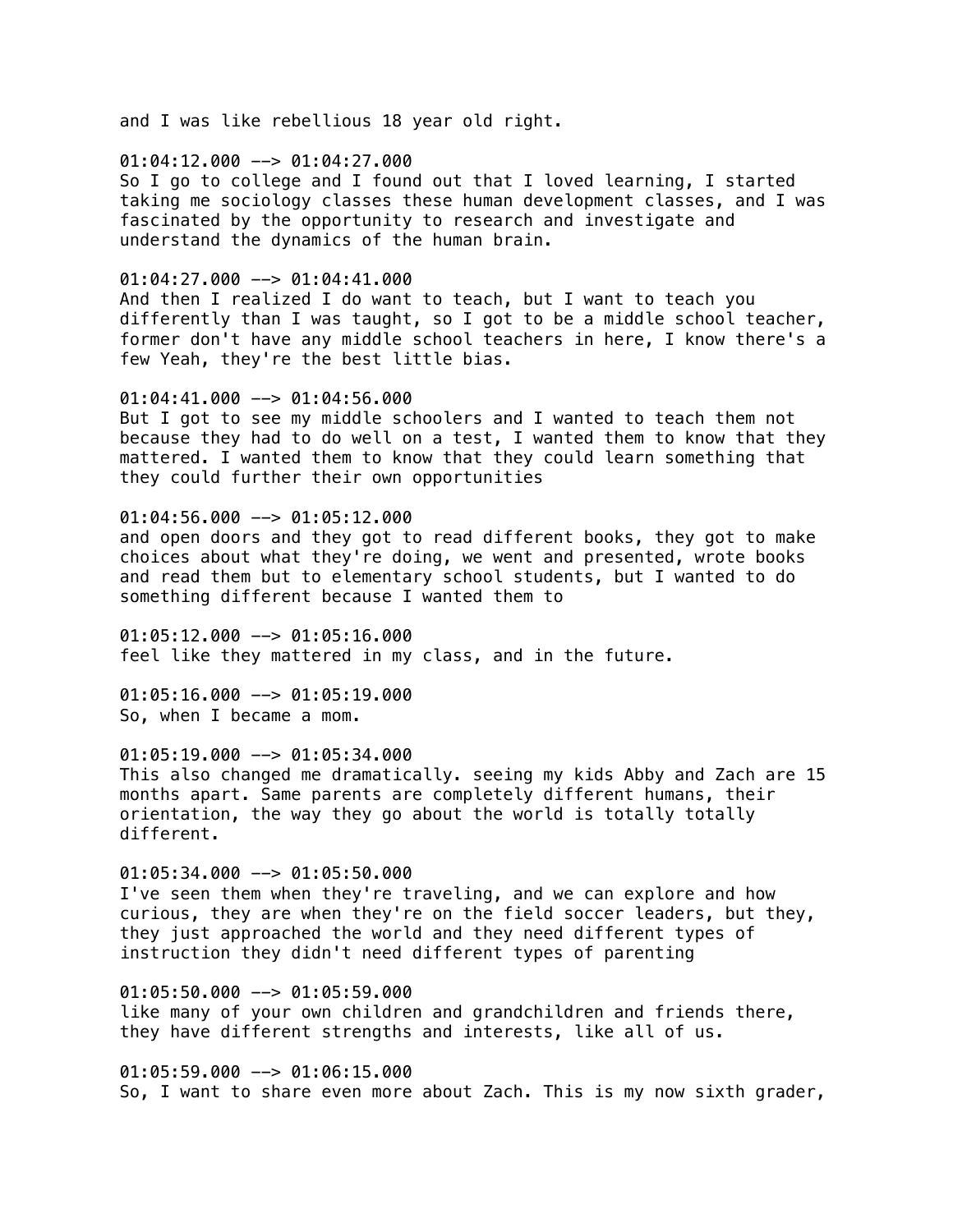but I've learned so much through his journey so when he was in fourth grade. He made the big leap from Captain Underpants to Harry Potter.

 $01:06:15.000$  -->  $01:06:22.000$ He was it was a big deal in our family right he was like, only thing he would read was Captain Underpants and all of a sudden he fell in love with Harry Potter.

01:06:22.000 --> 01:06:28.000 My husband who is a high school teacher would would put the books on audio.

01:06:28.000 --> 01:06:43.000 When they would drive to school and he became hooked. And all of a sudden wanted to read the books and carry them around everywhere, for about two years which is what it took to read the whole series, a and and then he you know he can sit and do puzzles

01:06:43.000 --> 01:06:57.000 he's got this great strategic brain. He's a leader on the soccer field, and when my book came out he worked with my mother in law to make this painted rock, as the image of the book, and he was really like put a lot of effort into it.

 $01:06:57.000$   $\rightarrow$  01:07:01.000 He's just a sweet kid and couldn't wait to give it to me.

01:07:01.000 --> 01:07:13.000 But that's the kind of kid, so I tell you all this one because I'm a proud mom and I love my son, but I also want you to see how I see him before I show you how he's seen in school.

 $01:07:13.000$  -->  $01:07:17.000$ This is his report card.

01:07:17.000 --> 01:07:30.000 If you can see, you know, nothing special there's two is the first trimester, one, three, and then you start to see the second trimester the twos, go to ones, the threes go to twos.

01:07:30.000 --> 01:07:40.000 So his mom I'm like, all right, I need to do some investigating. So I started to kind of look around and pay attention, I started to look at his work.

01:07:40.000 --> 01:07:46.000 I grabbed a stack of worksheets and I'm not kidding when I say the stack of worksheets that came home and I picked one.

01:07:46.000 --> 01:07:57.000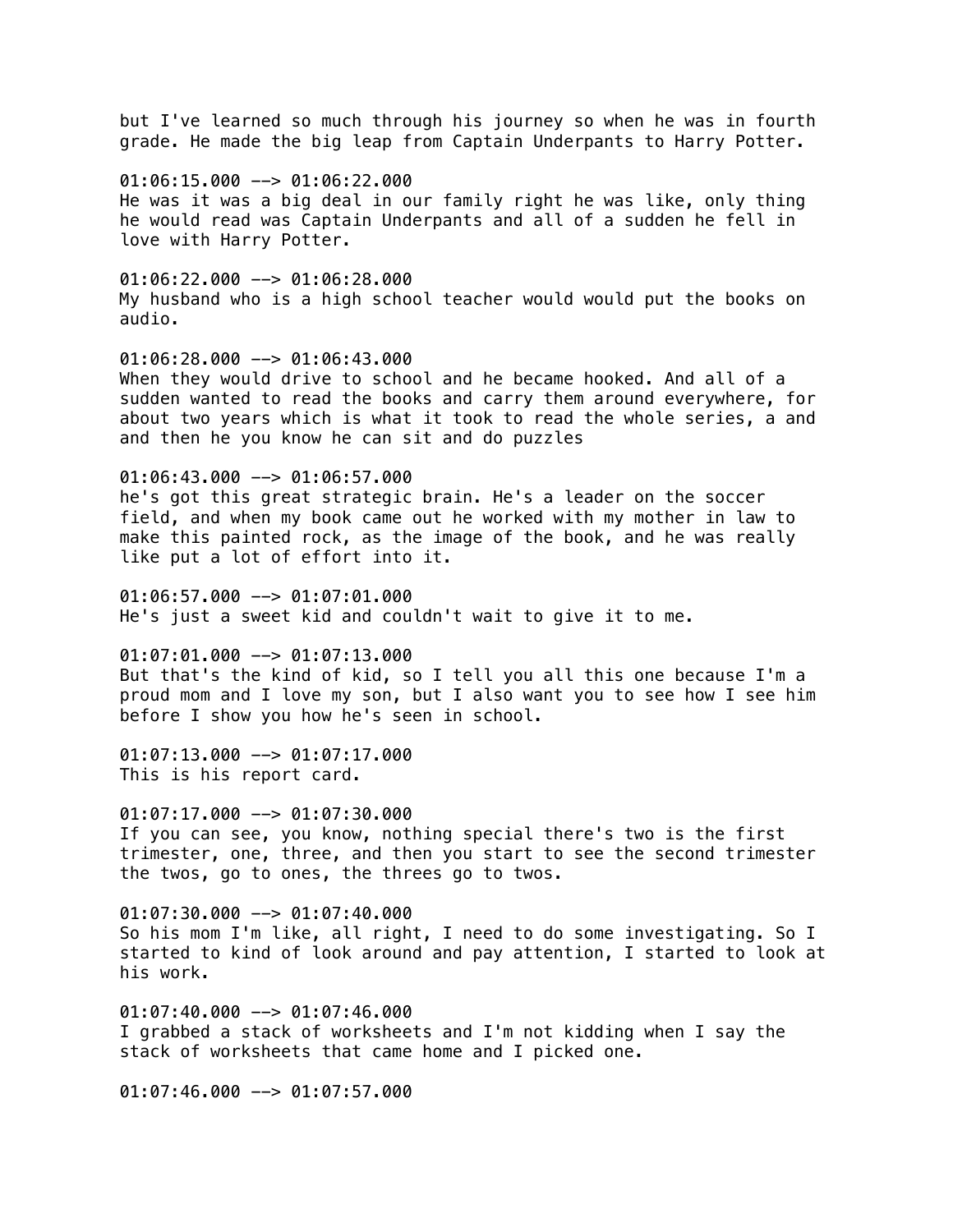And I was like, Well, okay, his handwriting's not great. One word answers, he's not really putting in a ton of effort, I can kind of see where he's getting these scores.

01:07:57.000 --> 01:08:01.000 And then if you look, the teachers remarks.

# 01:08:01.000 --> 01:08:17.000

He's also not getting a lot of support, right it's super transactional red pen. This is not a fulfilling deep educational experience this is a transactional you write some words I write some red pen stuff and I give you a great.

01:08:17.000 --> 01:08:20.000 So then I looked even further.

01:08:20.000 --> 01:08:30.000 You think it's funny, right, I would think it's funny too if I was scrolling through Pinterest or if I was on Facebook, but when it's my own kid it wasn't that funny, right.

01:08:30.000 --> 01:08:41.000 So, if you can't see this as the headline in the title of the article, write it here. It turns out he also has a sense of humor. Right.

 $01:08:41.000$  -->  $01:08:49.000$ So, uh, so I said okay, if we need to have some conversations something is not working and we need we need to talk.

01:08:49.000 --> 01:09:00.000 Does like but what is going on with you. Is mom. How much longer do I have to do this and like what do what is like school. I hate it, but you're in second grade.

 $01:09:00.000$  -->  $01:09:13.000$ We have like a lot longer time to do this like, then, then second grade you can't just quit right now. He's like, Mom, you're working so hard he hears me talking about schools he hears me talking about my job.

01:09:13.000 --> 01:09:29.000 You're working so hard to fix education I wanted to know it's not working. I make out, this is so this is my mom fail, right. I'm like, feeling good working hard put my son out in the world and he just like is doing a faceplant.

01:09:29.000 --> 01:09:35.000 So, all of a sudden I'm thinking okay this is, this is not working, what what are we going to do.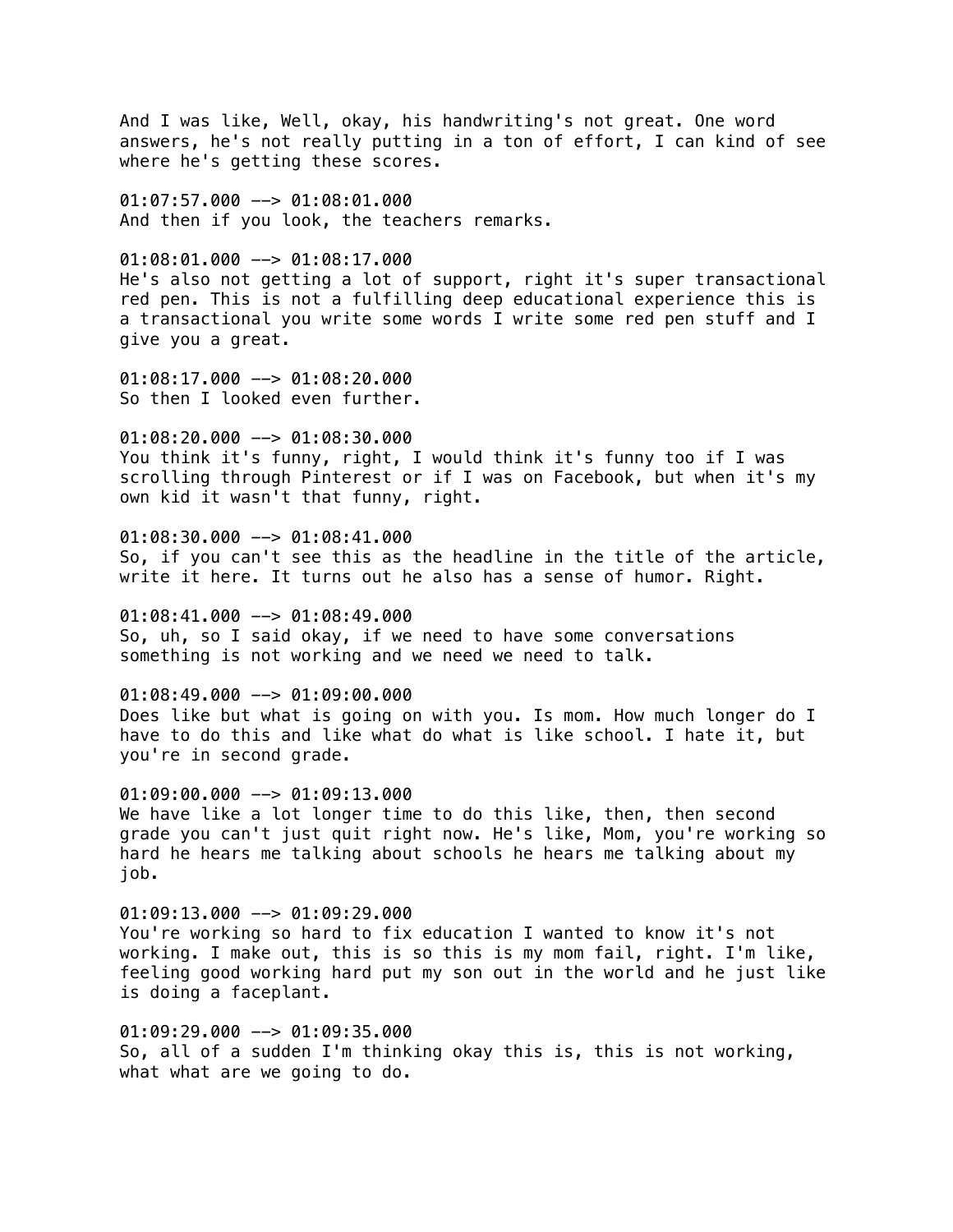$01:09:35.000$  -->  $01:09:48.000$ So what I know, from seeing schools around the country around the world that Zach, teachers, really loved him, right, they, they, they were working really hard. 01:09:48.000 --> 01:09:57.000 They're friends of ours he was, he was going to school and the school my mom taught at for 15 years. I know the people I know the community.  $01:09:57.000$  -->  $01:10:05.000$ And he was in a school centered model. The school was designed and self centered on standardization. 01:10:05.000 --> 01:10:09.000 It was focused on compliance.  $01:10:09.000$  -->  $01:10:24.000$ The goal was completing tasks and really thought, focus on isolated content right worksheet here transactional, because that was the experience that the teacher had been in, and that they were, they were continuing to create for their students, because  $01:10:24.000$  -->  $01:10:27.000$ this was their model of school.  $01:10:27.000$  -->  $01:10:39.000$ So I know that any system produces what it's designed to produce, right, I know that this system of standardization this school centered model is designed to produce compliance.

 $01:10:39.000$  -->  $01:10:44.000$ Students who will go through complete the tasks do what they're told.

 $01:10:44.000$  -->  $01:10:55.000$ So, I also know that that's not exactly what we need in the world today that we need, young people who are more have more opportunities to drive their own learning.

 $01:10:55.000$  -->  $01:11:09.000$ So as we think about this school centered centered model and shifting to a learner centered model we're looking at moving from standardization to more personalization, looking at shifting from compliance to more agency.

 $01:11:09.000$  -->  $01:11:22.000$ Moving from isolated content to authentic application and content from completion of tasks more competency based or standards based assessment to really understand what young people know and can do.

01:11:22.000 --> 01:11:37.000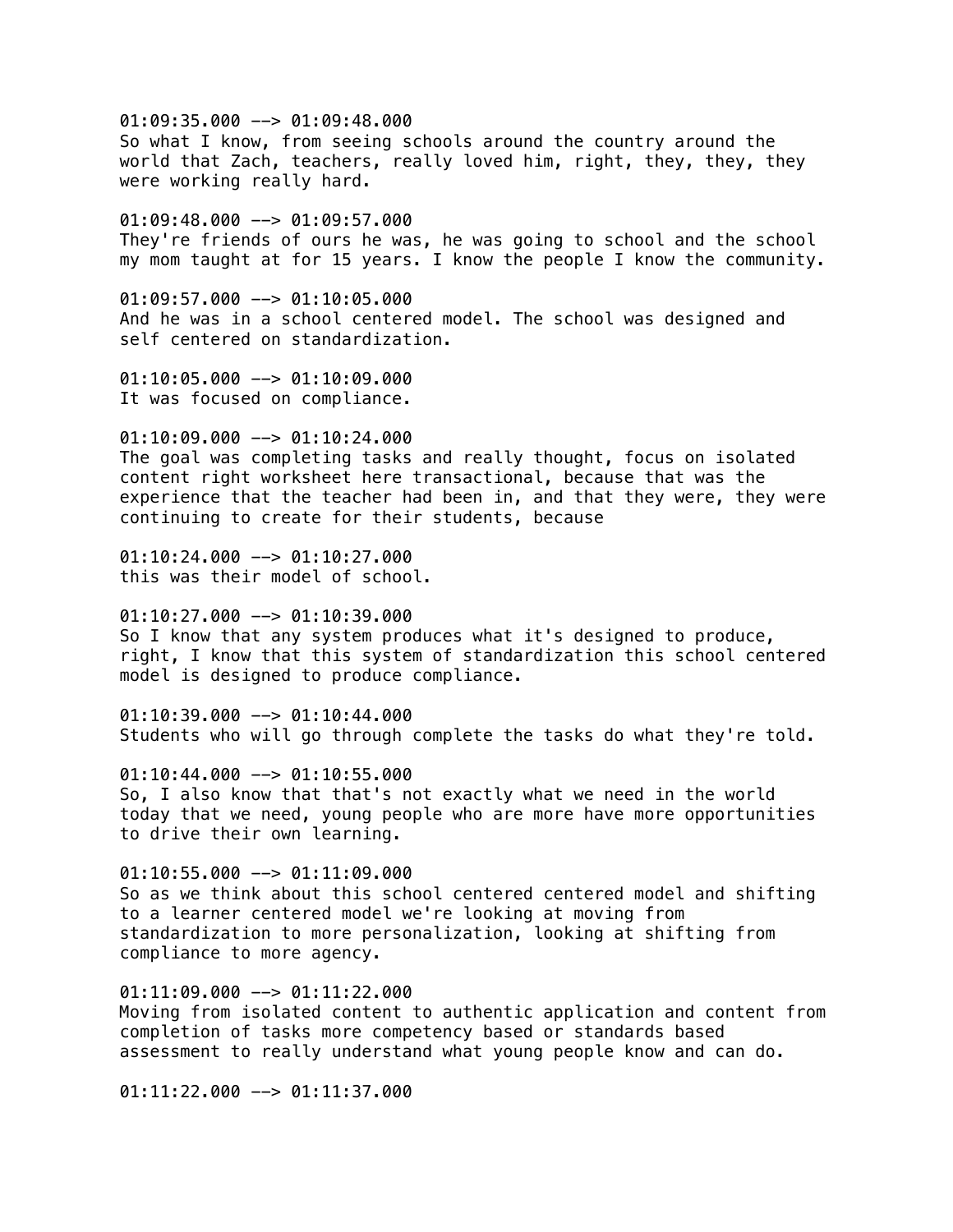Now this is not hey let's just have a free for all and let's just sit around and and kids do whatever they want, but within our constraints we can still have our goals and create opportunities for more authentic learning more authentic application and

01:11:37.000 --> 01:11:42.000 more agency for our young people and, and the educators as well.

 $01:11:42.000$  -->  $01:11:59.000$ So education reimagined is a wonderful organization who's really thinking about more learner centered practices, and they define this, this learner centered paradigm in this way and I want to read it to learners are seen and known as wonderous curious

 $01:11:59.000$  -->  $01:12:04.000$ individuals with bass capabilities and limitless potential.

 $01:12:04.000$  -->  $01:12:15.000$ That is a wholly different way of seeing young people then you come to my class, you have to sit down and do what you're told because I'm the teacher, or because I'm the principal or because I'm the superintendent.

 $01:12:15.000$  -->  $01:12:37.000$ When we flip to see young people or any of us as curious wonderous people with limitless potential that can shift, how we design those experiences, it can shift our conversations, from a deficit mindset to, I have to fill you up and into a mindset where

 $01:12:37.000$  -->  $01:12:45.000$ I am going to build from where you are, you come in with knowledge, experience and talents that I want to make sure that we build on.

 $01:12:45.000$  -->  $01:12:59.000$ So I'm going to share a little bit about the shifts and how I've seen them impact Zach but also students around the world. So this first shift from standardization to personalization.

 $01:12:59.000$  -->  $01:13:19.000$ When Zach had the opportunity to be in a different classroom, not new standards, same four walls, same curriculum, but a different mindset, a different orientation to how learners were seeing, he came home his second week of school and said, Mom, did

 $01:13:19.000$  -->  $01:13:21.000$ you know I'm smart.

01:13:21.000 --> 01:13:29.000 I was like yeah buddy, I do, but what made you realize you were smart. He said, Miss has he gave us a problem.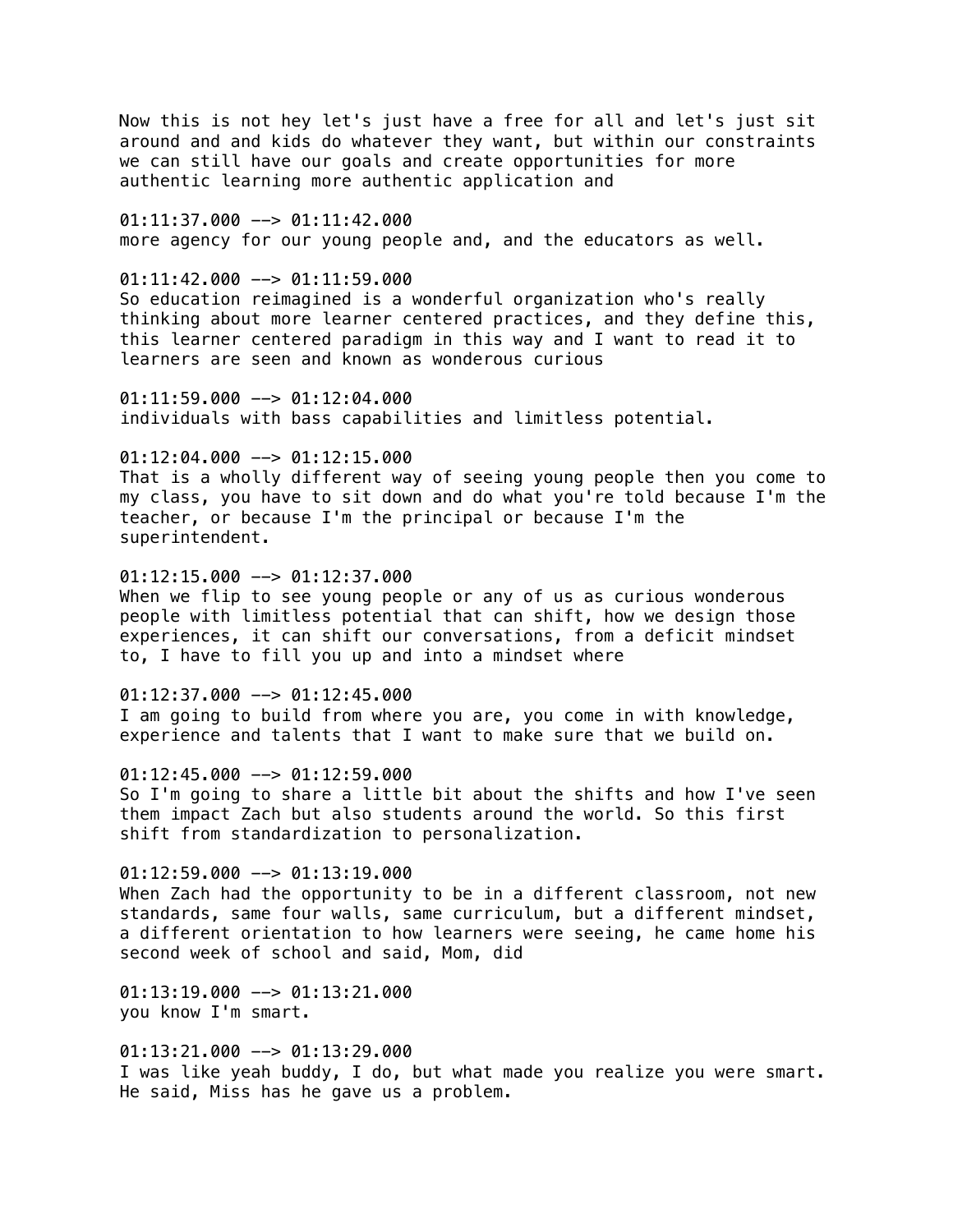$01:13:29.000$  -->  $01:13:44.000$ 

She gave. She didn't it wasn't a big worksheet with 40 problems. It was one problem, and she asked us to solve it. And I was like, yeah, there's, there's more right and he was like, well, she asks us to solve it with our own strategy so I worked with

 $01:13:44.000$  -->  $01:13:51.000$ my friends. I use my strategies to solve the problem. And then she shared it with the class.

01:13:51.000 --> 01:14:02.000 This simple orientation between that compliance completion of tasks to the agency to use strategies to work with others, to get support to actually solve a problem.

01:14:02.000 --> 01:14:08.000 And then he had not she acknowledged that he had those gifts and solved it in a way that was meaningful.

 $01:14:08.000$  -->  $01:14:20.000$ This changed his confidence and confidence, it changed how he saw himself as a learner, and it changed how he saw himself and his motivation to try new things.

 $01:14:20.000$  -->  $01:14:32.000$ So, as we think about evolving and education, as the role of the educator evolves, human connection and guidance becomes increasingly more important, not less.

01:14:32.000 --> 01:14:41.000 Right. I've heard too many times, well I don't want technology I don't want to stuff because then it will replace the teacher. Not at all.

 $01:14:41.000$  -->  $01:14:48.000$ If we leverage teachers and humans to guide and mentor and support.

 $01:14:48.000$  -->  $01:14:58.000$ We can create more personalized opportunities because they can help young people move from where they are in their point A to point B.

 $01:14:58.000$  -->  $01:15:00.000$ So I like to ask these six questions.

 $01:15:00.000$  -->  $01:15:11.000$ You don't have to ask them exactly I just think these are like really good starting points. They're also good at parties, they're also good with your significant other if you want to just have a nice conversation.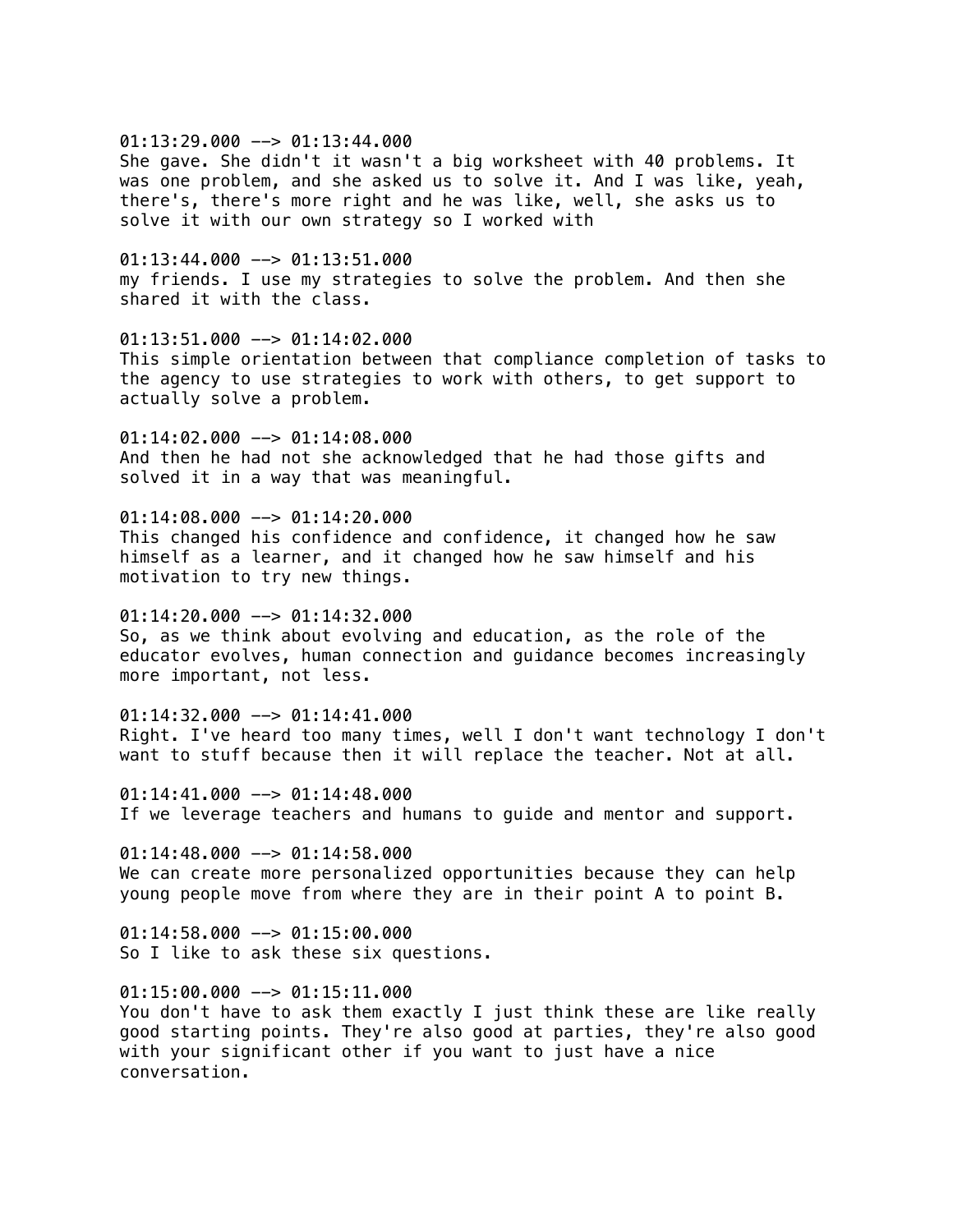01:15:11.000 --> 01:15:12.000 But if you think about.

 $01:15:12.000$  -->  $01:15:29.000$ We need to know personalization starts with knowing who people are helpful things them know what they're interested in. And too often we're busy running through the curriculum or moving through the day we don't actually start stop to understand who the

 $01:15:29.000$  -->  $01:15:38.000$ people are who are in our classrooms what they need and what they're interested in. So, the more and more eyes take time to ask people these questions.

 $01:15:38.000$  -->  $01:15:49.000$ Find out the answers and think about how to build on them or do something. I often see people go above and beyond. This is the teachers I work with in grad school, the leaders.

 $01:15:49.000$  -->  $01:16:01.000$ Also, students in our classroom. And every time I go, Wow, I'm so surprised how much I don't know about people, and often young people say like, what are you interested in.

 $01:16:01.000$  -->  $01:16:11.000$ I guarantee you're going to hear, I don't know, they've never stopped to think about it, they've never been asked, so it's hard to know all of a sudden, like, do you really care.

 $01:16:11.000$  -->  $01:16:20.000$ Do you really want to know. My husband asked these questions to his 10th graders, and he said half of the students didn't have an answer.

 $01:16:20.000$  -->  $01:16:25.000$ Thankfully, he said well then go figure it out and come back and share tomorrow.

 $01:16:25.000$  -->  $01:16:40.000$ And it said it changed the whole tone and the whole year because he got to connect with those students. So, if our young people are graduating, our schools, without knowing things they're interested in what they care about what they're motivated to do.

01:16:40.000 --> 01:16:54.000 It's not just a problem for them, it's a problem for all of us, because we need people who are motivated inspired to solve problems because we have plenty right and we need people who who want to and are motivated to do something about it.

 $01:16:54.000$  -->  $01:16:58.000$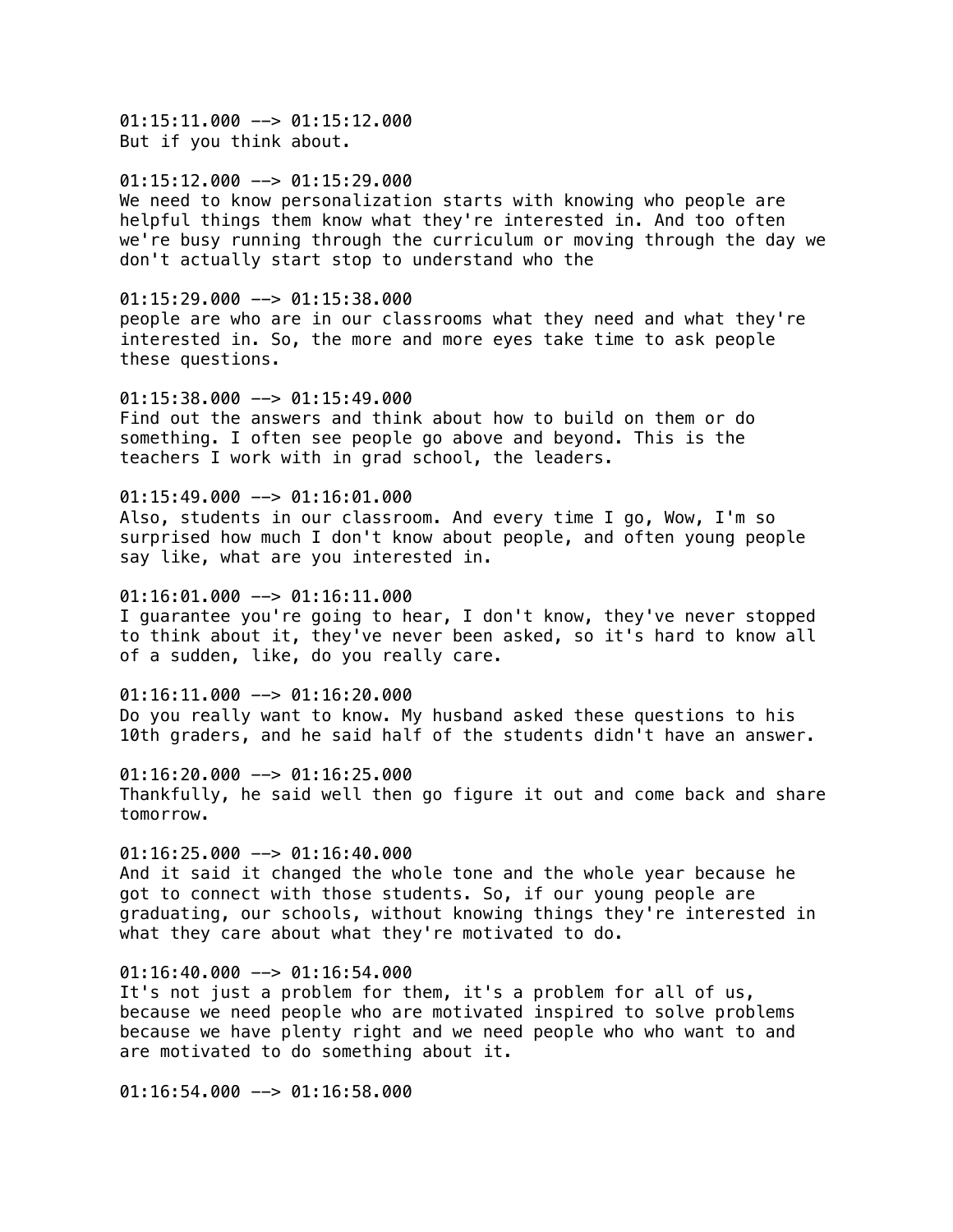So I'm going to show this example AJ and Nate.

 $01:16:58.000$  -->  $01:17:05.000$ What happened when their educators and community came together to understand their needs.

 $01:17:05.000$  -->  $01:17:10.000$ We've all had our ups and downs of life. And here's a story about how our school garden club somewhere down.

 $01:17:10.000$  -->  $01:17:18.000$ We got an assistant principal Miss Johnson, and we saw a lot of her. Unfortunately, she saw a lot of our bad side and first.

 $01:17:18.000$  -->  $01:17:22.000$ We're getting referrals. She has to give us our consequences.

 $01:17:22.000$  -->  $01:17:24.000$ We slowly started in solid relationship with her.

 $01:17:24.000$  -->  $01:17:29.000$ She was investigating got in trouble is sometimes we have to being in trouble.

 $01:17:29.000$  -->  $01:17:42.000$ She became some we can trust me with one day I opened up to her about her as a gardener younger. I thought idea of school garden, and she actually may happen not talking, weeks, months I'm talking days later.

 $01:17:42.000$  -->  $01:17:52.000$ The deal was as long as you didn't get into too much trouble, will be able to hop on the garden in the garden learn how to plant and weed I mean actually we didn't get the roots out.

 $01:17:52.000$  -->  $01:18:01.000$ We had ra once every other day until then we had to order two or three times a day.

 $01:18:01.000$  -->  $01:18:09.000$ Once the garden started coming in we started giving tours. Because kids will ask, asking, asking as to see.

 $01:18:09.000$  -->  $01:18:14.000$ But there's more just waiting watering happening, Google's happening inside of us that really matter.

01:18:14.000 --> 01:18:19.000 We started trying to stay out of trouble, avoiding bad situations and doing our homework.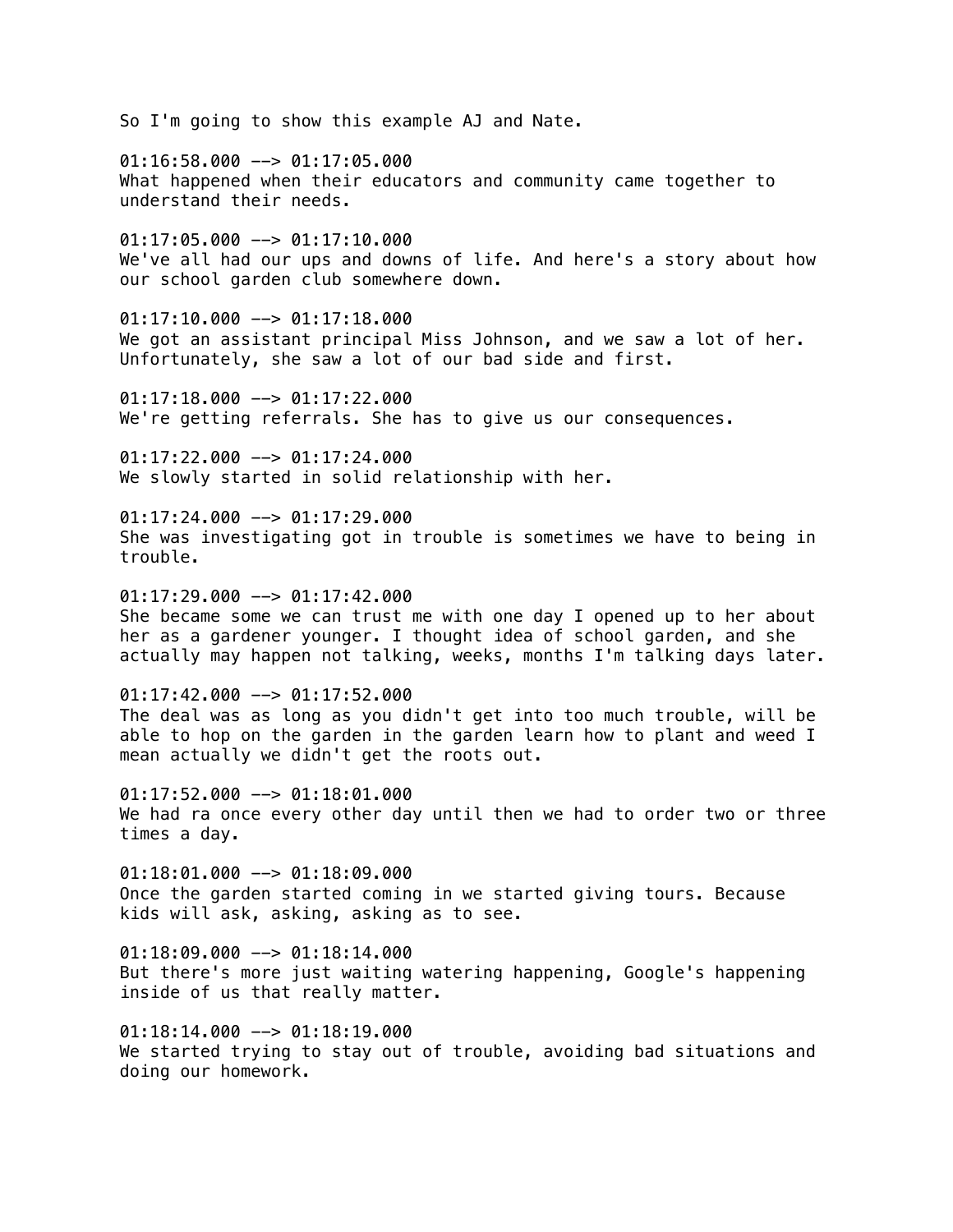$01:18:19.000$  -->  $01:18:24.000$ We became connected to the garden, do almost anything to make sure you got to work in it.

 $01:18:24.000$  -->  $01:18:28.000$ Now went to his jobs office. It was for good things.

 $01:18:28.000$  -->  $01:18:30.000$ We think there is caution I will govern.

 $01:18:30.000$  -->  $01:18:42.000$ His have a hard time in school can we focus our attention on something positive gardening can only teach you gardening skills like watching and reading, it can teach you how to be healthy.

01:18:42.000 --> 01:18:48.000 Right. I love AJ Nate, and they say every school should have a garden. Right.

 $01:18:48.000$  -->  $01:18:59.000$ gardens are great, but I don't think the garden is exactly what they're saying right he said something that can refocus their attention for kids who have trouble in school something that sees that they they matter.

 $01:18:59.000$  -->  $01:19:01.000$ So what you see here.

 $01:19:01.000$  -->  $01:19:15.000$ Nate and AJ could have been kids who went to the principal's office gotten trouble right we have lots of I hear all the time how behavior problems with kids right, then they would get in trouble they would send the principal's office, they would feel

 $01:19:15.000$  -->  $01:19:25.000$ like they're not they're not belong, they don't belong in school they can't do better, and this cycle would have a negative impact on the course of their lives and their schooling.

 $01:19:25.000$  -->  $01:19:43.000$ Instead, the educators, shifted this cycle. They got to know the young people, they started they believed in them and show them that they did, they help them find something that they could see positive outcomes in, and students started to believe in themselves,

# 01:19:43.000 --> 01:19:56.000

ultimately we need young people to believe in themselves, but it can start with us by showing them that they matter and helping them see that they have gifts that contribute to their school their community and hopefully the world.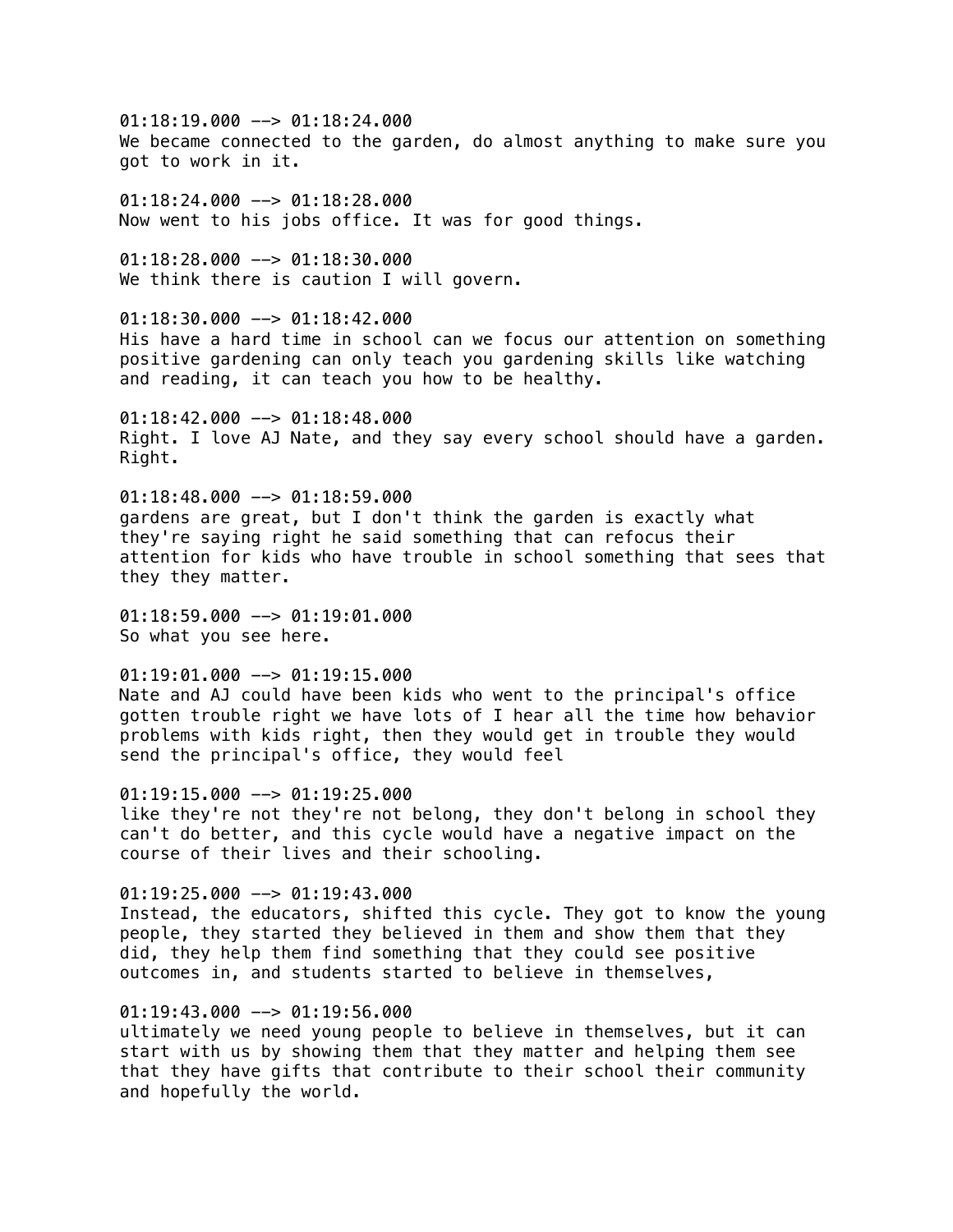$01:19:56.000$  -->  $01:20:07.000$ So this is the impact of educators every day that that opportunity to show students that they matter can have truly a powerful, powerful impact.

# $01:20:07.000$  -->  $01:20:26.000$

So, when we can bring young people's full selves into the classroom, there's many ways to do it. This is an example from a ninth grader Dennis, and he says, this is just his vision, he talks about what he likes he's a Seahawks fan of volunteers strengths,

01:20:26.000 --> 01:20:38.000 He volunteers strengths, the things that he brings to the classroom, what he liked his vision for her and goals and then what he likes what works and what doesn't.

01:20:38.000 --> 01:20:52.000 I always think about when I see this image. Imagine if every child had the opportunity to design something like this, share it with their teachers, share it with their classmates and continue to evolve right.

# 01:20:52.000 --> 01:21:05.000

Imagine if every teacher would if you knew these things about every teacher in your district or every principle. What if you had an opportunity to share these things with one another, it can create community, it can create connection, and it can help

01:21:05.000 --> 01:21:13.000 us again look at that whole child rather than a narrow set of metrics of where they are on a set of standardized tests or what what they have not met.

01:21:13.000 --> 01:21:16.000 This creates a more asset based approach.

# $01:21:16.000$  -->  $01:21:35.000$

This is also in a high school at Odyssey STEM Academy in Southern California and chart paper on a wall and post it notes, right, very simple. These kids, put a grid on the in their classroom, their strengths, their interests their aspirations their values.

### $01:21:35.000$  -->  $01:21:50.000$

And guess what, as they have experiences, you take it off and you put something new one, right, you're not locked in for life is just an opportunity to think about what do I value What do I care about what am I good at what do I bring to this community.

01:21:50.000 --> 01:21:59.000 And then what I love is they would go and do internships, and there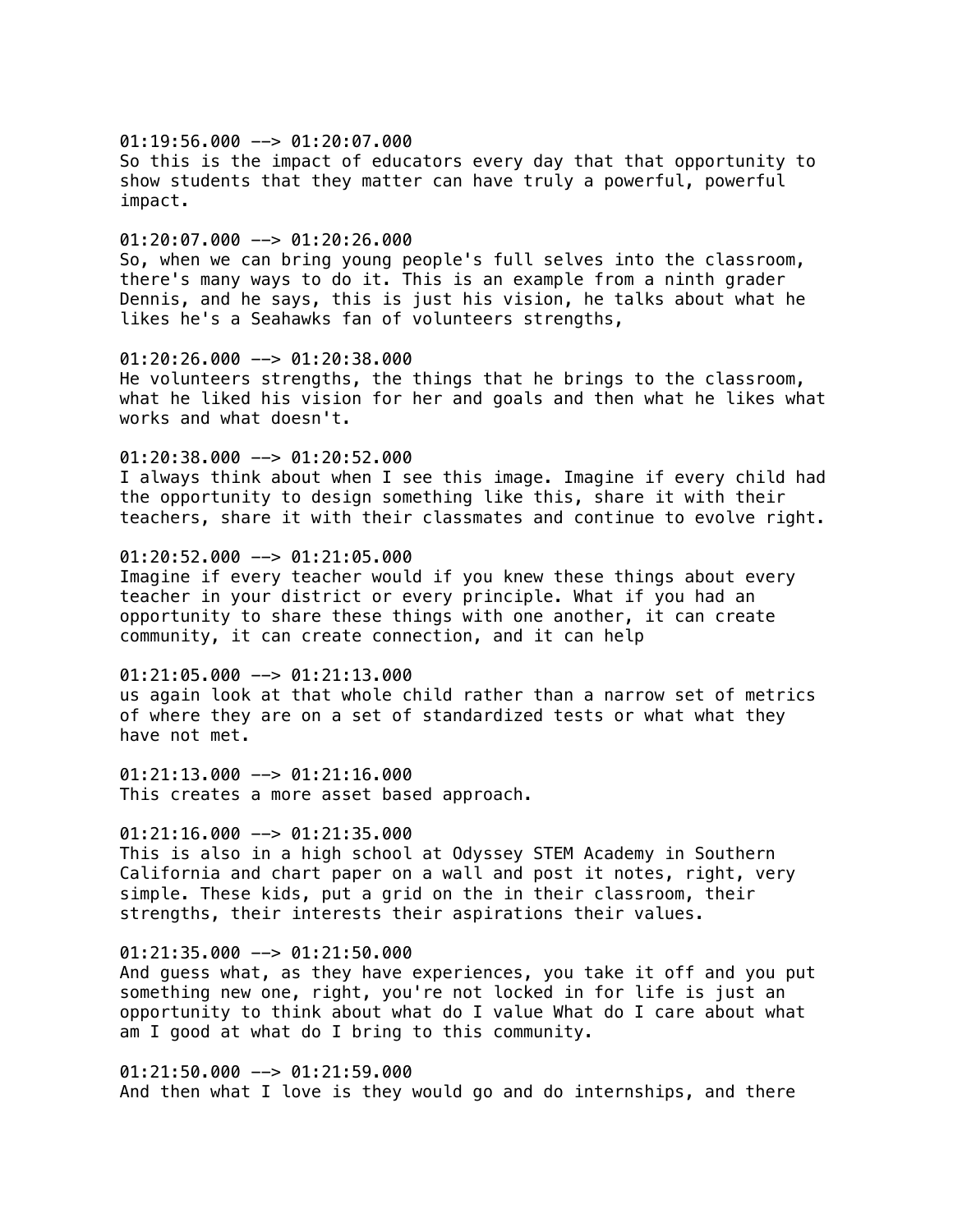was a high school sophomore that I got to talk to. And she said, I thought I was always going to be a doctor.

 $01:21:59.000$  -->  $01:22:08.000$ That was what I had planned on that was kind of my path to my internship I worked at a hospital. And she said, I hated it.

## $01:22:08.000$  -->  $01:22:21.000$

I realized very quickly. I don't want to spend my days in the hospital so instead of that being a failure, what she thought she wanted to do and her aspirations actually changed because she had opportunities to experience something different.

 $01:22:21.000$  -->  $01:22:30.000$ And then she went back and selected a different internship for the following year, I called it a win because she didn't go eight more years after high school.

### 01:22:30.000 --> 01:22:40.000

Create or go through school, doing something that she thought she was going to do to find out that actually wasn't what motivated and inspired her too often too many people do that.

 $01:22:40.000$  -->  $01:22:55.000$ 

So when we think about standardization, I like to focus on the individual, and then how to meet their needs, we have to see young people first for who they are and what they bring, we have to get to know them for their strengths and their interest, and

 $01:22:55.000$  -->  $01:22:58.000$ then we can grow them.

01:22:58.000 --> 01:23:08.000 And this isn't just young people, this is, this is all of us as learners that when we feel seen and we belong. we're going to show up in much different ways.

 $01:23:08.000$  -->  $01:23:20.000$ So, we need as you think about systems and as we think about education we don't need young people to adapt to a standardized system. we need the system to adapt to unique learners.

### $01:23:20.000$  -->  $01:23:35.000$

This is a shift right and many of you are doing this as you think about creating those opportunities to create more personal authentic experiences for young people, but this is as we think about being future ready.

01:23:35.000 --> 01:23:43.000 This is the future of our systems to meet the needs of the diverse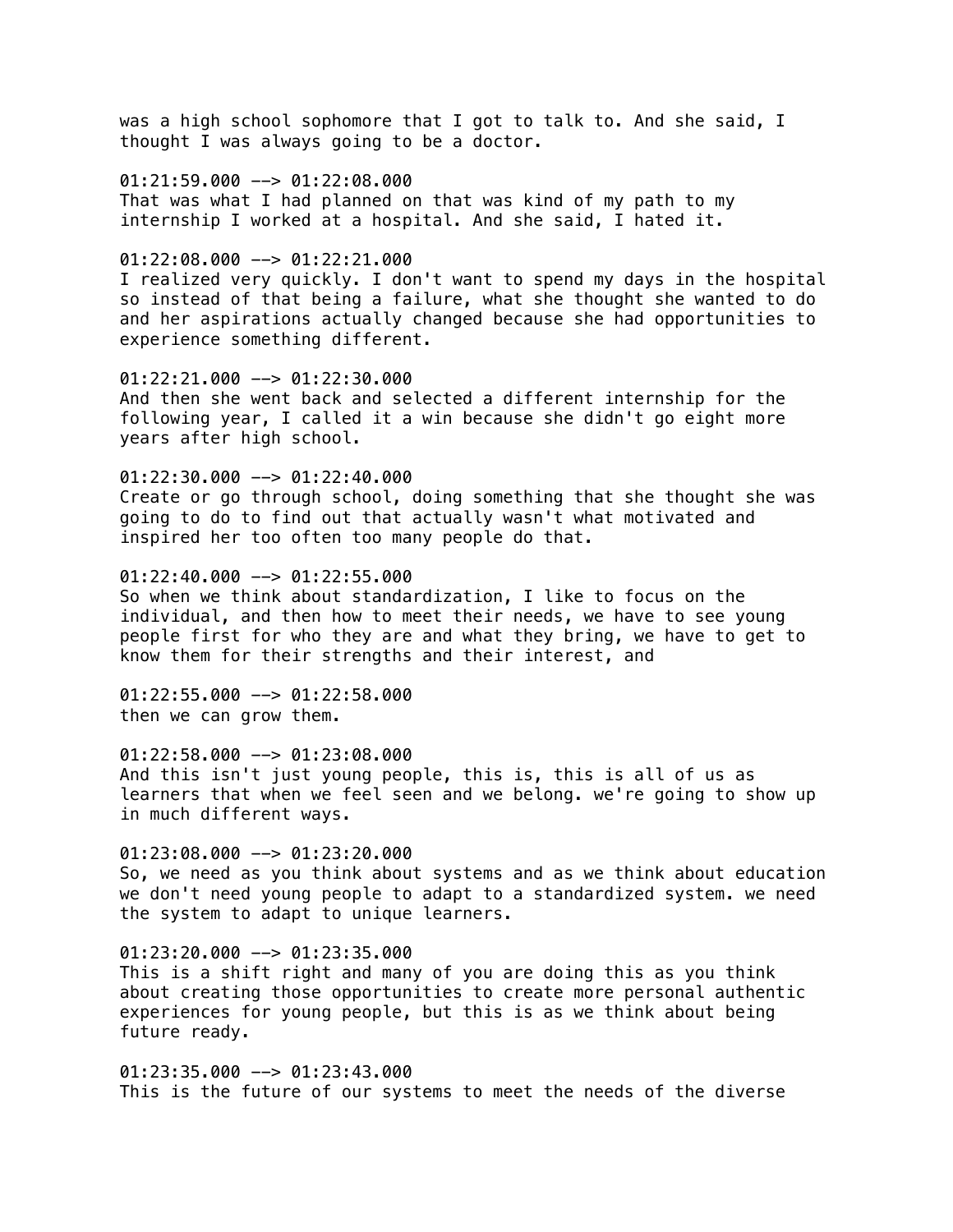needs of the people in them.

 $01:23:43.000$  -->  $01:23:55.000$ So we can personalize, and we can get to know people and build on those foundations the second shift is moving from compliance to learn our agency, a personal favorites.

01:23:55.000 --> 01:24:00.000 At its core, agency has the power to act.

01:24:00.000 --> 01:24:17.000 And that means you have the skills, the knowledge, the mindset to do something, and then you have the power to take that knowledge and skills to actually to actually do something, and that's navigate your own path find out, solve problems and work with

01:24:17.000 --> 01:24:19.000 others to do things that matter.

 $01:24:19.000$  -->  $01:24:49.000$ This is one of my favorite examples of agency.

01:24:57.000 --> 01:24:58.000 Okay, well.

01:24:58.000 --> 01:25:20.000 Well,

01:25:20.000 --> 01:25:23.000 good.

01:25:23.000 --> 01:25:42.000 Anybody at the beginning, like, oh, that hurt. Oh, we get to that poor child. And when feel compelled to kind of like lift the child up or lower the bar.

 $01:25:42.000$  -->  $01:25:54.000$ to get hurt. But that young person, although the star of the show. What I was focused on was the adult, the mentor, the coach.

01:25:54.000 --> 01:26:05.000 He set the bar high, but within reach. Was there to guide and coach and center, encouraged.

 $01:26:05.000$  -->  $01:26:14.000$ But he didn't lift the child up. He didn't lower the bar. He didn't do it for him.

01:26:14.000 --> 01:26:28.000 The child ultimately was the one who had to do the work, right and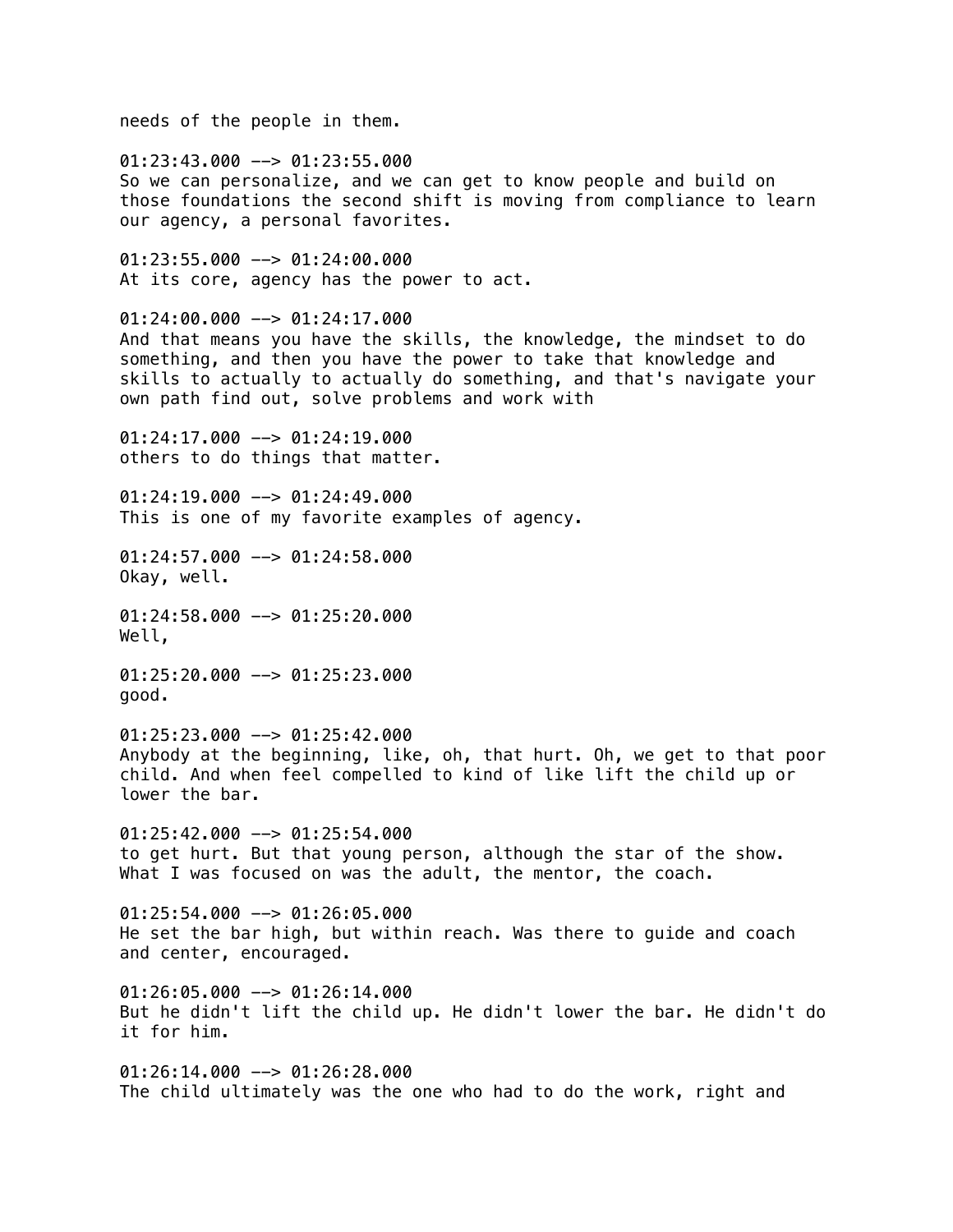this is agency that you have the opportunity and power and, ultimately, the accountability to do the work, so too often as educators, I think we over scaffold.  $01:26:28.000$  -->  $01:26:40.000$ We're busy. We gotta move on. So we're over scaffolding to get to that and just like let's lift everybody up let's just keep going. Instead of the true joy, you see the joy in that child's face the joy in them.  $01:26:40.000$  -->  $01:26:50.000$ in the coach. When the child actually reach that goal. That doesn't happen when you do it for him it only happens when they reach the goal on their own. 01:26:50.000 --> 01:26:53.000 So this is the learning pit from john James Nottingham. 01:26:53.000 --> 01:27:09.000 And I think of this in the similar way that we often create a bridge from learning to success. Right, instead of allowing for this pit to be to happen in our schools in our educators in our systems. 01:27:09.000 --> 01:27:20.000 We want to create the bridge. We want everyone to just like be comfortable moving lockstep, and we miss the, oh this is uncomfortable. This is hard. Right.  $01:27:20.000$  -->  $01:27:34.000$ We missed the opportunities to fumble and to fail and to struggle. And with that we miss the opportunities to truly integrate new learning and new understanding to get to those higher levels of success.

 $01:27:34.000$  -->  $01:27:54.000$ And so, Joe bowler in her book limitless mind highlighted the Tim study, it says Japanese students spent 44% of their time inventing thinking and struggling with understanding concepts were in the US, students engaged in this less than 1% of the time.

 $01:27:54.000$  -->  $01:27:59.000$ Week, can go deep and cover it all.

01:27:59.000 --> 01:28:03.000 We do have to prioritize what matters most.

 $01:28:03.000$  -->  $01:28:13.000$ And in many vision statements, many graduate profiles, I see we want kids who are critical thinkers and collaborators, We want problem solvers. Right.

01:28:13.000 --> 01:28:27.000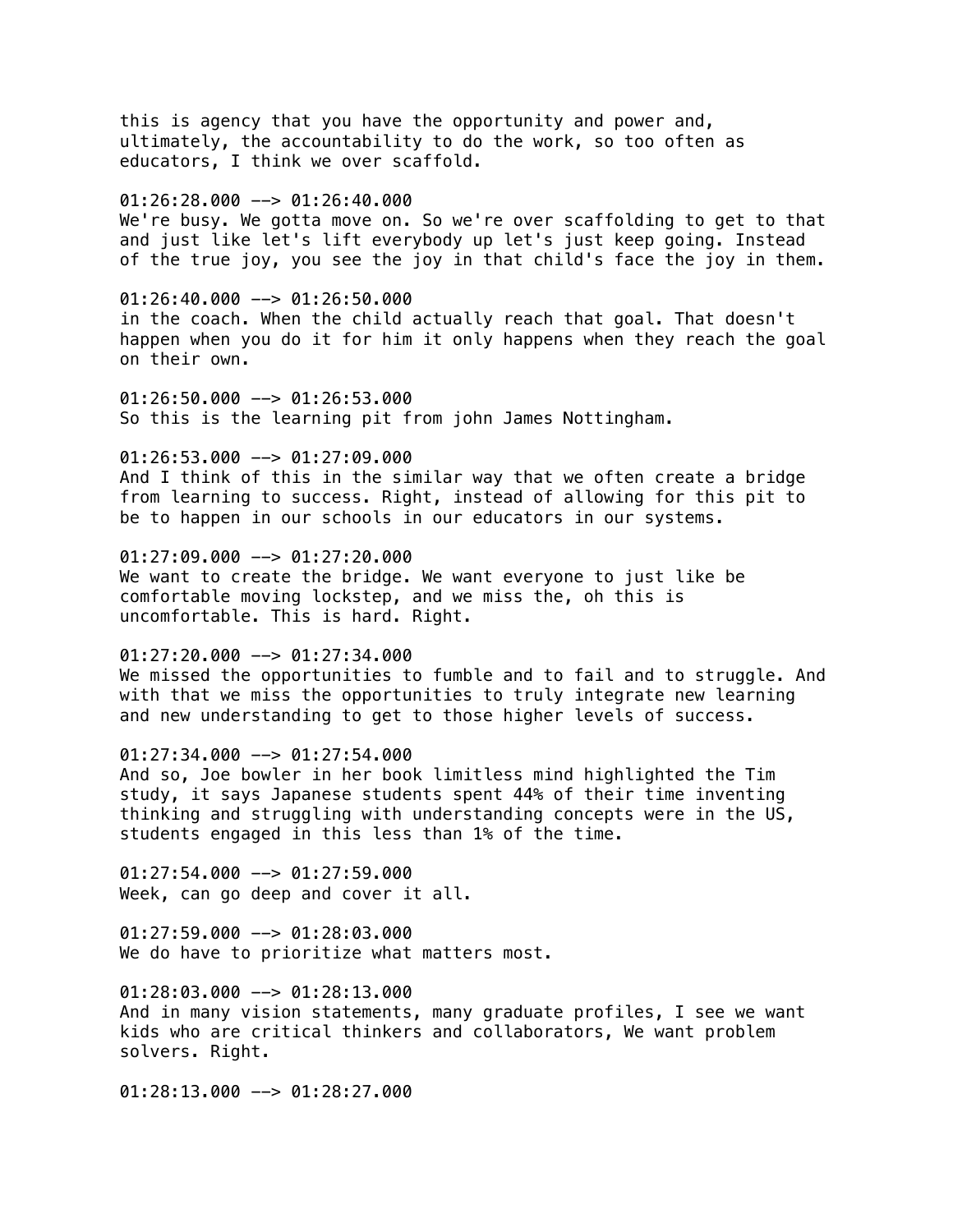But if we don't give them opportunities to experience those times when they're failing inventing thinking struggling critically thinking how in the world do we expect them to develop those skills.

 $01:28:27.000$  -->  $01:28:37.000$ We have to model them we have to practice them we have to teach them, and we have to create the space to engage with tasks that actually develop those skills.

 $01:28:37.000$  -->  $01:28:41.000$ They don't just happen automatically.

 $01:28:41.000$  -->  $01:28:46.000$ So kettle moraine is a district in Wisconsin.

01:28:46.000 --> 01:29:01.000 And they have been working at this for a very long time, had two classes there Superintendent amazing woman she just retired, but they, they had a charge from their board over 10 years ago to create more personalized learning for their students, but I

 $01:29:01.000$  -->  $01:29:05.000$ love how they have defined personalized learning.

 $01:29:05.000$  -->  $01:29:21.000$ 

They talk about agency. They talk about ownership of goals, flexible pacing voice in learning, and all of that. So I want to show you what this looks like in a few of their classrooms to see it might look like this in some of your classrooms, too.

01:29:21.000 --> 01:29:28.000 And I want to again validate push or and or inspire, but this is a cage.

 $01:29:28.000$  -->  $01:29:43.000$ Sorry, one, two, combo classroom, these teachers do a phenomenal job teaching together, and being flexible to meet their students needs. They've shown models of what kindergarten, first and second grade writing looks like. so they have that clear goal.

01:29:43.000 --> 01:30:00.000 So they have that clear goal. And these young students come up and look at their writing, they, they match it to where they are on the samples. They self assess what they need, and they can take little cards, they see on the bottom it says the different strategies that they're working

01:30:00.000 --> 01:30:19.000 strategies that they're working on. Sometimes it's number air it's letters, it's transitions, but they're identifying their next step,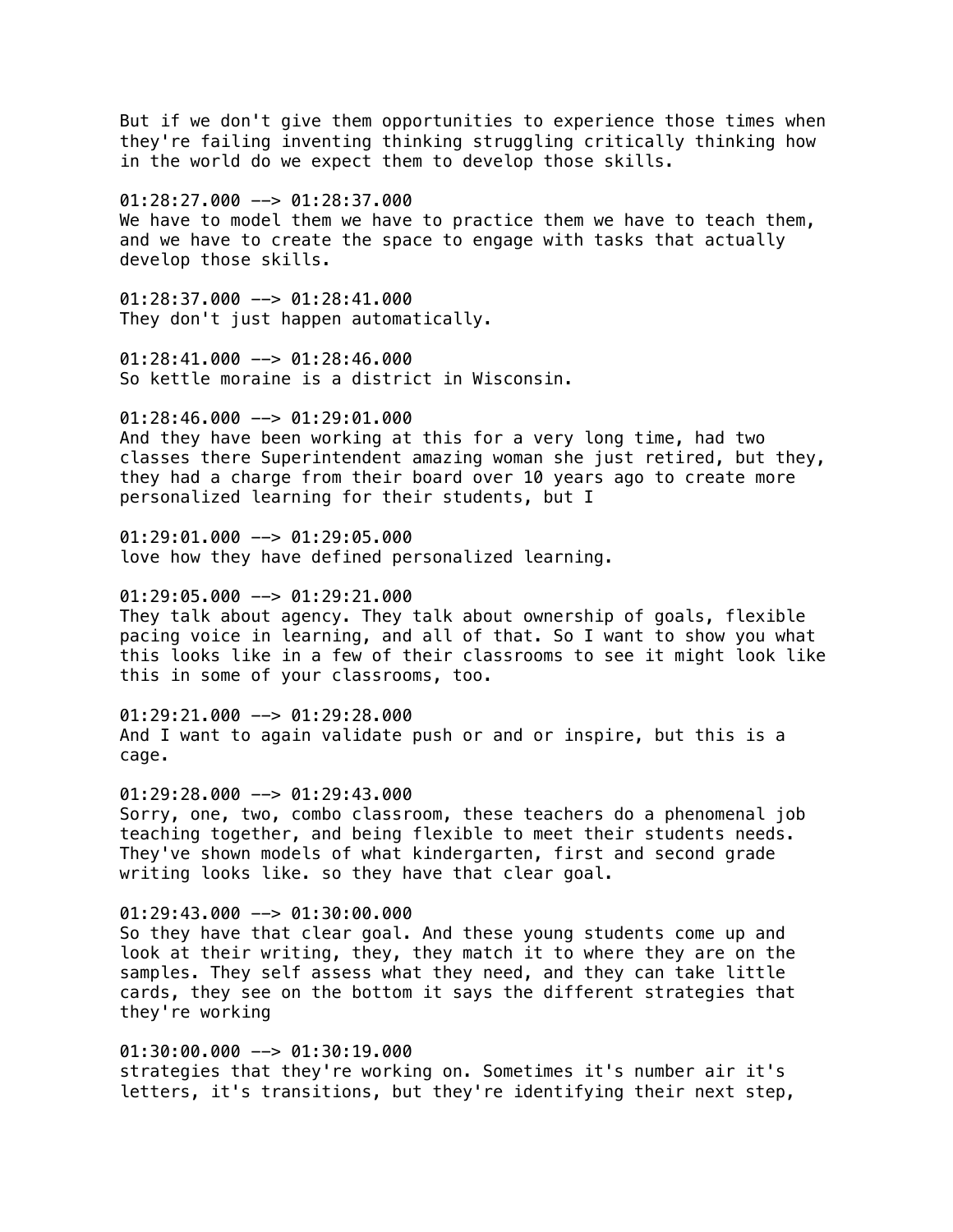they're working on a strategy, and then they go work with their peers, they use technology they can collaborate, but

# $01:30:19.000$  -->  $01:30:33.000$

they have agency in the way that they go about the problem there's clear goals, clear standards, but they have opportunities to figure out how to meet them in a way that makes sense to them and these are first, second, third graders, right.

## 01:30:33.000 --> 01:30:45.000

If our youngest students can do this, then we know that this is an opportunity that many students throughout our system can and should be have the opportunities to engage it.

### $01:30:45.000$  -->  $01:30:53.000$

So now I want to show you what it looks like in one of their high school charter programs as an example of how they conceptualize more personalized learning.

# $01:30:53.000$  -->  $01:31:08.000$

So a typical schooling experience is moving from one class, to the next class. So you come to school and you might go to first black, which might be your English class, and then you go to the second block, which might be math class in cam global students

# $01:31:08.000$  -->  $01:31:21.000$

schedules look very different students in our school released start their day much similar to the way that an adult would start their day, they come in and they need to look at their schedule they need to look at their calendar they need to determine

# 01:31:21.000 --> 01:31:35.000

what kinds of meetings and classes they have for the day. So we have every year, two semester long projects and we call them inquiry. So we'll start by brainstorming topics will think of questions we'll talk with our learning coach with different teachers

# 01:31:35.000 --> 01:31:50.000

with peers. And we'll kind of narrow down something that we want to learn about for an entire semester, they will be working on targets from multiple areas, they may be working on some English language arts targets, they might be working on some US history

#### 01:31:50.000 --> 01:32:04.000

targets, or they could be working on some technology targets and that kind of this put all together within their project, my parents love seeing me, learning about things that I am passionate about and that I want to learn about, we have the opportunity

01:32:04.000 --> 01:32:13.000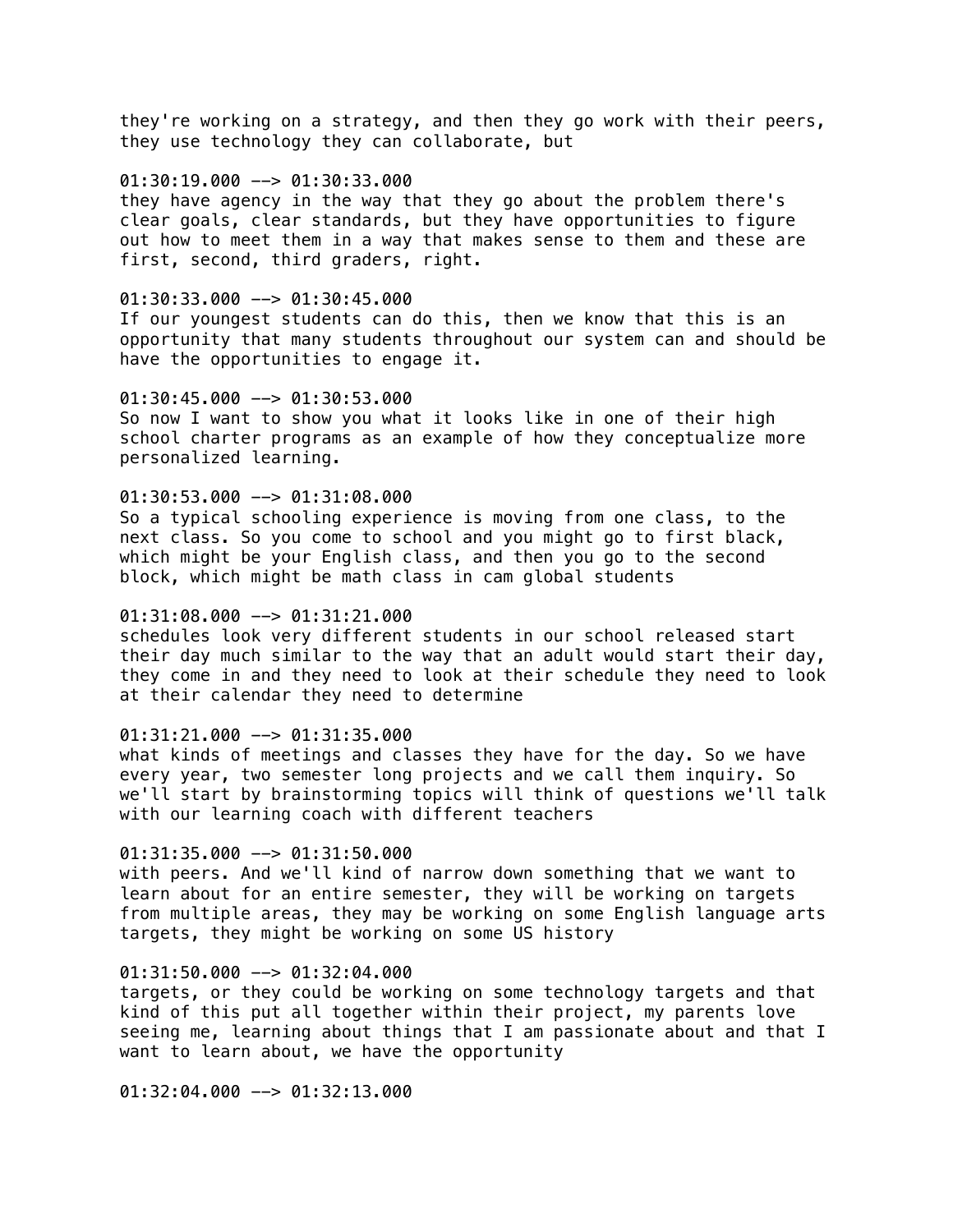to do off site work outside of school during the school day. If you don't know what you want to do after high school, then this is a great way to figure out what you want to do.

## $01:32:13.000$  -->  $01:32:29.000$

So we highly value encourage students to go out of our school and learn from others, so it might be job shadowing or interviewing people or, you know, doing projects for different companies, a lot of volunteering educational trips, or an internship, so

## $01:32:29.000$  -->  $01:32:44.000$

having global to kind of dive into different areas when I want to and how I want to really helps me kind of narrow what I want to do in the future, we're really here to give students a way to explore what they're interested in, regardless of career path,

# 01:32:44.000 --> 01:33:00.000

regardless of their interest, they can all do that and they can all have a strong sense of, this is what I'm doing. This is what I'm learning. This is meaningful to me, and with that comes student achievement and student engagement.

# 01:33:00.000 --> 01:33:16.000

So I want to highlight the, he says with that. With that engagement comes achievement. Too often we think about standards and standardization of, we got to focus on our standardized testing teach the test, although no one would say that, but focus on

# 01:33:16.000 --> 01:33:32.000

doing well on a test. And if we do that, we won't get to those high level goals that we have often in our graduate profile and those larger views of success, but when we focus more broadly, on the skills than getting to know young people creating those

## 01:33:32.000 --> 01:33:45.000

opportunities for more motivation engagement, then that's when we get the, the achievement on those wars because we do need the foundational skills to be successful in those broader endeavors.

#### $01:33:45.000$  -->  $01:33:56.000$

So I love this from AJ Giuliani. He reminds us that our job is not to prepare students for something. Our job is to help kids learn to be prepared for anything.

 $01:33:56.000$  -->  $01:34:05.000$ And that is truly at the, what, what agency is about having those opportunities to do something that they want to do.

01:34:05.000 --> 01:34:16.000 So if we know young people, we, we create the opportunity for them to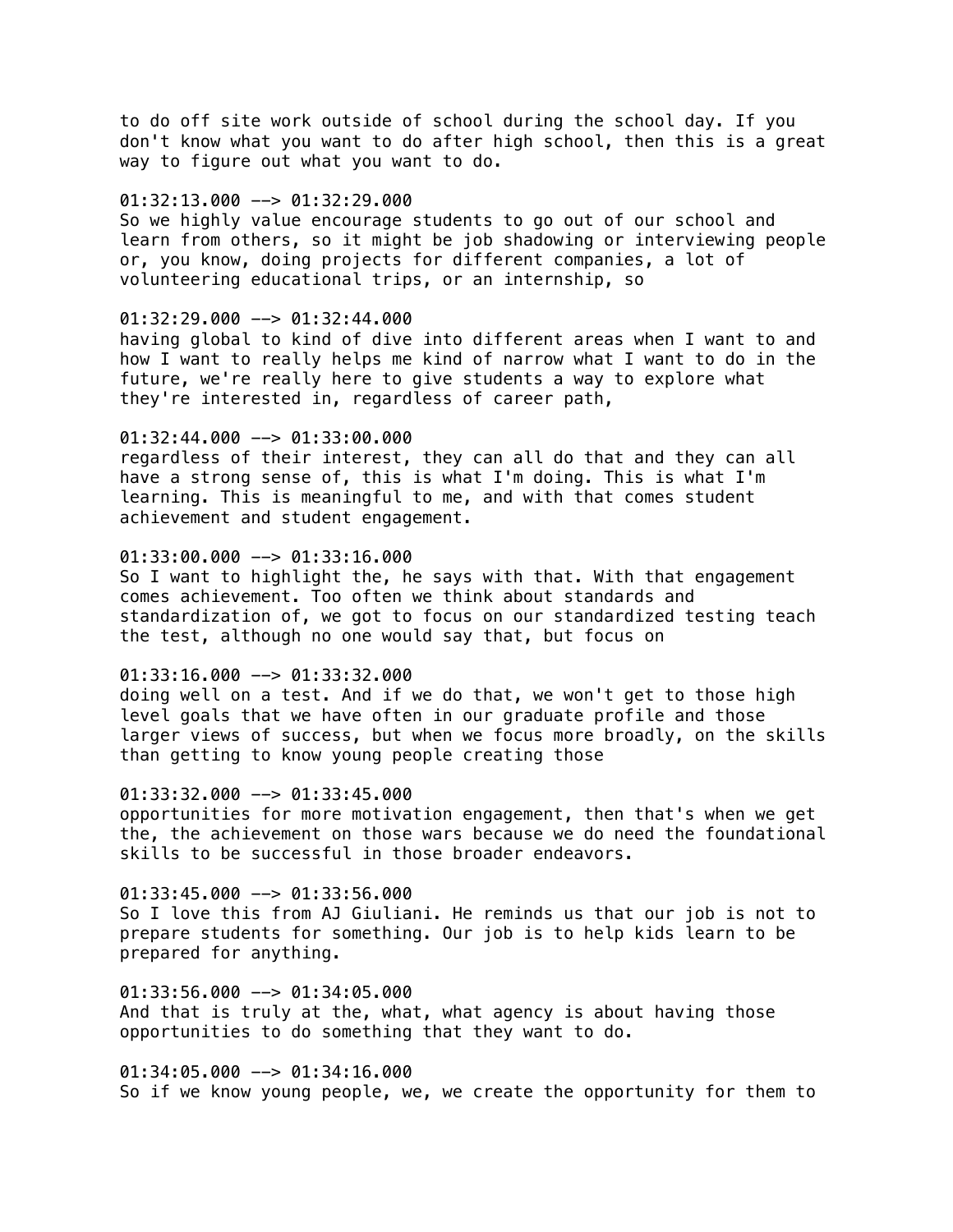opportunities for more agency for them to drive their own learning.  $01:34:16.000$  -->  $01:34:22.000$ Then we think about moving from isolated content to more authentic application.  $01:34:22.000$  -->  $01:34:28.000$ And so, when Zach had this opportunity in this second classroom.  $01:34:28.000$  -->  $01:34:44.000$ That was more focused on that learner centered paradigm and those learner centered practices, he shifted so quickly as he had opportunities, he went to he did a field, not a field trip, it was field work, he went to Chucky cheese, they took apart some 01:34:44.000 --> 01:34:56.000 of the games, they learned how they were made, and then in science, he was working on, on how to, how to create some of these games, and they built cardboard cardboard games.

bring themselves to the classroom and personalized, we have

 $01:34:56.000$  -->  $01:35:10.000$ He did a presentation. He wrote a manual. He was collaborating with his classmates. He stood up and gave a speech. This is one year later, the difference in my son from, I hate this.

 $01:35:10.000$  -->  $01:35:20.000$ I don't want to do it, to mom come see what I've done. Can I show you my project can I take you through at exhibition and show you all that I'm learning and doing.

 $01:35:20.000$  -->  $01:35:36.000$ He didn't automatically just gain lots of new knowledge but he had the context and the belief and the, the projects that inspired him to actually put some of those skills into application.

 $01:35:36.000$  -->  $01:35:51.000$ So I asked him, What changed. I said you have made such a dramatic change what was the big shift is that it feels so much better doing work that people see and experience rather than work that gets thrown away.

 $01:35:51.000$  -->  $01:35:55.000$ This is what he calls trash can work. Right.

01:35:55.000 --> 01:36:10.000 The work the transactional worksheets that you know you you fill in the blanks and then you turn it in and I give you a great trash can work. So, this is also aligned to Iran burger says in the hierarchy of audience.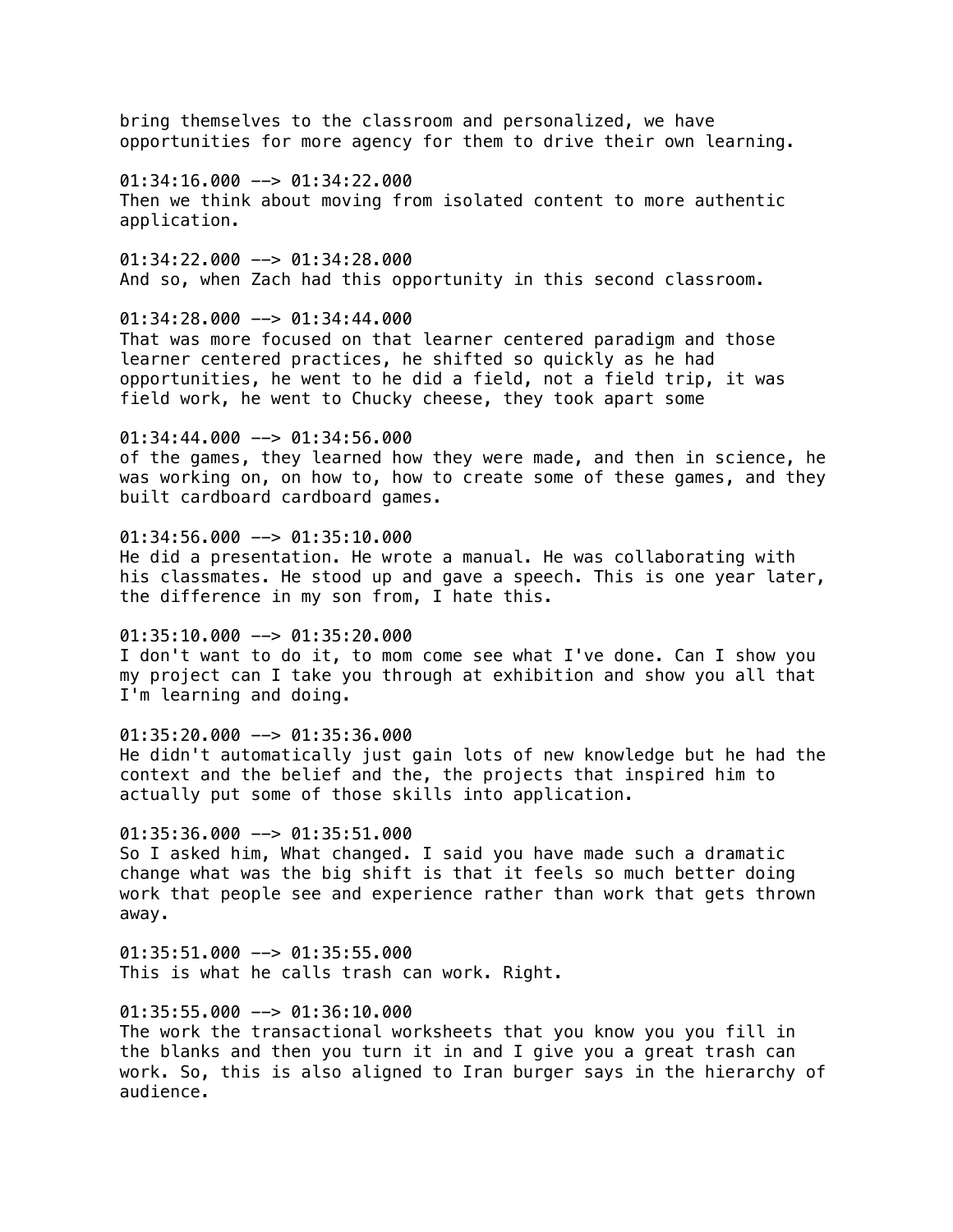$01:36:10.000$  -->  $01:36:20.000$ pyramid is presenting work to a teacher for a requirement. times you're going to do it right, but that is the lowest level of engagement and motivation.

01:36:20.000 --> 01:36:22.000 When you have something to turn it in.

01:36:22.000 --> 01:36:37.000 When you start to present to parents, you increase a little bit of that motivation and engagement. And too often in our schools. That's a play. That's sports right we don't often look at presenting our learning to the adults.

01:36:37.000 --> 01:36:47.000 So think about how to present it to the school community, ultimately, when we move beyond our school community and presenting to parents and we are doing something that matters.

 $01:36:47.000$  -->  $01:37:01.000$ That is when we get to the highest level of motivation and engagement, and this isn't just true for nine year olds. This is true for all of us. It's certainly true for me in my own work when I have opportunities to do things that matter, rather than just

 $01:37:01.000$  -->  $01:37:05.000$ fill out a report, I am way more engaged and motivated.

01:37:05.000 --> 01:37:23.000

So a lot of people also are like Well, back to the interest, a lot of my students don't know what they're interested in. So I love to present these 17 sustainable goals from the UN, because these are problems that we're engaged in in the world and trying

 $01:37:23.000$  -->  $01:37:34.000$ to solve these are not, you know, these are these are goals that young people can get interested in from poverty to hunger to climate action to clean water.

 $01:37:34.000$  -->  $01:37:51.000$ There's many things that are being word addressed, globally, and there's also great projects that teachers are doing across the world to engage young people in trying to think about solving these problems, gonna show you an example of what this looks

01:37:51.000 --> 01:38:00.000 like in a high school classroom. I used to be a very traditional chemistry teacher, but I moved into project based learning. It is a lot more work but it feels good.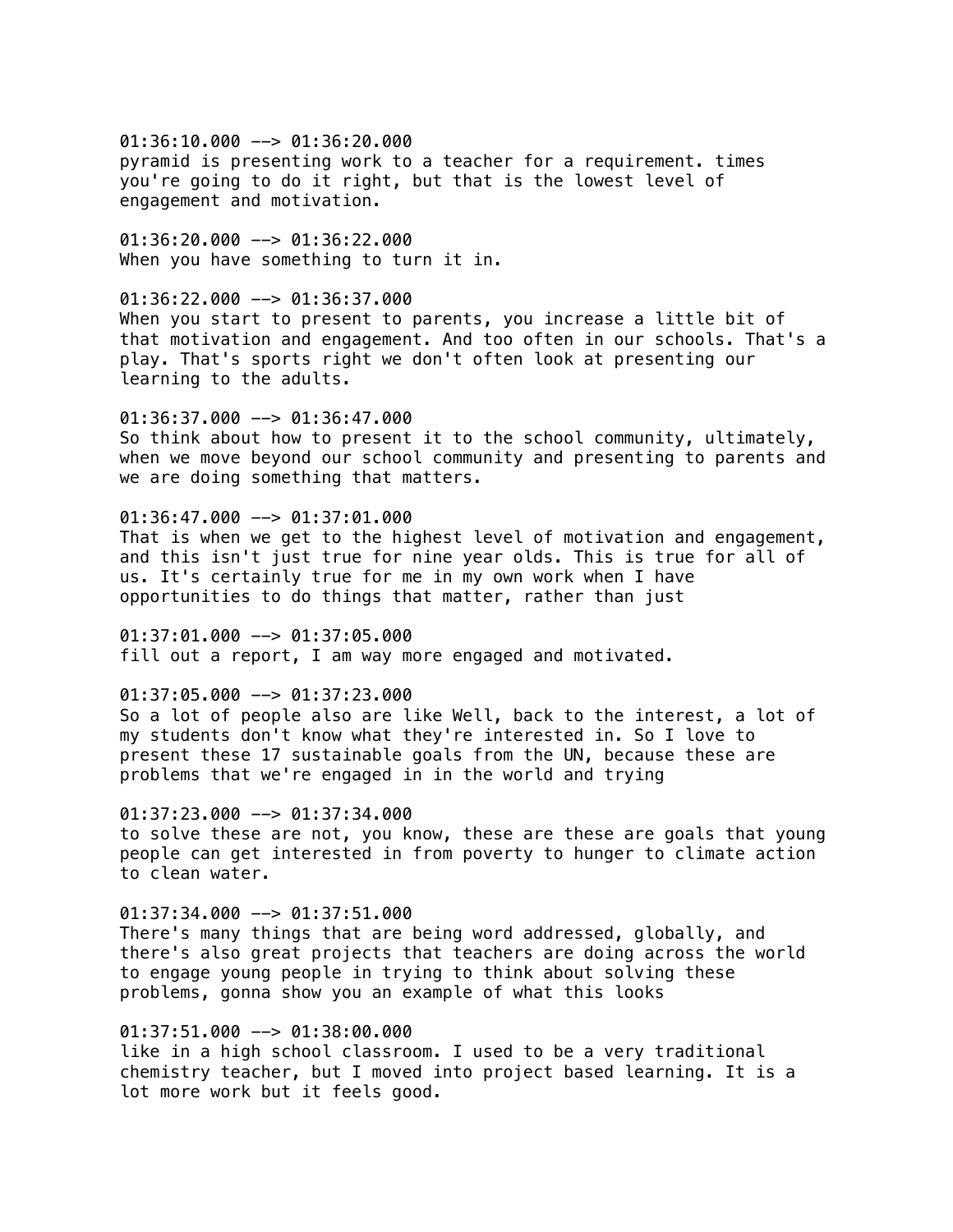$01:38:00.000$  -->  $01:38:08.000$ I created a project. The wicked so company to students learn about making soap, they learned about neutralization reactions, we learn about the pH scale. 01:38:08.000 --> 01:38:16.000 It's that iterative process, the physical act of making the soap, where you're mixing up the oils mixing up the line.  $01:38:16.000$  -->  $01:38:29.000$ It's analyzing your results and seeing what worked and what didn't. And trying it again, in hopes of improving it were able to work on documents together, and all collaborate, we've been able to learn more business strategies to be able to get our name 01:38:29.000 --> 01:38:30.000 out there.  $01:38:30.000$  -->  $01:38:41.000$ Every bit of money that we get we either put back into the company, or give back to the community. We've given away so to organizations in the we've given away scholarships to students that really need it.  $01:38:41.000$  -->  $01:38:56.000$ Matt teaches chemistry is always is nothing like any other class I've been in. I'm inspired when I see students have that light bulb turn on their into it.  $01:38:56.000$  -->  $01:39:08.000$ Now that I share that for variety of reasons that teacher is actually my husband's they chemistry teacher we met teaching Middle School, many years ago. 01:39:08.000 --> 01:39:18.000 And after about 10 years he was like, I'm ready to quit Katie, like I am uninspired I'm just sick of moving kids through the textbook. I don't think this is for me.  $01:39:18.000$  -->  $01:39:32.000$ And I was like, give it one more shot you're really an amazing teacher give it one more shot, and he did and in a context where he was able to teach projects that he was excited about where he was able to bring his passions and explore the passions of 01:39:32.000 --> 01:39:49.000

his students, it totally changed his view of himself as an educator and the effort and motivation that he put in as well. So when I say we, when we tell learners to complete an assignment we get compliance, we're used to it right people will be compliant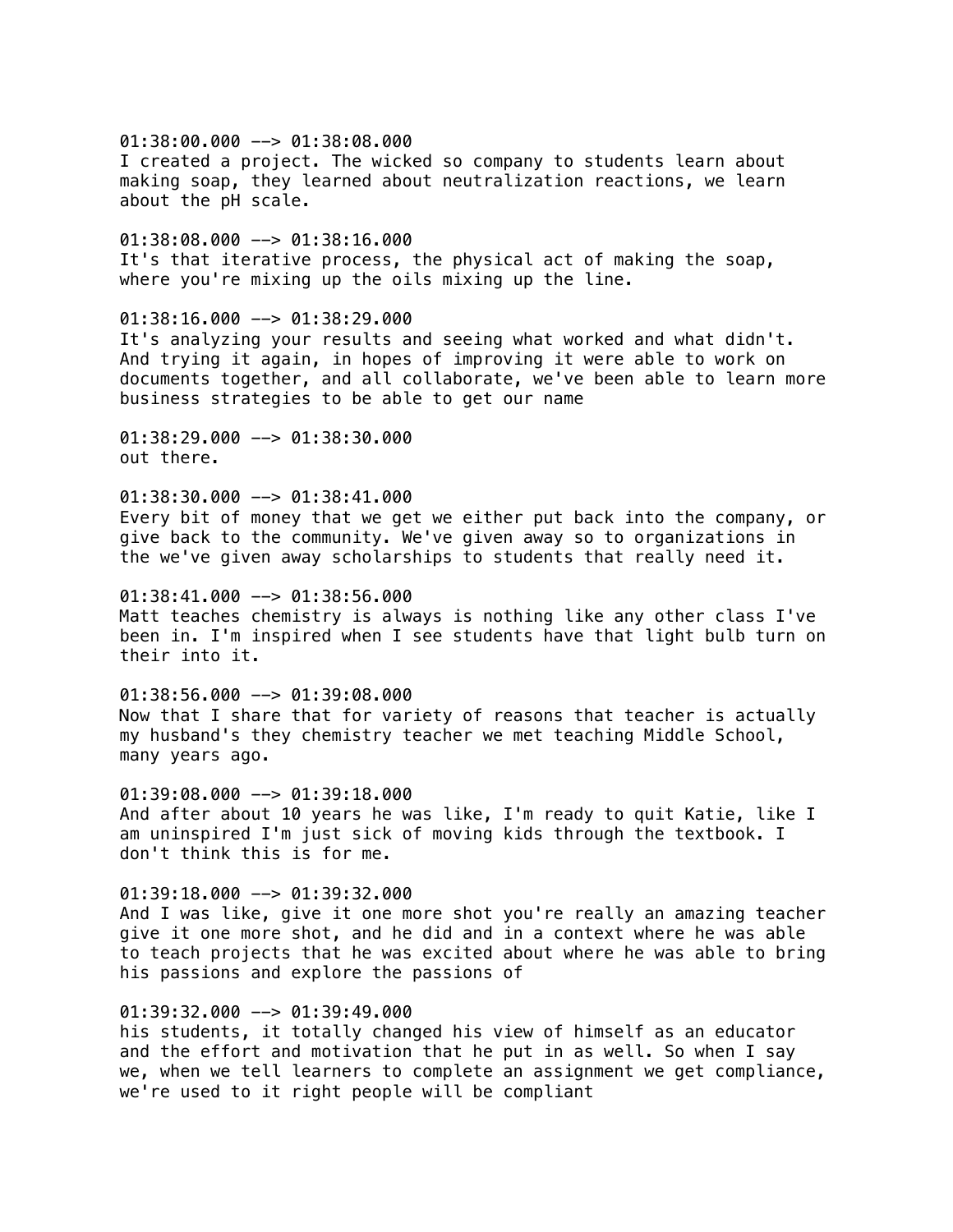01:39:49.000 --> 01:40:00.000 it's easy. But when we empower learners to explore and learn how to make an impact on the world. That's when we inspire problem solvers and innovators.

 $01:40:00.000$  -->  $01:40:10.000$ And again, if we want that for our students as those outcomes, creating the conditions for that type of learning, and that type of engagement is critical.

### 01:40:10.000 --> 01:40:19.000

So many of you of course the superintendent's are also probably thinking, well, that's cool Katie, that looks really fun, but we have to be held accountable to our test scores.

# 01:40:19.000 --> 01:40:36.000

We have to make sure that we're showing growth in progress, and I am totally on board. Luckily, much of the research around learning sciences and how the brain works and how we actually learn indicates that when we engage young people, and projects, it's

# 01:40:36.000 --> 01:40:47.000

significantly significantly outperform the traditional curriculum, raising academic performance across grade levels socio economic status groups, and in both reading ability.

#### $01:40:47.000$  -->  $01:41:03.000$

So, when we have projects that are more engaging more authentic. Students are more willing to they develop the skills they need to actually do well on the test, because they care right they're putting in the effort, if we remember that Curt that dip at

# $01:41:03.000$  -->  $01:41:12.000$

the beginning, if they're disengaged and not paying attention, we've lost them before we even had the opportunity to teach them things that we want to teach.

 $01:41:12.000$  -->  $01:41:23.000$ When we can create more of these projects and authentic experiences, we can hook them in and they can develop the knowledge and skills that they really need to be successful.

 $01:41:23.000$  -->  $01:41:36.000$ So the four shift that I want to talk about is moving from completion of assignments or a completion of tasks to thinking about more competency based or standards based grading.

 $01:41:36.000$  -->  $01:41:45.000$ And this means, really understanding what young people know and can do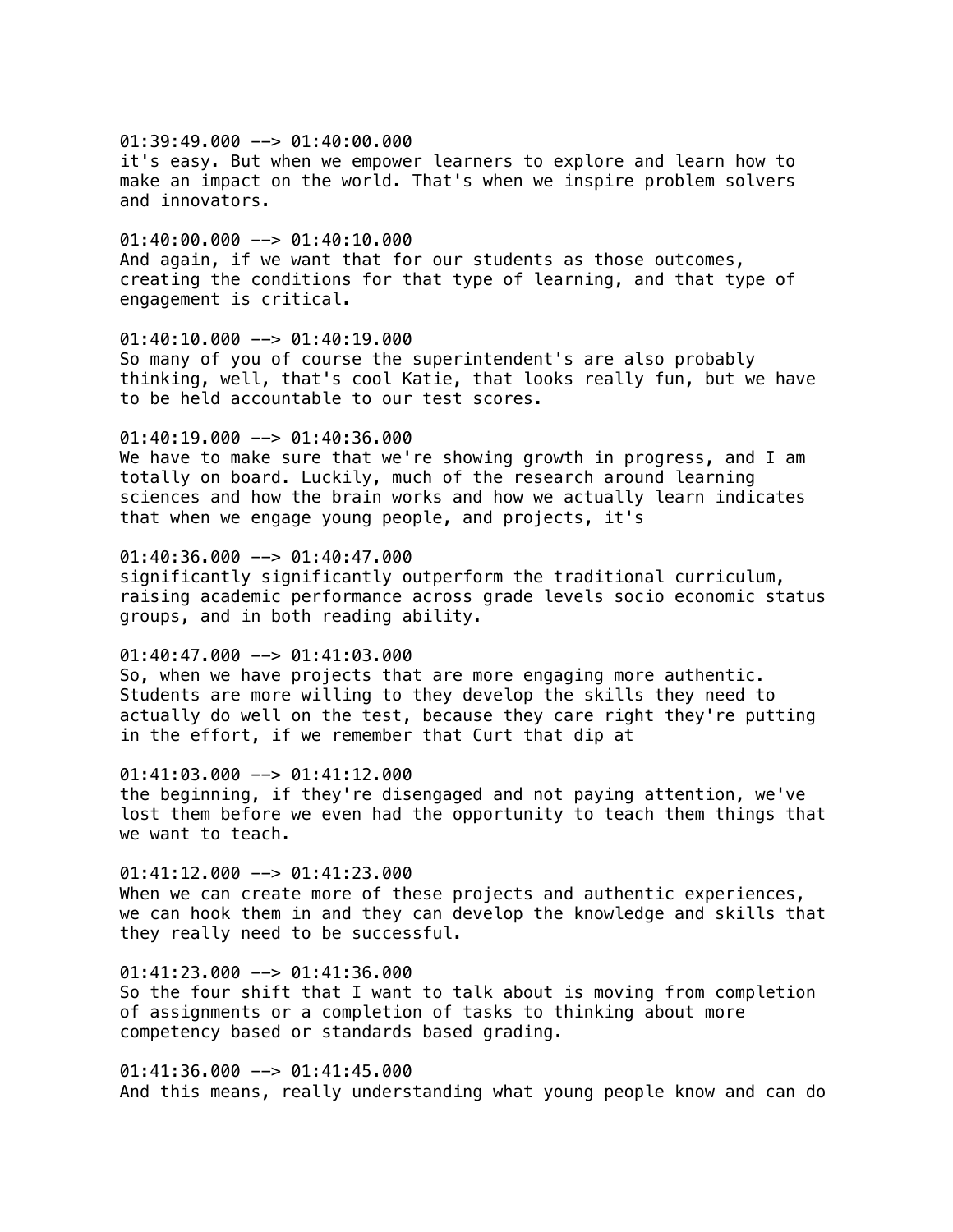and creating multiple avenues for evidence of what that learning is.  $01:41:45.000$  -->  $01:42:04.000$ So, I want to give you a quick pop quiz, in honor of assessments. This is from pen research. So what activity is done by most teachers in the United States, but has almost no evidence of effectiveness and raising test scores, want to chat with your table  $01:42:04.000$  -->  $01:42:20.000$ about it, see if you can figure it out. 01:42:20.000 --> 01:42:24.000 Nope.  $01:42:24.000$  -->  $01:42:26.000$ Not homework. 01:42:26.000 --> 01:42:37.000 Although I'll happily take that one down.  $01:42:37.000$  -->  $01:42:47.000$ Alright, what are they.  $01:42:47.000$  -->  $01:43:17.000$ Yeah, but you can still get rid of round robin reading.  $01:43:22.000$  -->  $01:43:52.000$ Yeah.  $01:44:25.000$  -->  $01:44:32.000$ Hey, there's lots of things that are on our list to get rid of.  $01:44:32.000$  -->  $01:44:34.000$ I heard homework. 01:44:34.000 --> 01:44:37.000 No day packets  $01:44:37.000$  -->  $01:44:47.000$ crossword puzzles. What else talk math test Come on, I'm with you.  $01:44:47.000$  -->  $01:44:51.000$ We should make a list of the things to get rid of.  $01:44:51.000$  -->  $01:44:55.000$ All right, you ready, you might not like this. 01:44:55.000 --> 01:45:02.000 Analyzing student assessment data.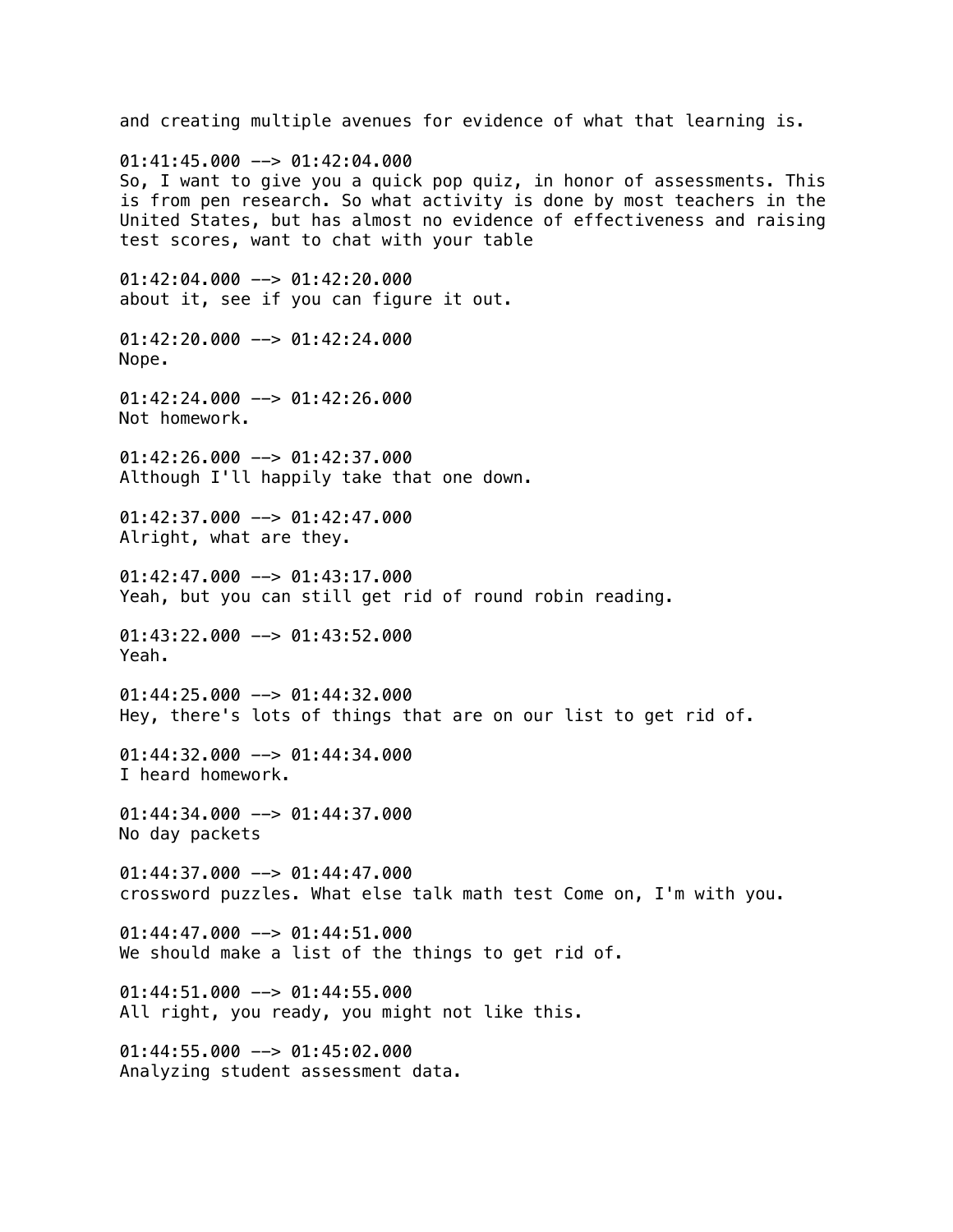01:45:02.000 --> 01:45:07.000 Oh, why don't you talk to you. Talk to your table about this one.

01:45:07.000 --> 01:45:37.000 Why do you think that this is the answer.

 $01:45:48.000$  -->  $01:45:53.000$ Alright, this hurt anybody a little bit, a little uncomfortable.

 $01:45:53.000$  -->  $01:45:55.000$ Yeah.

01:45:55.000 --> 01:46:03.000 We spend a lot of time and a lot of money, analyzing student assessment data, giving tests.

01:46:03.000 --> 01:46:12.000 We need a benchmark to get ready for the benchmark, and then we need to analyze the benchmark and then we need to rank in sort, right.

 $01:46:12.000$  -->  $01:46:30.000$ So, I have been in way too many PLC, where teachers have nothing against PLC. Great. But if a teacher has a set of questions, and a bunch of data to sort of to sort and stuff like that.

 $01:46:30.000$  -->  $01:46:45.000$ You're essentially. I've seen them fill in the blanks right the data, move aside and continue on with their conversation, right, you're essentially giving teacher worksheets, when you're asking them to fill in the data.

 $01:46:45.000$  -->  $01:46:56.000$ And then they turn it in and do nothing with it because they don't care right it's I mean not under they don't care but they're like focused on students, they're not doing anything with it and this is just not my observation.

 $01:46:56.000$  -->  $01:47:11.000$ This is the data that shows that most teachers don't do anything with it and so if we are not passionately curious about our kids, what they know what they can do what their next steps are and changing instruction.

 $01:47:11.000$  -->  $01:47:16.000$ As a result, it is all a waste of time and money.

 $01:47:16.000$  -->  $01:47:20.000$ And we don't have a lot of time or money to waste.

 $01:47:20.000$  -->  $01:47:36.000$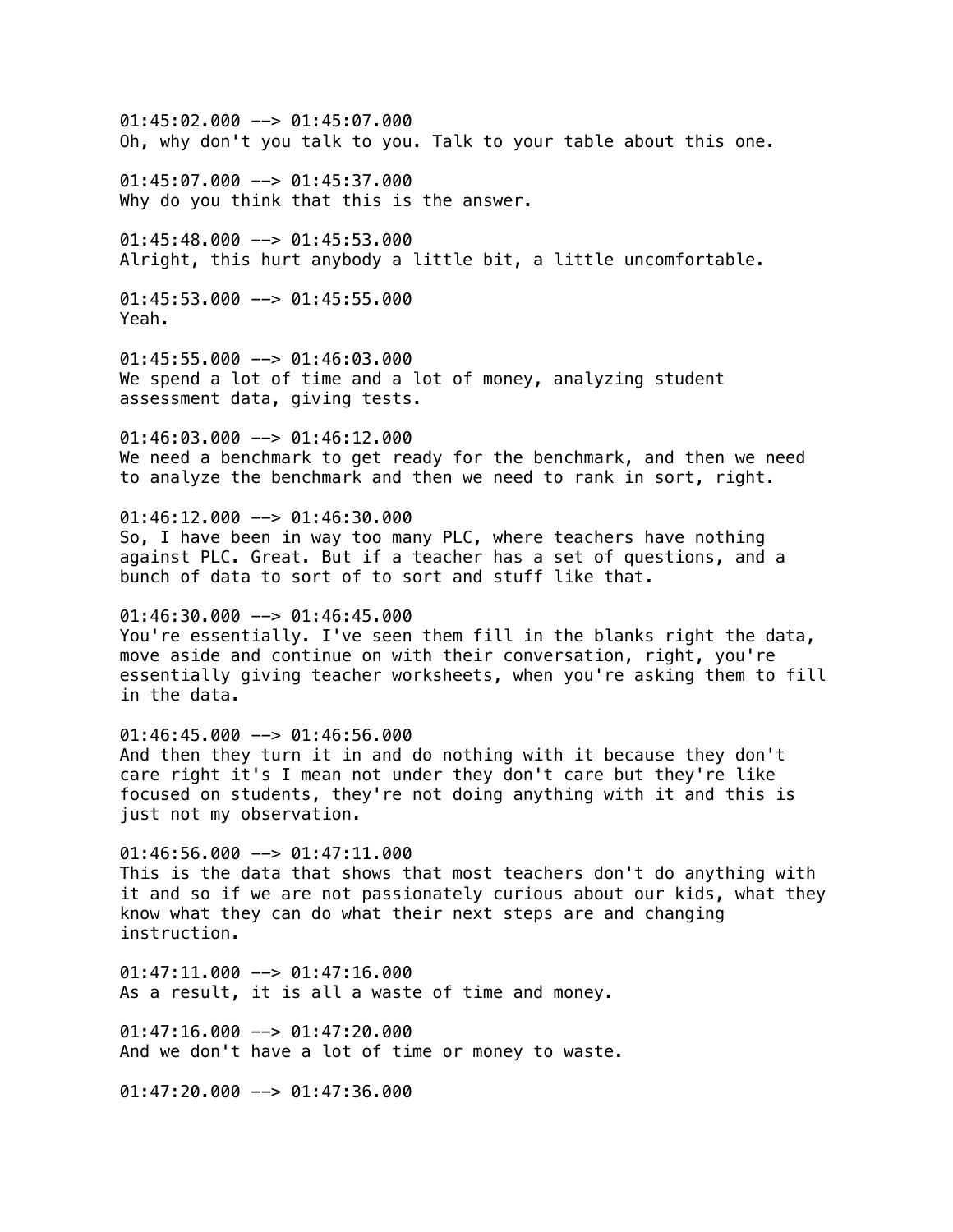So we have to really be thinking about how are we designing those systems, so that we actually know what students can do. We're actually changing instruction in real time in the classroom using data, not two weeks later after I gave an assessment to go 01:47:36.000 --> 01:47:48.000 back and, oh I actually can't change anything because the pacing guide we're always already on to the new thing, right, this is a system. That sounds good.  $01:47:48.000$  -->  $01:47:58.000$ Sometimes from higher up, but effectively in the classroom, really creates many challenges that don't allow students to grow in the ways that they need. 01:47:58.000 --> 01:48:03.000 All right. Get off my soapbox, I think. 01:48:03.000 --> 01:48:33.000 So, it reminds me of this president.  $01:48:42.000$  -->  $01:48:52.000$ Nobody can argue that educators principals superintendents, are not working really, really, really hard.  $01:48:52.000$  -->  $01:48:55.000$ Nobody can argue that.  $01:48:55.000$  -->  $01:49:06.000$ But I want to encourage you to think about the things you're working on the things you're encouraging people to work on, because sometimes we're getting really good at the wrong things.  $01:49:06.000$  -->  $01:49:15.000$ We're getting really good at a standardized system that we know is not capable of meeting the needs of all of our students.  $01:49:15.000$  -->  $01:49:26.000$ And instead of making them conform. We want to be thinking about how do we create a system that really truly is more flexible to meet the diverse needs of learners.  $01:49:26.000$  -->  $01:49:44.000$ The Jamali, I had a conversation with you as a young man, and he said, I wish, educators, would stop trying to figure out if I'm smart and start understanding how I'm smart, I had a conversation with this gentleman on the plane. 01:49:44.000 --> 01:49:56.000 And he was like, Oh, you know, my, this is I have four kids and one of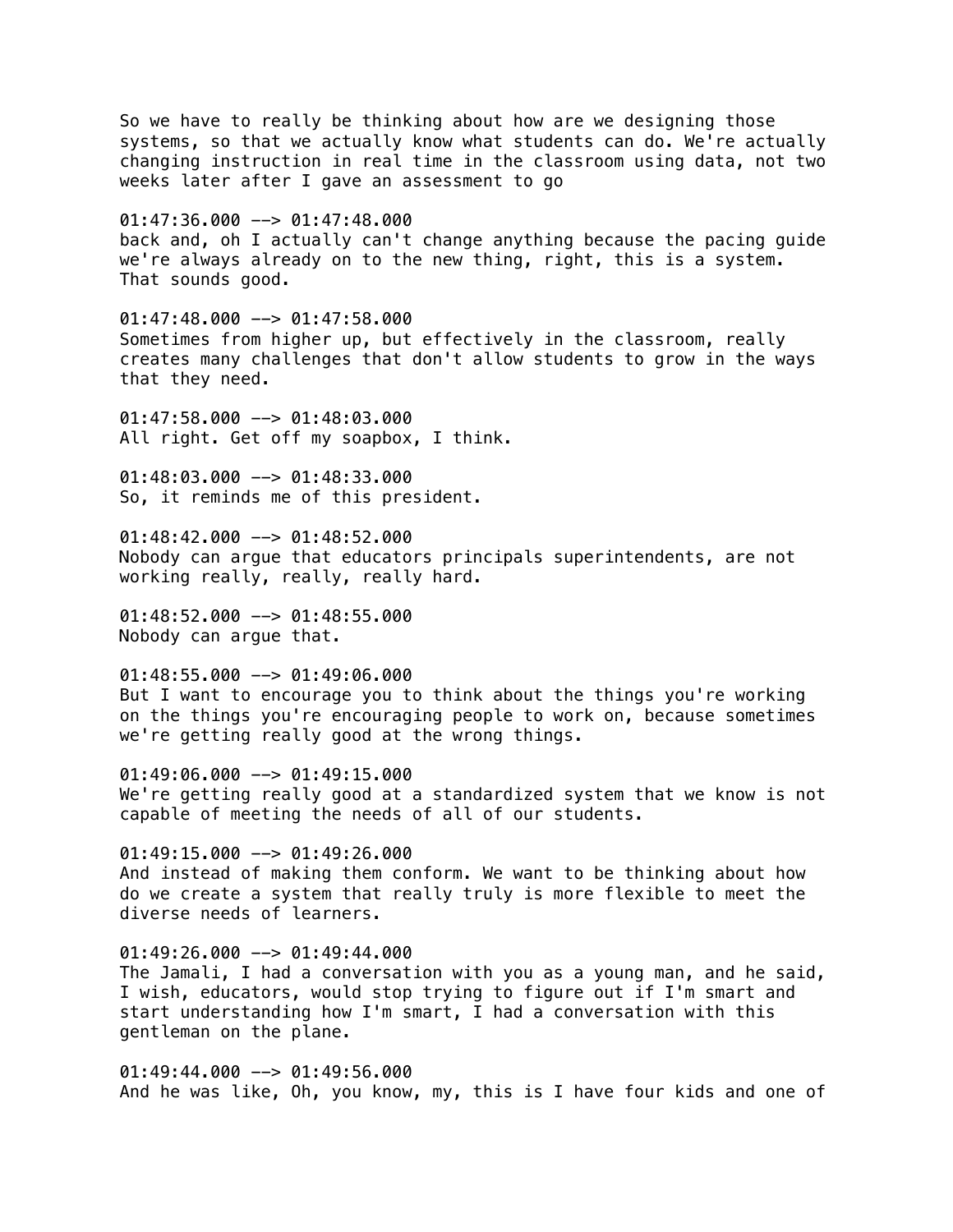them's really smart might tell me what you mean by that, oh well she gets the best grades and she speaks four languages.

 $01:49:56.000$  -->  $01:49:57.000$ She's the smart one.

01:49:57.000 --> 01:49:59.000 Now, Mike.

 $01:49:59.000$  -->  $01:50:11.000$ I'm sure my kids are both very smart and talented but in very different ways, but in school in society. Sometimes we narrowly define what that metric of success is.

 $01:50:11.000$  -->  $01:50:28.000$ And we push cast others aside, if they want to go into welding, or if they want to go in and do other things that aren't that narrow path of success. So, the more we can broaden that aperture and help redefine what success is for each and every young

 $01:50:28.000$  -->  $01:50:32.000$ person. I think the better off we will all be.

 $01:50:32.000$  -->  $01:50:34.000$ So when Zach.

 $01:50:34.000$  -->  $01:50:48.000$ Got to show me my son, his, his growth over the course of the year, instead of getting a report card. This was a year later, with 231 or whatever it was on it, that didn't tell me a whole lot.

01:50:48.000 --> 01:50:58.000 I got to see his student led conference. So the difference was instead of me going in and sitting with this teacher, and his teacher saying, Here's all his work.

 $01:50:58.000$  -->  $01:51:07.000$ Here's where he is and then me having to go home and tell Zach what is teacher said about him and him say oh, OK, now what am I supposed to do about this game of telephone.

 $01:51:07.000$  -->  $01:51:23.000$ Instead, he spent a couple days preparing to tell me what he knows and can do. And then it was a great conversation. So, this is a student led conference 30 minutes, I went and found out he likes to be called Zachary, that was the first thing, then we

01:51:23.000 --> 01:51:30.000 did appreciations and talked about how great what the great things he does, he talked about who he is, as a person.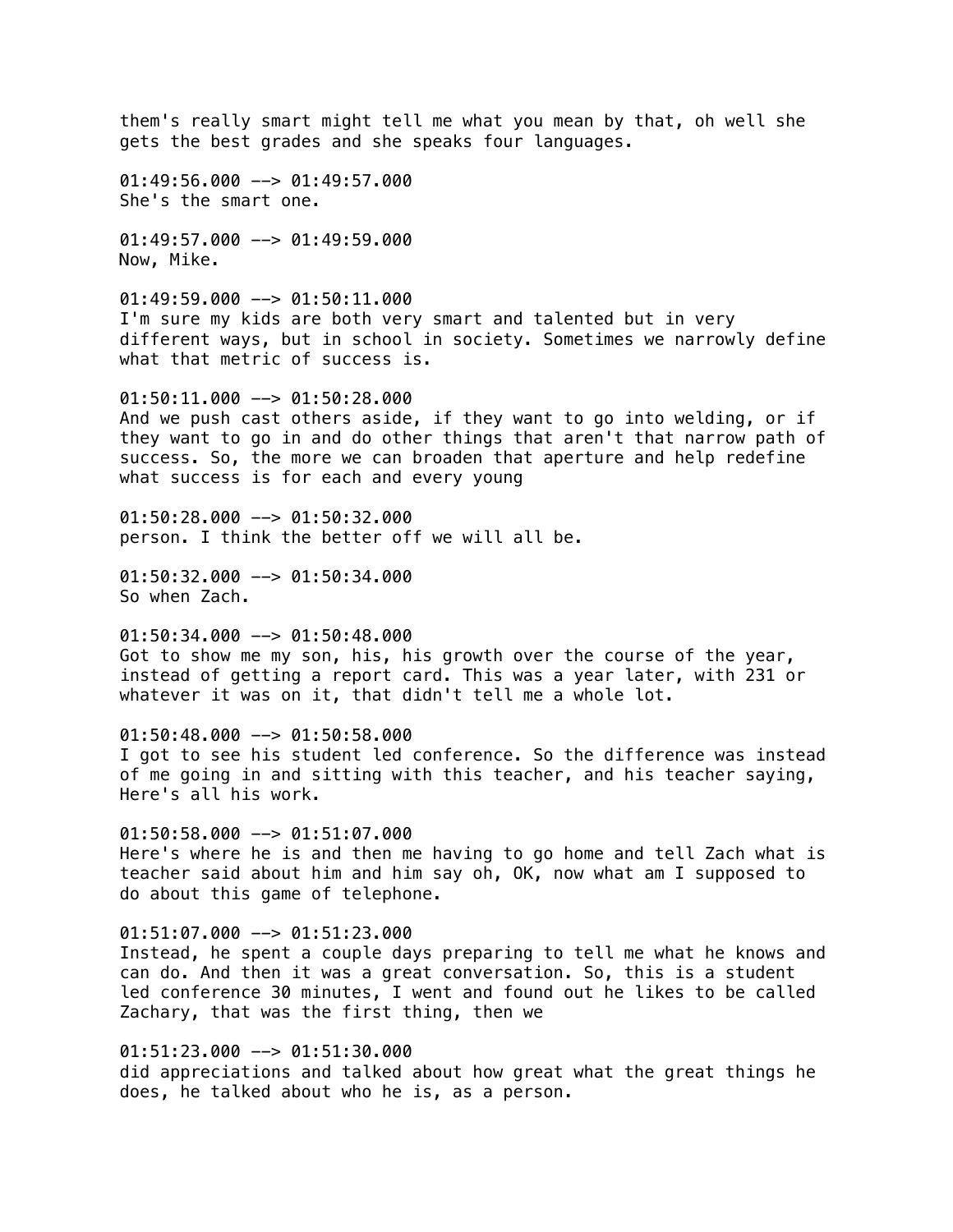$01:51:30.000$  -->  $01:51:45.000$ 

He put together this what he's reading of course it was Harry Potter, what he was going to read next, what good writers do what he's working on his goals, then talked about math, what he's what he's working on problems he solving.

 $01:51:45.000$  -->  $01:51:58.000$ 

Then he did a math problem on the spot for us he was really proud of it to show us his skills, and then we talked about the project that he was doing Where is integrating reading, writing, math speaking and communicating, as we said thank you.

01:51:58.000 --> 01:52:10.000 And as teachers showed us here's the standards he's met. Here's the ones who's working on was a very informative motivating.

01:52:10.000 --> 01:52:11.000 30 minutes.

 $01:52:11.000$  -->  $01:52:19.000$ And at that point, I got to truly see where he was and think about his next steps.

 $01:52:19.000$  -->  $01:52:31.000$ And then we got to hear this was his teachers comments about his strengths and weaknesses the narrative said Zach is a wonderful friends that jumped right into his new school and classroom, it has flourished kind and welcoming the understands the importance

01:52:31.000 --> 01:52:37.000 He's kind and welcoming. He understands the importance of making others feel included.

01:52:37.000 --> 01:52:57.000 I thought, well, she got to see my Zach, she got to see the kid, I see outside of school, he was able to bring himself to school and show up the improved his reading, writing, speaking, and his own concept of him as a learner and has continued to flourish

 $01:52:57.000$  -->  $01:52:59.000$ as he's had this experience.

 $01:52:59.000$  -->  $01:53:12.000$ She also wrote areas of growth, he's working on compromising and meeting in the middle, and recognizing multiple points of view, like, Oh, she definitely gets him we're still working on that at home for sure for all of us.

01:53:12.000 --> 01:53:25.000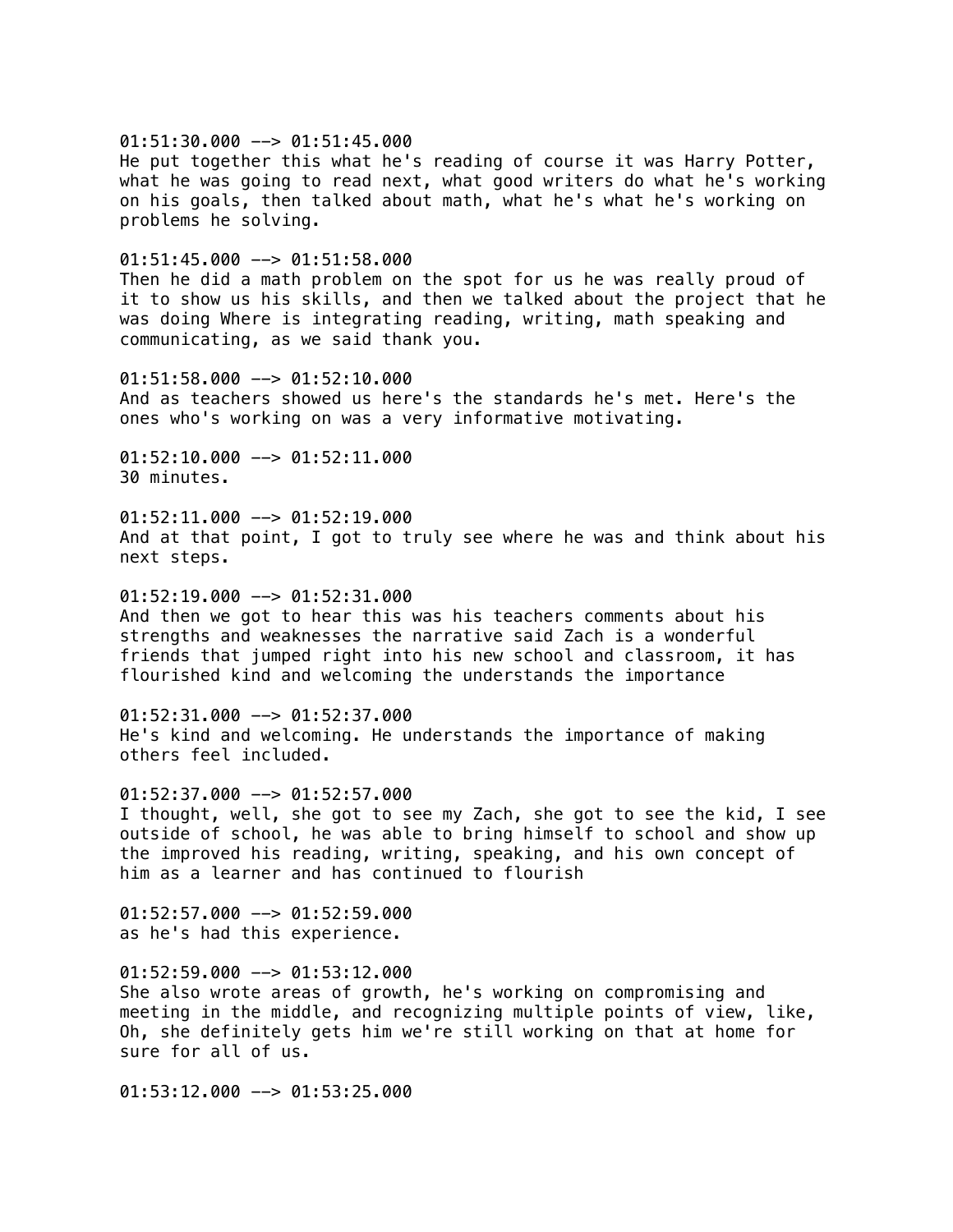So being able to see this as a parents was really affirming and I remember sitting there I may or may not have had a few tears in my eyes, as I thought back to a year prior.

 $01:53:25.000$  -->  $01:53:40.000$ 

When I was sitting with my son and he was like I hate this. I don't want to do this anymore. So all of a sudden, his teachers telling me that he's a kind welcoming person, he's added to their classroom, he's telling me how inspiring he is and showing

01:53:40.000 --> 01:53:53.000

me his work. It is a dramatic improvement and growth that was not just because of the, the skills, but because of the environment and how he was able to show up.

01:53:53.000 --> 01:53:57.000 So when we think about these shifts.

# $01:53:57.000$  -->  $01:54:14.000$

I often wonder how many more Zacks there are how many more of your kids, your grandkids, students in your classrooms, would be able to contribute in different ways if they had opportunities to show up in ways where they were seen as individuals, where

 $01:54:14.000$  -->  $01:54:18.000$ 

they had opportunities to navigate their path in certain ways to do authentic work and show what they know in ways that matter to them.

 $01:54:18.000$  -->  $01:54:34.000$ 

Do authentic work and show what they know in ways that matter to them. So, my friend George often says that the biggest barrier to innovation is often our own way of thinking. And so when I think about my where I told you my own story.

 $01:54:34.000$  -->  $01:54:48.000$ 

I encourage you again what are your stories, what are your stories that you're telling yourself, your communities about what a good teacher is about what a good leader is about what a good student is, and ultimately about what successes.

01:54:48.000 --> 01:54:58.000 I know that many of you are working on these graduate profiles and thinking about what those skills are that you and your community aspire to develop.

01:54:58.000 --> 01:55:05.000 How are you, aligning those skills with the learning experiences and the conditions in each of the buildings.

01:55:05.000 --> 01:55:14.000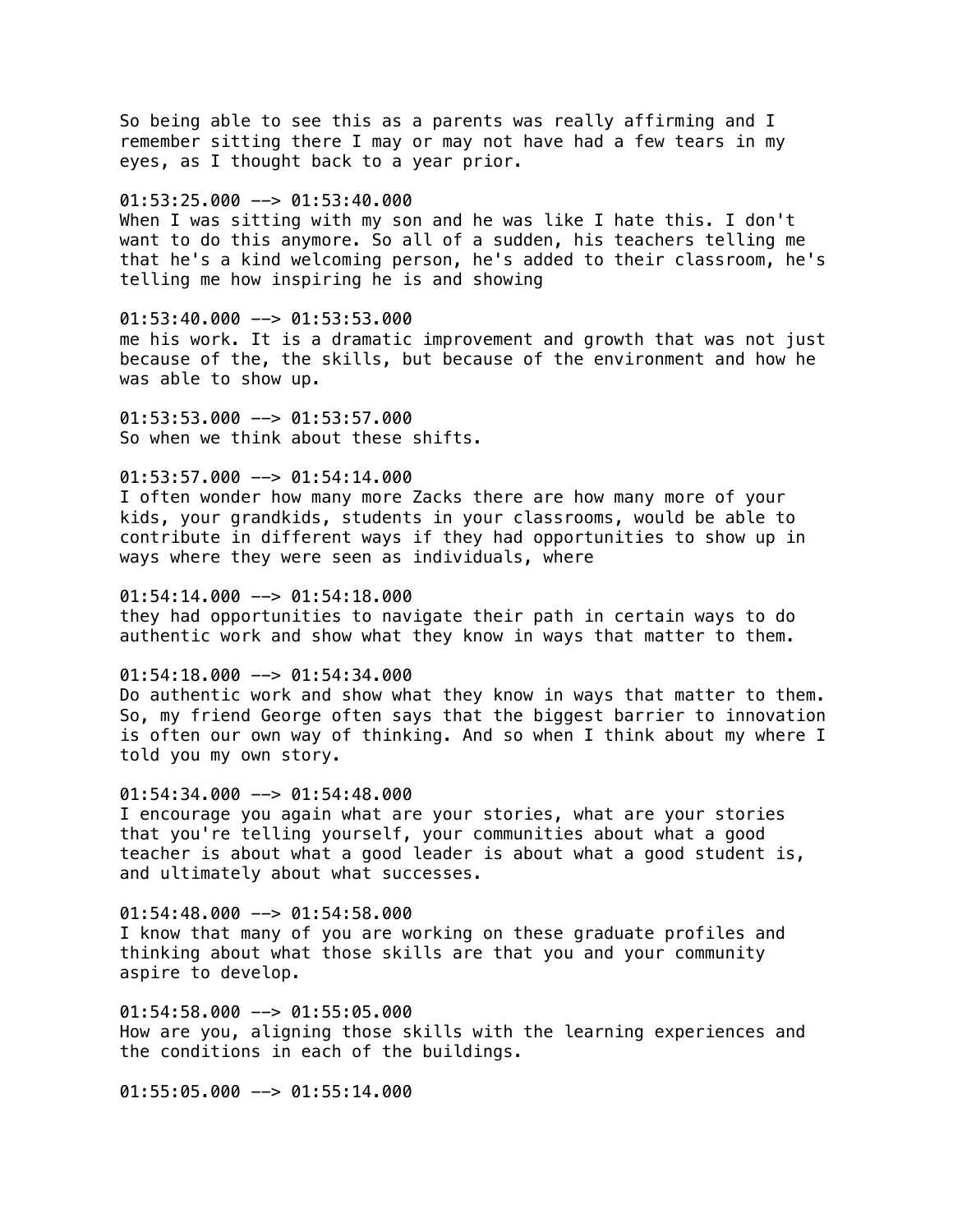So I'm going to close with a story of a school that I had an opportunity to work with. When I was supervising student teachers.

### $01:55:14.000$  -->  $01:55:26.000$

I was the most I was the newest tire. For this college faculty, and you know how we do this to educators the newest person gets the worst job. Right. The worst thing we do ever.

#### $01:55:26.000$  -->  $01:55:38.000$

So I was the newest one and they're like Katie go to Washington Middle, this is the hardest school. Thanks, appreciate it so this is my like hazing, so I'm walking down this hallway and I'm like so nervous because there's yellow lines and I'm like supposed

#### $01:55:38.000$  -->  $01:55:51.000$

to walk on one side I felt like it was jail right I'm not really sure. You can't just like freely walk. And then I watched in the classrooms. And this is what I saw, students work so disengaged.

# $01:55:51.000$  -->  $01:56:07.000$

They were not happy teachers were yelling right it was not a pleasant place to be. And then I found out that they were, they had to do something there was a there was a push from the superintendent, that this school had to change because they were, they

01:56:07.000 --> 01:56:09.000 were doing so poorly.

# 01:56:09.000 --> 01:56:21.000

So, a group of educators came together and they said we have this charge from our superintendent that we have to do something different, they knew that they couldn't change the students, they couldn't change the building.

# 01:56:21.000 --> 01:56:30.000

They had that was their school they couldn't change the students they had that was their community, they had to think differently about how they were going to serve those students.

# 01:56:30.000 --> 01:56:45.000

So they came together and designed a new school, same building, same teachers, same students, but a new school, philosophy, they called it vi de vista innovation design Academy, and they decided they were going to focus on empathy, they were going to

# 01:56:45.000 --> 01:56:54.000

to focus on design thinking they were going to focus on application and they were going to build on the strengths of the young people, and what they came with.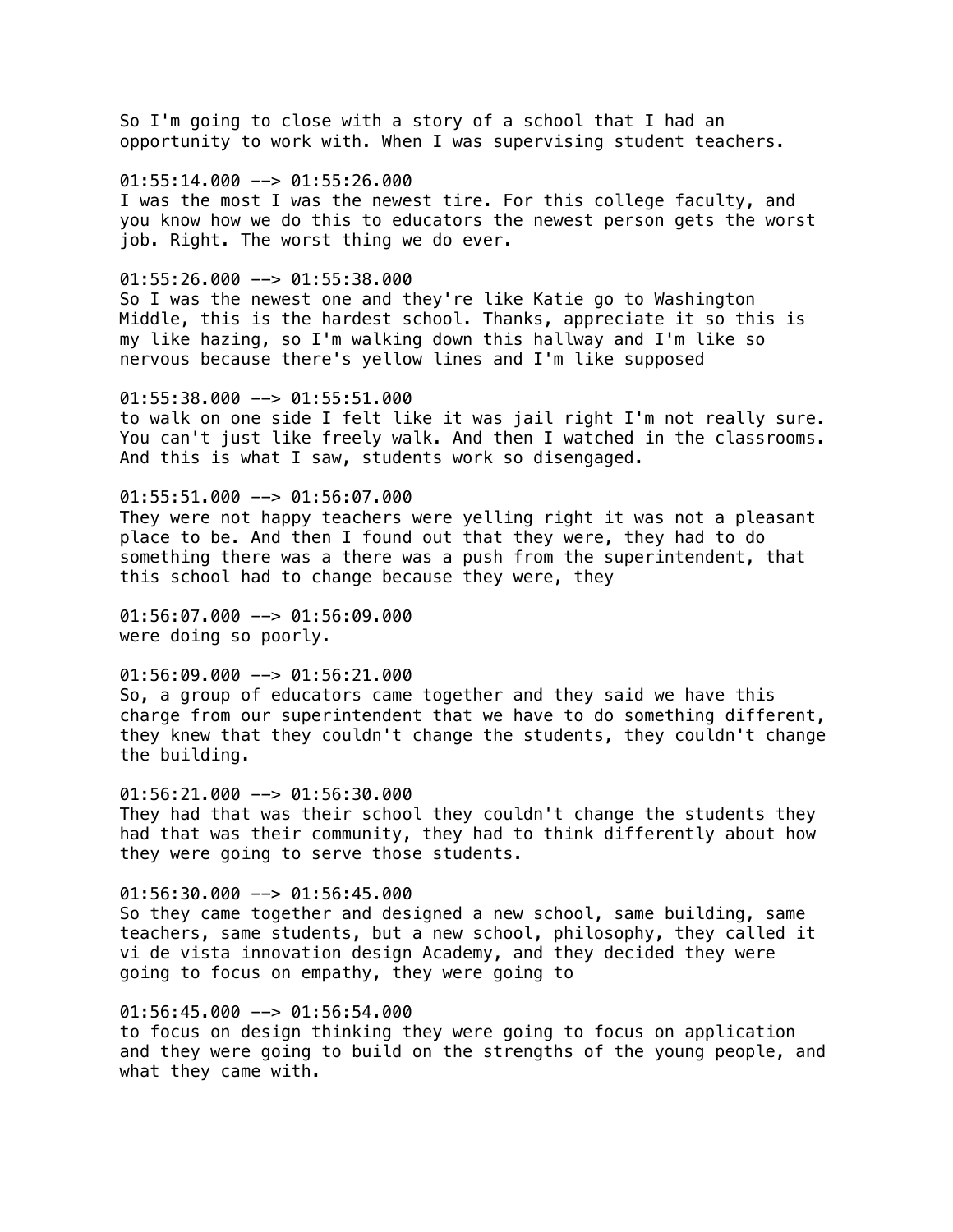$01:56:54.000$  -->  $01:57:00.000$ So I want to show you this video of what Vito look like five years later.  $01:57:00.000$  -->  $01:57:16.000$ Stories are important stories teach us about the past, stories remind us where we have been stories build hope for our future. Welcome to our story. The story of Vito, a place that is more about our lives, and who we are, than just school.  $01:57:16.000$  -->  $01:57:26.000$ We have the opportunity to design a school we would want our own kids to go to. We all want the same thing for our kids to be happy, but in order to be happy. 01:57:26.000 --> 01:57:36.000 We know that they have to be secure and in order to be secure. We know they will have to find their unique place in a rapidly changing economy.  $01:57:36.000$  -->  $01:57:51.000$ We are design school design is where the creative arts come crashing together with science, technology, engineering, and math, we value both a process of design and actual product design, we use design thinking to fuel our creativity.  $01:57:51.000$  -->  $01:57:59.000$ We believe that creativity is the ideas that we have and skills are what we can actually do when our creativity and skills come together, it equals innovation. 01:57:59.000 --> 01:58:04.000 We believe we believe we believe in our gills. We believe in our gills.  $01:58:04.000$  -->  $01:58:12.000$ We believe we believe in being a more project based or not. We believe in craftsmanship, high quality work, and most of all beautiful work. It isn't easy. 01:58:12.000 --> 01:58:15.000 We believe in fail, first attempt in learning.  $01:58:15.000$  -->  $01:58:23.000$ We believe in being biased towards action we believe in being well rounded. We believe that academics matter as much as who we are and what we can do.  $01:58:23.000$  -->  $01:58:37.000$ We believe that the best way to have a good idea is to have a lot of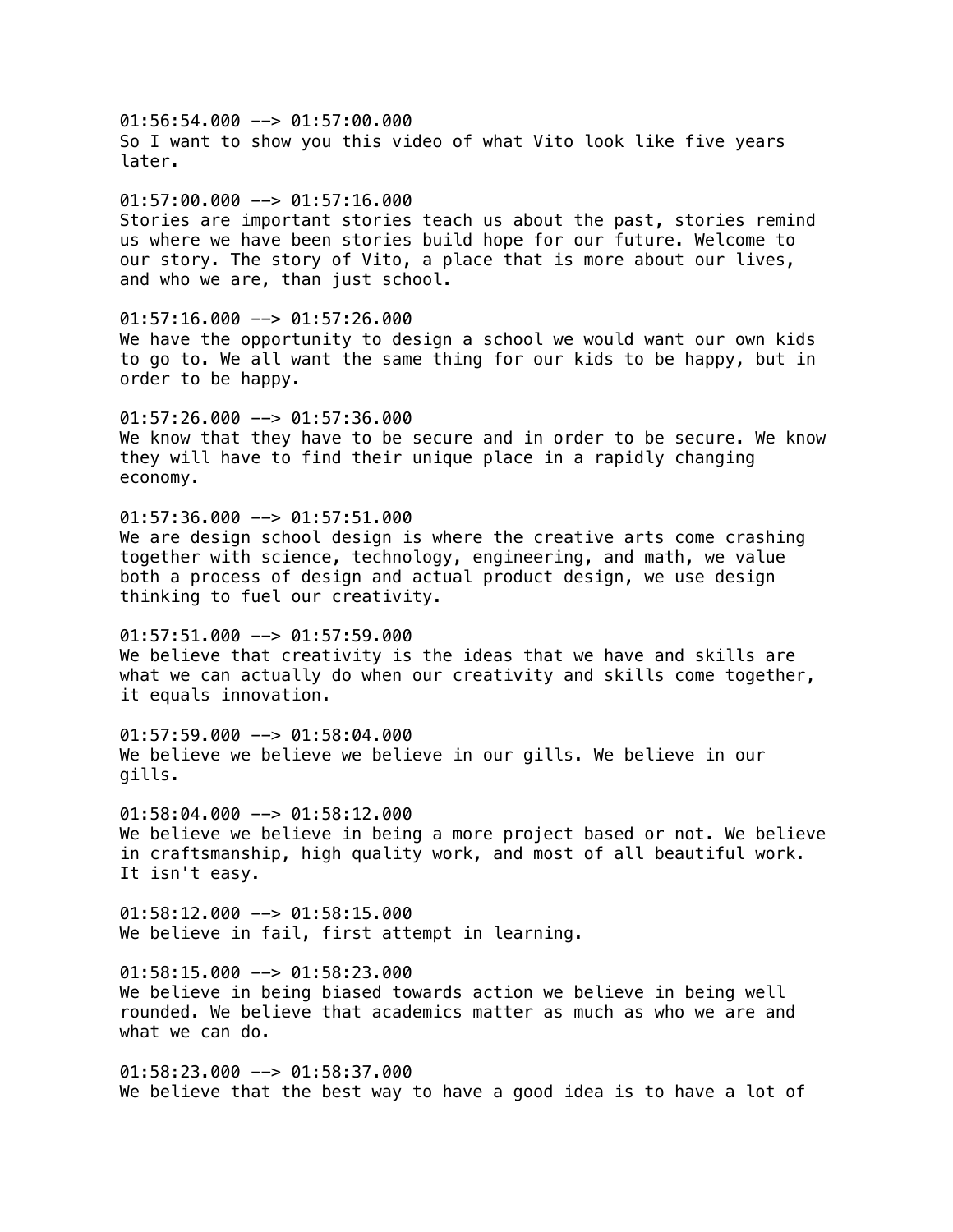ideas, we believe in the value of being able to transfer our creativity and skills from one situation to another, we have choices.

#### 01:58:37.000 --> 01:58:50.000

what we design choices and how we work choices and how we show what we have learned choices and RP classes choices and 18 different electives each year choices from 27 different design labs over three years.

#### 01:58:50.000 --> 01:59:04.000

We are future ready, we collaborate to help solve problems we collaborate, even when we don't want to, we collaborate to get things done, we are trained in public speaking tablets, public tablets we are taught to think like entrepreneurs we know our strengths,

#### 01:59:04.000 --> 01:59:16.000

interests and values, we're building our own personal brand you develop high quality professional eighth grade residents, we know what we have done, we know what we can do and we look forward to what is next.

 $01:59:16.000$  -->  $01:59:19.000$ This is why, this is why we win so many awards.

 $01:59:19.000$  -->  $01:59:33.000$ This is why, this is why we get so much attention. This is why we are we are we are the, we are beta, your beta. This is why we are visa.

#### $01:59:33.000$  -->  $01:59:51.000$

So, V that is an example of what happens when you can come together as a community, and think about what matters. And again, the profile what it is that really matters that you want for students and design those learning experiences to align.

# 01:59:51.000 --> 02:00:08.000

And this school continues to be successful as a school that had declining enrollment declining test scores, they now continue to be the place where people want to in the district and beyond there, they're waiting to get into the school, their test scores,

02:00:08.000 --> 02:00:22.000 their attendance, there have gone up discipline has gone down, and they continue to support students in very unique and impactful ways.

#### 02:00:22.000 --> 02:00:44.000

So, I know all of you I love the conversations that you're having about the ways that are possible to shift. So, this work is not easy, our systems as we will know have been in place for over 100 years, they are designed for standardized station they

02:00:44.000 --> 02:00:59.000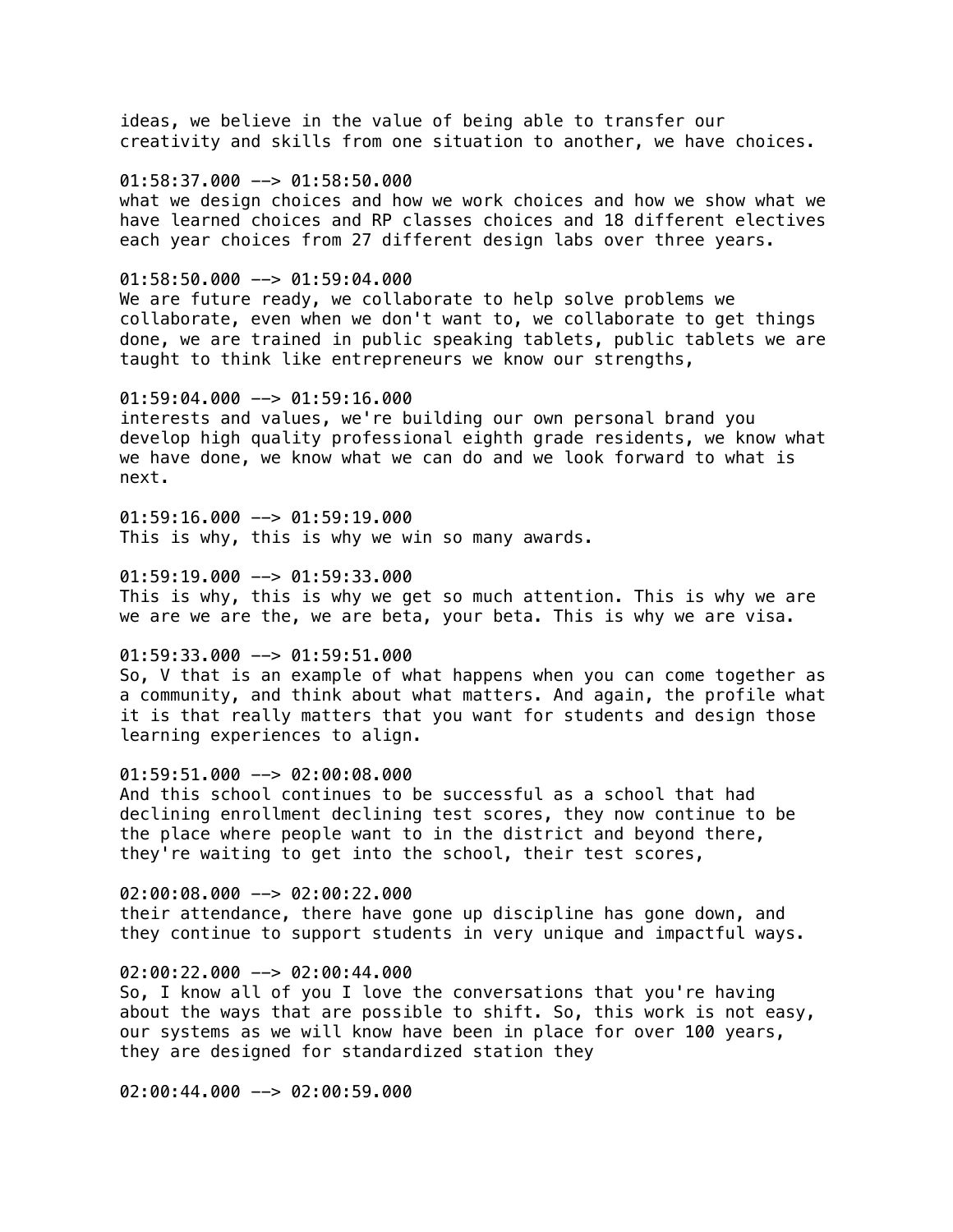to keep us in line. Right. The the quote that I've often referenced throughout the pandemic is that the structures, keep things in place, but chaos will allow us to involve to evolve.  $02:00:59.000$  -->  $02:01:09.000$ And so this is the time as we think about what's possible in our schools as there's a lot of change, those of us who are willing to be brave and try things new are the ones that are going to create the path forward.  $02:01:09.000$  -->  $02:01:22.000$ We know this is not coming from, you know, the Department of Education at the US, this isn't coming from other people, it's going to come from educators and communities who are willing to try new things, who are willing to work together, and challenge 02:01:22.000 --> 02:01:25.000 that status quo.  $02:01:25.000$  -->  $02:01:34.000$ So as we finish, I shared a lot about Zach, I want to share this is his fifth grade graduation.  $02:01:34.000$  -->  $02:01:46.000$ And last but never ever least Zach barn.  $02:01:46.000$  -->  $02:01:51.000$ You produced project, a quiet strength that makes others enjoy being around you. 02:01:51.000 --> 02:01:56.000 You're warmed, and friendliness to others, makes our class, a better place. 02:01:56.000 --> 02:02:02.000 I will miss watching you solve math problems in that unique way that you have, but I don't understand. 02:02:02.000 --> 02:02:16.000 And your wonderful smile.  $02:02:16.000$  -->  $02:02:31.000$ I always think I'm gonna make it through that with being okay, but as a mom. There is nothing more valuable than seeing your child, walk across the stage, or being a classroom, and be recognized for who they are. 02:02:31.000 --> 02:02:33.000 Word being seen.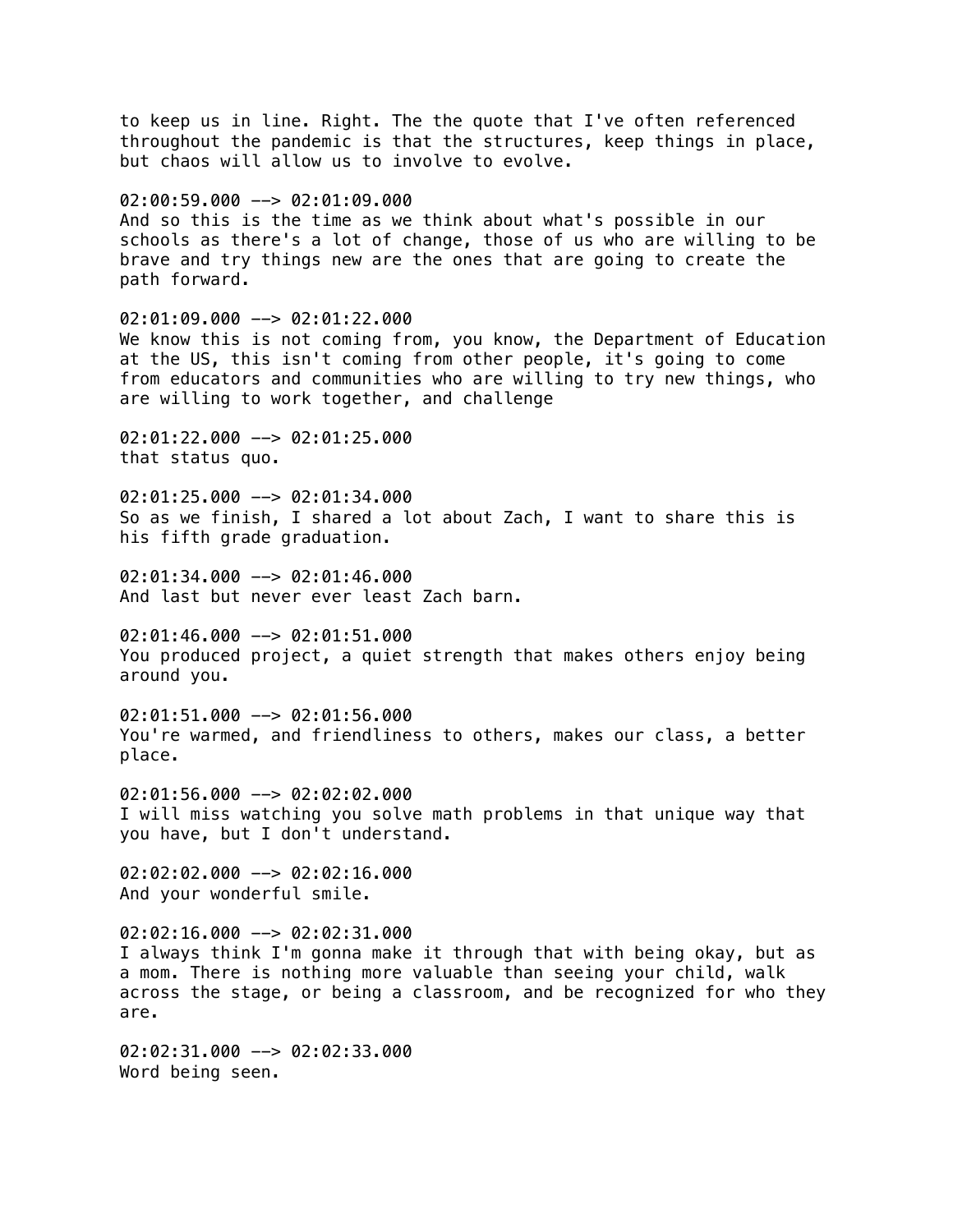02:02:33.000 --> 02:02:46.000 For being celebrated. And as a mom, that has made such a difference in my life and Zach's life and his trajectory, and my only hope is that each and every child has that opportunity.

02:02:46.000 --> 02:03:03.000 And because of the work you do, cuz of your leadership. I know that that's possible in schools throughout Iowa and throughout our country and so I'm just really grateful and honored to be able to share and support the work and just want to thank you and

02:03:03.000 --> 02:03:08.000 continue to push on what's possible for all of our kids.

 $02:03:08.000$  -->  $02:03:21.000$ So the future is not ours to create are not our sissy I'm sorry but ours to create and I'm excited to see what we continue to create for the future of education.

 $02:03:21.000$  -->  $02:03:36.000$ I'm going to ask you now to spend a few minutes with your table, and just think about what I asked I said the beginning that I wanted to validate you, I wanted to push you, and hopefully inspire you to think about some new things.

 $02:03:36.000$  -->  $02:03:43.000$ So I'd love you to spend a few minutes at your table thinking about what resonated.

 $02:03:43.000$  -->  $02:03:58.000$ What validated you what pushed you and what inspired you. And then I'm asking a few of you to share out.

02:03:58.000 --> 02:04:28.000 Katie we also have some questions yeah I'm zoom. Oh, good. So when you pull us back together. If you can answer those things. Okay.

02:09:27.000 --> 02:09:33.000 Alright, that was just a little bit of time and I know we have some questions.

 $02:09:33.000$  -->  $02:09:39.000$ There's some really good conversations.

02:09:39.000 --> 02:09:55.000 So Katie Thank you so much. We have some questions, your passion and your just your real life examples, and you're living it has really come through it and so we've been getting some emails as I've been speaking, and also through zoom chat so the first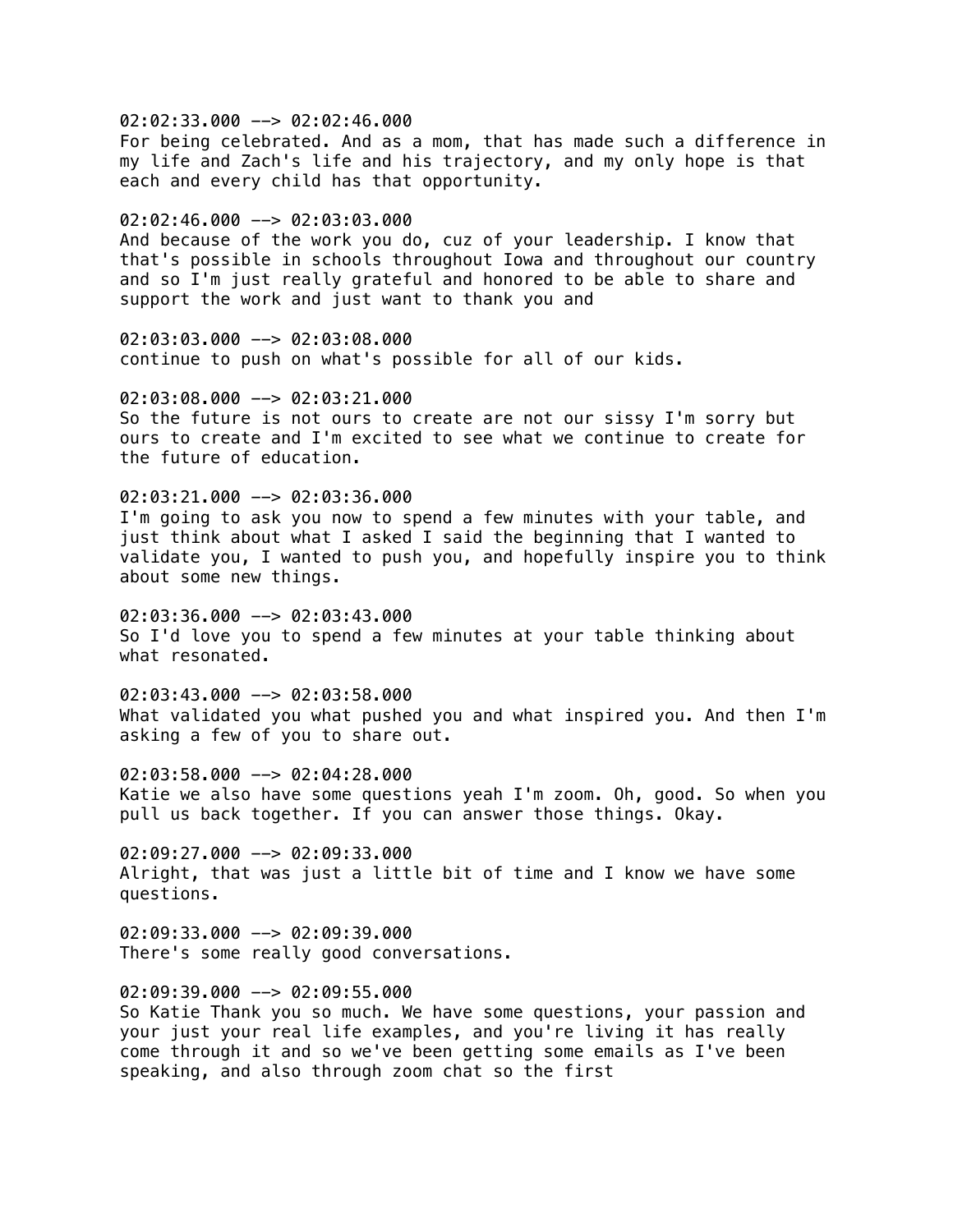02:09:55.000 --> 02:10:06.000 question is, they really liked what you were saying about that authentic learning, and I heard your husband saying how it changed. You know it takes a lot of time.

 $02:10:06.000$  -->  $02:10:16.000$ And so that question is, you know, how is he making time or how are they changing how they're planning, so that is more authentic. Yeah, great question.

02:10:16.000 --> 02:10:31.000 Well I'll start with this table that we had in the back talking about, a lot of times there's filler activities and we spend a lot of time like sit down, do this, and we're in transitions all the time so first you can get rid of, you know, the packets

02:10:31.000 --> 02:10:34.000 and get rid of the coloring worksheets.

 $02:10:34.000$  -->  $02:10:42.000$ I'm not saying kindergarten like get rid of the color insurance but like there's like this six seventh grade just coloring stuff that are just a lot of busy work.

 $02:10:42.000$  -->  $02:10:47.000$ So, one it's, it's prioritizing the goals.

 $02:10:47.000$  -->  $02:10:59.000$ It is not prioritizing the curriculum, we get those confused sometimes, right, the standards. Do not equal the curriculum. That is how someone has, has interpreted the standards.

 $02:10:59.000$  -->  $02:11:14.000$ So if you're clear on the standards, and what you want students to know and do, they're pretty good and you and there's a lot of ways to meet them. So prioritization first, and sometimes we need to get rid of some things right but like, come together

 $02:11:14.000$  -->  $02:11:17.000$ and say what do we really care about the most.

 $02:11:17.000$  -->  $02:11:33.000$ 

And then, designing those experiences that integrate interdisciplinary because sometimes we go, reading, math, social studies, and we're just so busy going through the motions and and doing a lot of transitions if we integrate a lot of that we have more

02:11:33.000 --> 02:11:53.000 time. First of all, and also creating more space for personalization not every child needs to go through that lesson at the same time every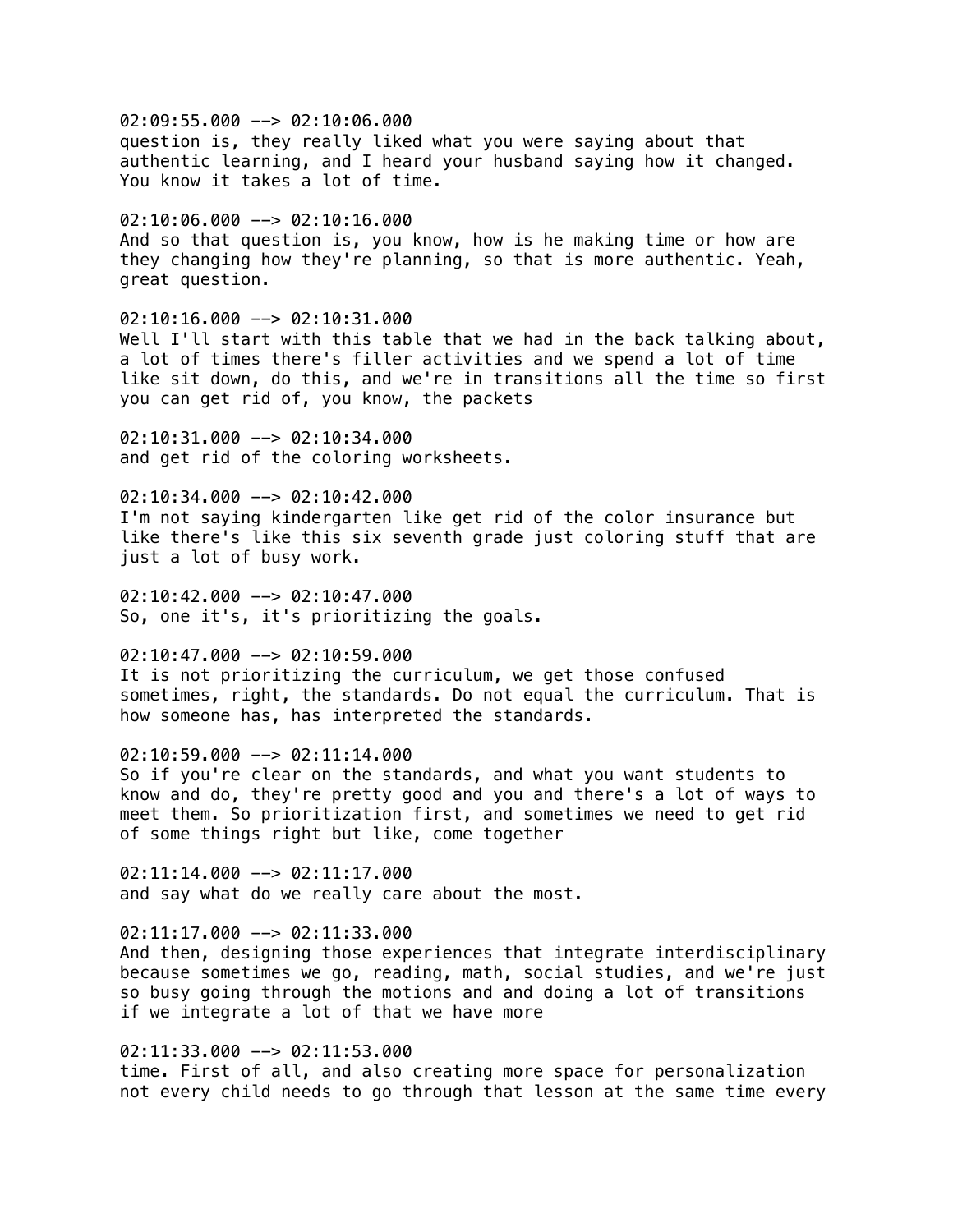day so finding out using different strategies technology, small groups to personalize for kids, you can accelerate,

# $02:11:53.000$  -->  $02:12:09.000$

much more than having to pull and remediate, you know, RTI are one of those we spend a lot of time pulling kids out to reteach things in the same way we taught them, rather than thinking differently about the instruction giving them more context, more

### $02:12:09.000$  -->  $02:12:21.000$

authenticity to actually develop those skills that we that we need. So, time is always going to be a factor. But there's a lot we do that is just very much and transitions.

#### $02:12:21.000$  -->  $02:12:35.000$

I know what you saw when we were remote hybrid whatever it was, we had that we had to prioritize and there was a lot of time taken away from the transitions and the busy work, we just focused on the things students need to do.

### $02:12:35.000$  -->  $02:12:47.000$

So you must have been reading the mind and the person on the email because their next question was, in that setting and you just talked about it. How do you accelerate other learners that might need to catch up.

# $02:12:47.000$  -->  $02:13:02.000$

Yeah, and I think what you were saying about personalizing yeah person has we have to know where the kids are so I mean it's going to sound when I say this, like, it's really hard but each person needs essentially an individual plan.

# $02:13:02.000$  -->  $02:13:19.000$

If we know where they are and we know the gaps as Todd rose says we have jagged profiles, right, I might be really great. And my ability to analyze text, and my grammar might be suffering.

 $02:13:19.000$  -->  $02:13:24.000$ So let's just like plug that in and give you some skills.

### $02:13:24.000$  -->  $02:13:40.000$

But, but we need to understand those gaps first, and then we can figure out where we need to accelerate, but instead too often it's just like we put you in a room and pull you out and remediate something where we don't necessarily know what those skills

# 02:13:40.000 --> 02:13:56.000

are so that's, that's a big piece, but I will plug again the authenticity, if, if we're just continuing to remediate with boring worksheets that kid who's struggling in math, and we give them more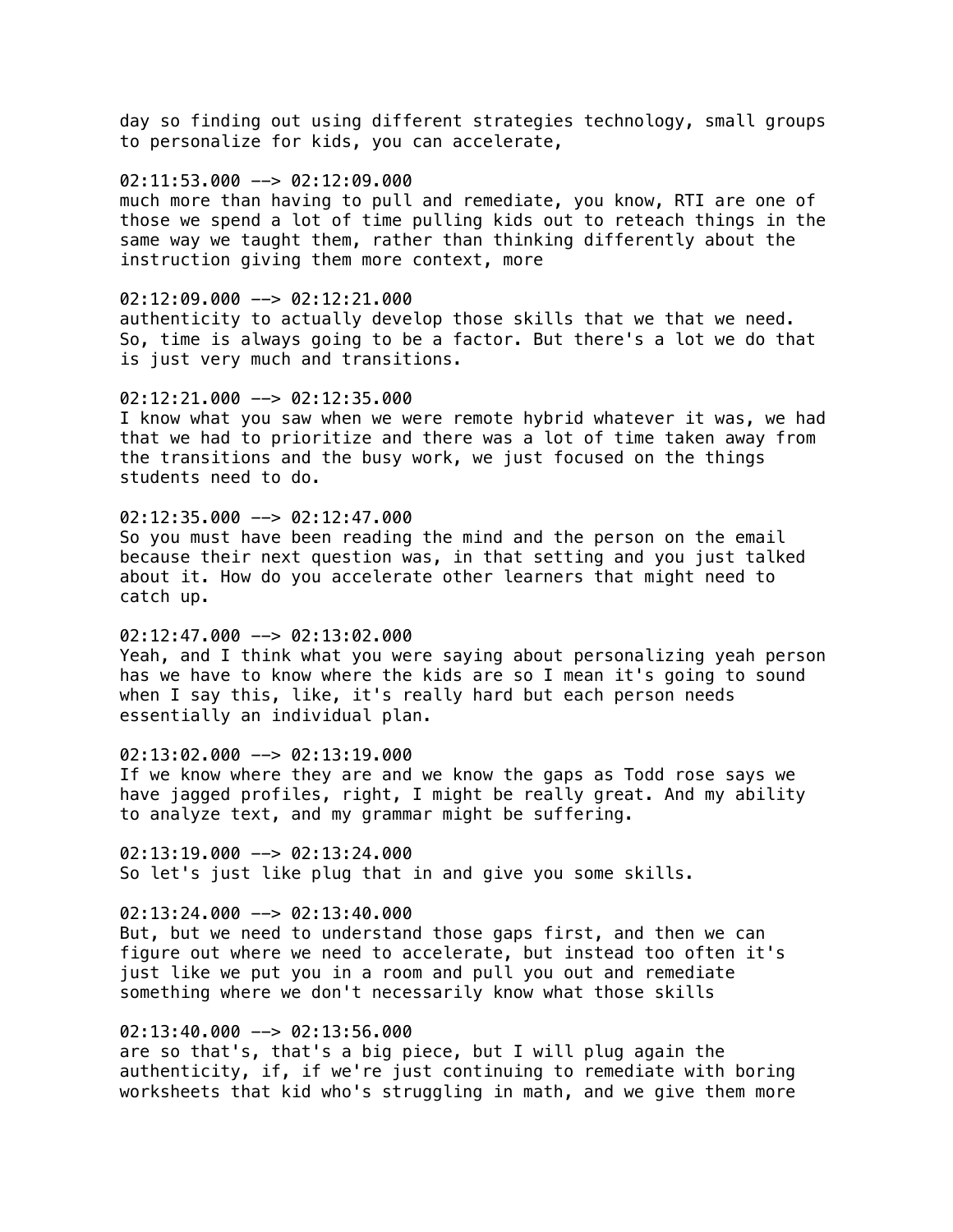Worksheets and more time away from art and PE to do the

 $02:13:56.000$  -->  $02:14:12.000$ That is not serving them well and it's not going to get us to our goal. Thank you, Katie, I have some questions coming in on zoom from Jeremy Langer middle school principal at Waverly shamrock he's wondering do you see a reluctance from educators and

### $02:14:12.000$  -->  $02:14:25.000$

schools to do this work, and if so, why that great question. It's kind of table was talking about. I do see a reluctance sometimes and it's not just teachers in general.

02:14:25.000 --> 02:14:35.000 And I think it's more of fear. I don't know what to do, right, we have this culture of perfection. And a lot of times I'll hear.

 $02:14:35.000$  -->  $02:14:40.000$ I want to, I don't want to screw kids up I don't want to set them on the wrong path.

# $02:14:40.000$  -->  $02:14:57.000$

So, we have to think about what are we afraid of, we have to look at the big picture, right, are we afraid of a bad lesson. Are we afraid of, kind of, you know, missing a day or, we should be afraid of students who are not graduating who are disengaged

#### $02:14:57.000$  -->  $02:15:14.000$

who don't have strengths and skills to, to navigate their path and be successful post. High School. So, the change. A lot of times we will say, Well, I have to do this because I'm preparing you This is my, my least favorite sentiment.

# $02:15:14.000$  -->  $02:15:25.000$

I'm preparing you for the next grade, I'm preparing you for high school, many of the teachers who say that have never been to in the high school classes, they're just saying what they imagine is happening.

 $02:15:25.000$  -->  $02:15:41.000$ 

So, if we really are backwards mapping from what we need to be teaching to we're backwards mapping from the World Economic Forum skills, about creativity empathy innovation, problem solving, that kids need to be able to have.

# 02:15:41.000 --> 02:15:53.000

And we should be backwards mapping from those not what you think Miss Smith wants next year and how to head the paper correctly. Right, so, so with our fear is self imposed.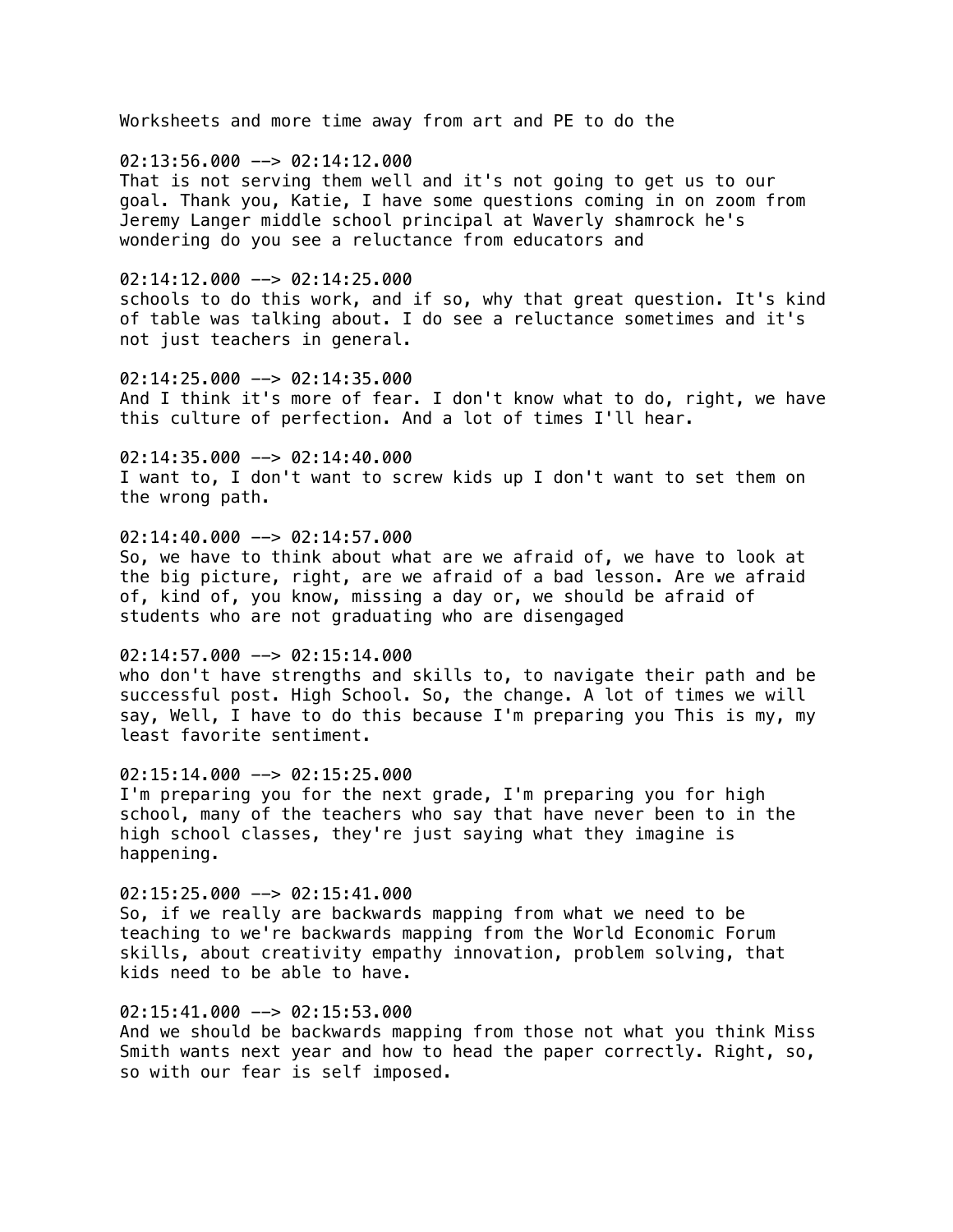# 02:15:53.000 --> 02:16:08.000

The fear is I'm not going to be the best teacher. The stories I'm telling myself about what a good teacher is what I think of other people. The other thing I'll say is I visit a lot of classrooms I'm super fortunate to do this.

# $02:16:08.000$  -->  $02:16:16.000$

And I've been in a few classrooms recently with amazing instruction, and the teacher was like this before we walked in. Okay.

# $02:16:16.000$  -->  $02:16:31.000$

It's a little crazy in there, the kids are like you know it's like chaos so I'm really sorry. We walk in the kids are engaged. They're debating each other, they're making stuff, these are like high school students there so they're like taking ownership

# 02:16:31.000 --> 02:16:41.000

of everything, and the teachers apologizing and I was like, do not apologize for that. If we create a culture where we know what good learning looks like.

# $02:16:41.000$  -->  $02:16:55.000$

We celebrate it we highlight it, we honor it, we create the space for it. That is a shift that I would love to see and we will stop singing teachers as afraid when they stop honor we start honoring what good instruction looks like.

#### $02:16:55.000$  -->  $02:17:10.000$

Thank you, Katie and you mentioned the one one barrier being fear. So as a follow up Jeremy is also wondering, what's one major barrier in addition to that that could we could remove and I have a comment that came through as well from Superintendent Theron

# $02:17:10.000$  -->  $02:17:27.000$

from Marshall town schools is absolutely the right work. Parents need to be educated and sold on that versus being focused on standardized test scores exclusively stay report cards college admission requirements and parents, living in the past or potential

 $02:17:27.000$  -->  $02:17:32.000$ barriers that need to be overcome. Anything you'd add to that Katie, yeah.

### $02:17:32.000$  -->  $02:17:52.000$

Anytime you hear yourself say that your barrier is someone else's mindset. I'm going to challenge you to stop saying that because I'm a parent, many of you are parents, and if as educators, we say parents don't want that.

02:17:52.000 --> 02:18:16.000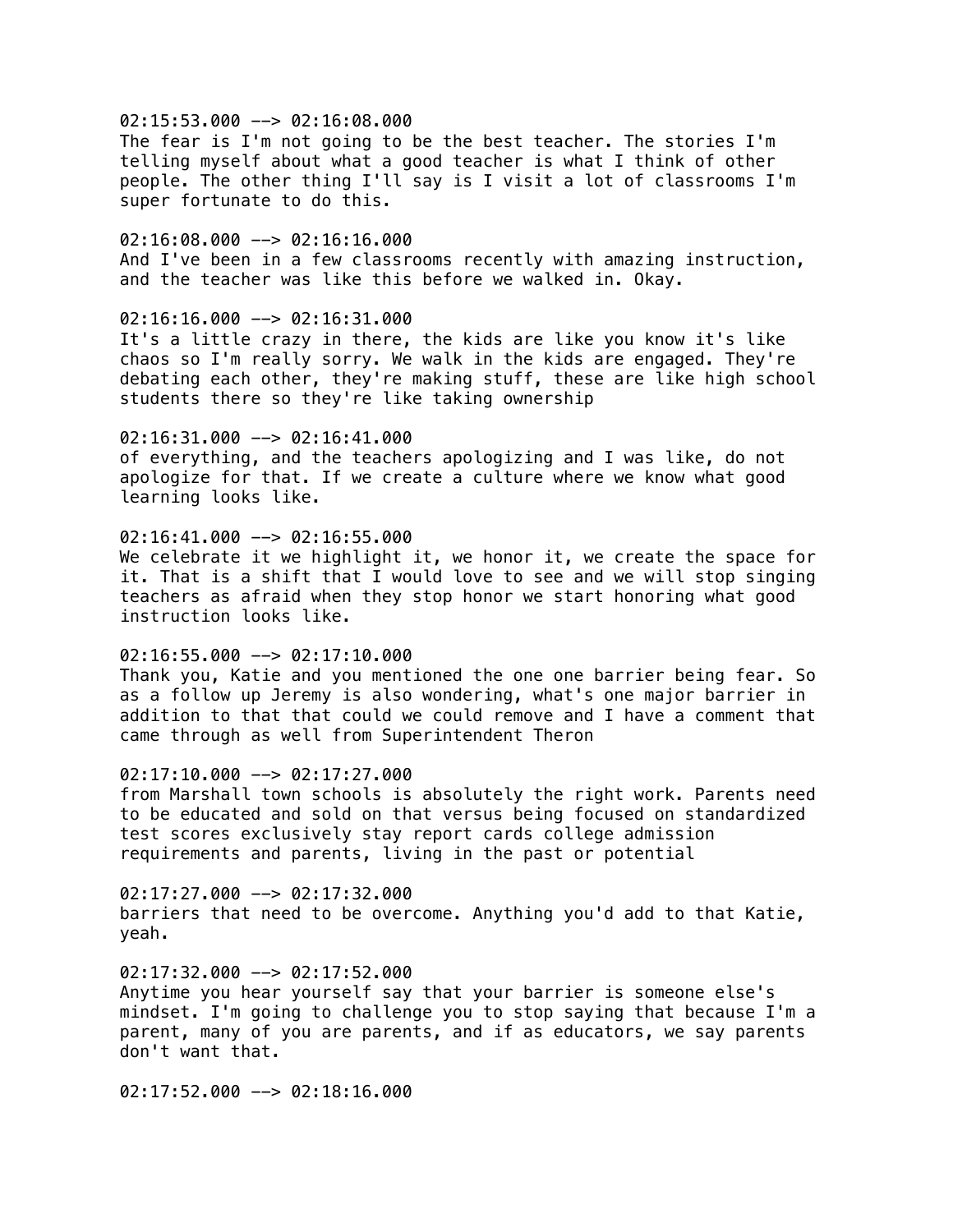But how is that true. If you want something different for your kids. How is it true that other parents don't want something different from their kids and I talked to parents all the time I talk to educators were recently I'm trying to get everyone in 02:18:16.000 --> 02:18:28.000 The still packet or the worksheets they're ridiculous I don't want my kids to do it. And yet, the teachers are like I have to spend the time because the parents want me to do it right, and then the principles are saying I wish my teachers would be more 02:18:28.000 --> 02:18:43.000 creative and innovative and the teachers are saying, I wish my principal would give me freedom to do what I need for my kids. So you know we're spending a lot of time pointing fingers, and sometimes the things we say don't naturally match how we actually  $02:18:43.000$  -->  $02:18:44.000$ feel.  $02:18:44.000$  -->  $02:19:01.000$ So, the reason I say that is to point out, come together. And again, I'll go to your graduate profiles, if you're doing this work in your district, bring families together, bring educators together bring students together, and actually talk about what  $02:19:01.000$  -->  $02:19:03.000$ you want for students.  $02:19:03.000$  -->  $02:19:15.000$ Talk about the things that you care about, name them, define them, and then start figuring out what classrooms and learning experiences should look like.  $02:19:15.000$  -->  $02:19:17.000$ In order to get there.  $02:19:17.000$  -->  $02:19:33.000$ Because when we start saying everyone else cares, there are systems right I'm not going to like standardized testing we were just talking about this, that we're conditioned to think success is all the AP classes and the high GPA and going on to this high 02:19:33.000 --> 02:19:57.000 profile college. I didn't go to a high profile college. I got a 3.0 and high school, and I'm surviving and a lot of other people also millionaires tend to have a 3.0 GPA valedictorians tend to be very average, because they're used to being compliant,

02:19:57.000 --> 02:20:09.000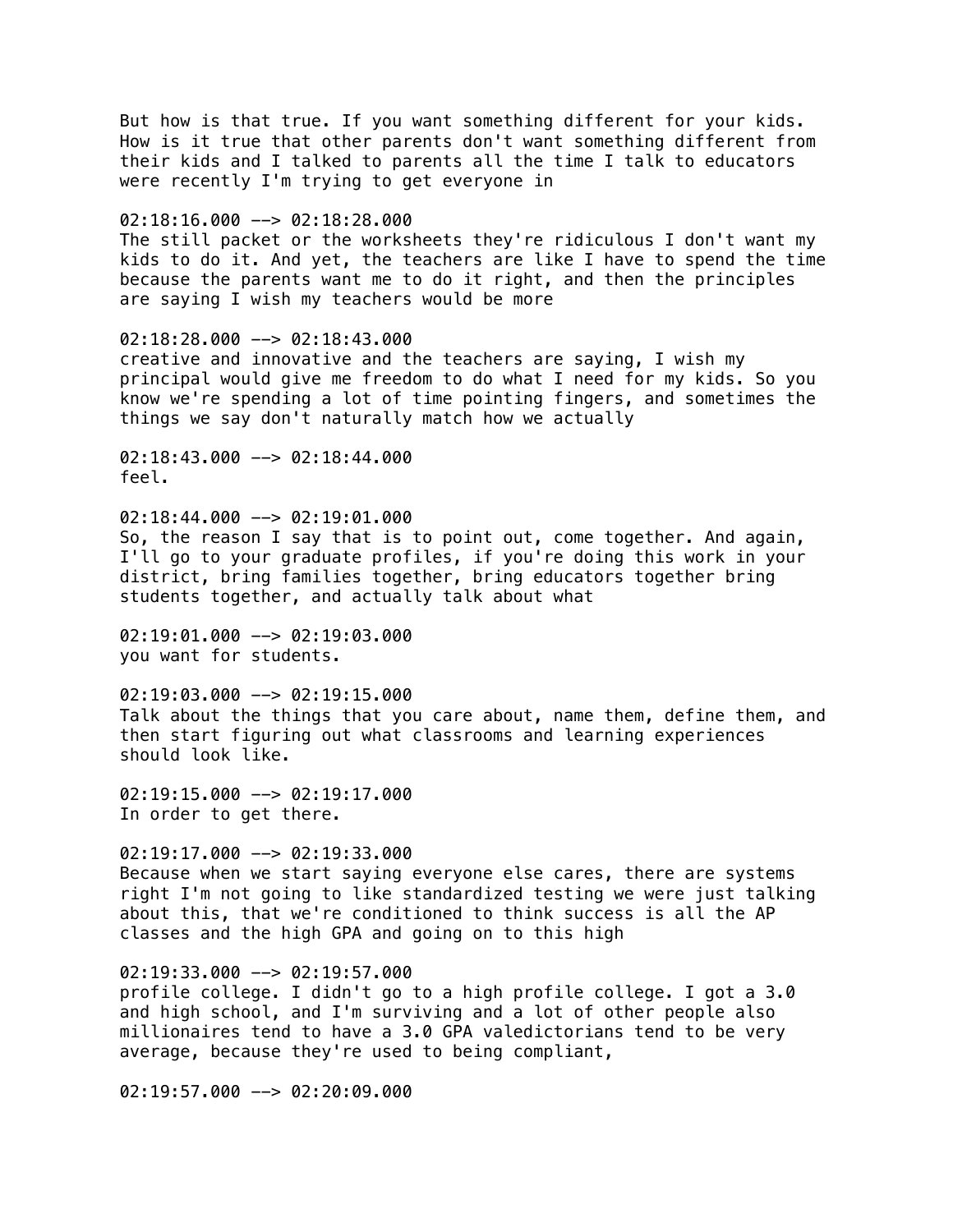there's research that supports this right, the kids who maybe not do don't do as well in school, who are creative and pushing boundaries are the ones who are changing and challenging the status quo.

02:20:09.000 --> 02:20:20.000

So I encourage you to think about what it is you really want create the systems that are aligned to it and start really interrogating what success means to you and your community.

02:20:20.000 --> 02:20:26.000 So the last thing I'll say on this is, I have this in the book.

02:20:26.000 --> 02:20:43.000 But when I asked parents, what is success to you, they're like, my kids are happy, they, they feel confident they can navigate problems right, this is what parents say this is what we want in the classroom to, and then I say, Okay, What do you ask your

02:20:43.000 --> 02:20:45.000 kids when they come home.

 $02:20:45.000$  -->  $02:20:51.000$ How do you do on your test. How was your day. Did you follow directions, did you get in trouble.

 $02:20:51.000$  -->  $02:20:56.000$ When we pointed that out. there was a lot of tears in the room.

02:20:56.000 --> 02:21:00.000 Right.

02:21:00.000 --> 02:21:17.000

If we don't start interrogating our beliefs about success and challenging, what we talked about and what we honor as success. We aren't going to make those changes so same thing in schools, working with a lot of districts right now to create accountability

 $02:21:17.000$  -->  $02:21:28.000$ systems that align to the graduate profile that honor the different ways that young people are smart and what they're doing and when we start to honor and measure those things that matter.

#### 02:21:28.000 --> 02:21:42.000

That's when we start having parents go, oh, did you see this school project my kid did. Did you see the in this article they wrote that, you know, about their opinion, we can start changing the metrics of success by how we talk about it, and the things

02:21:42.000 --> 02:21:50.000 that we honor. So, that was a long answer to that but it's something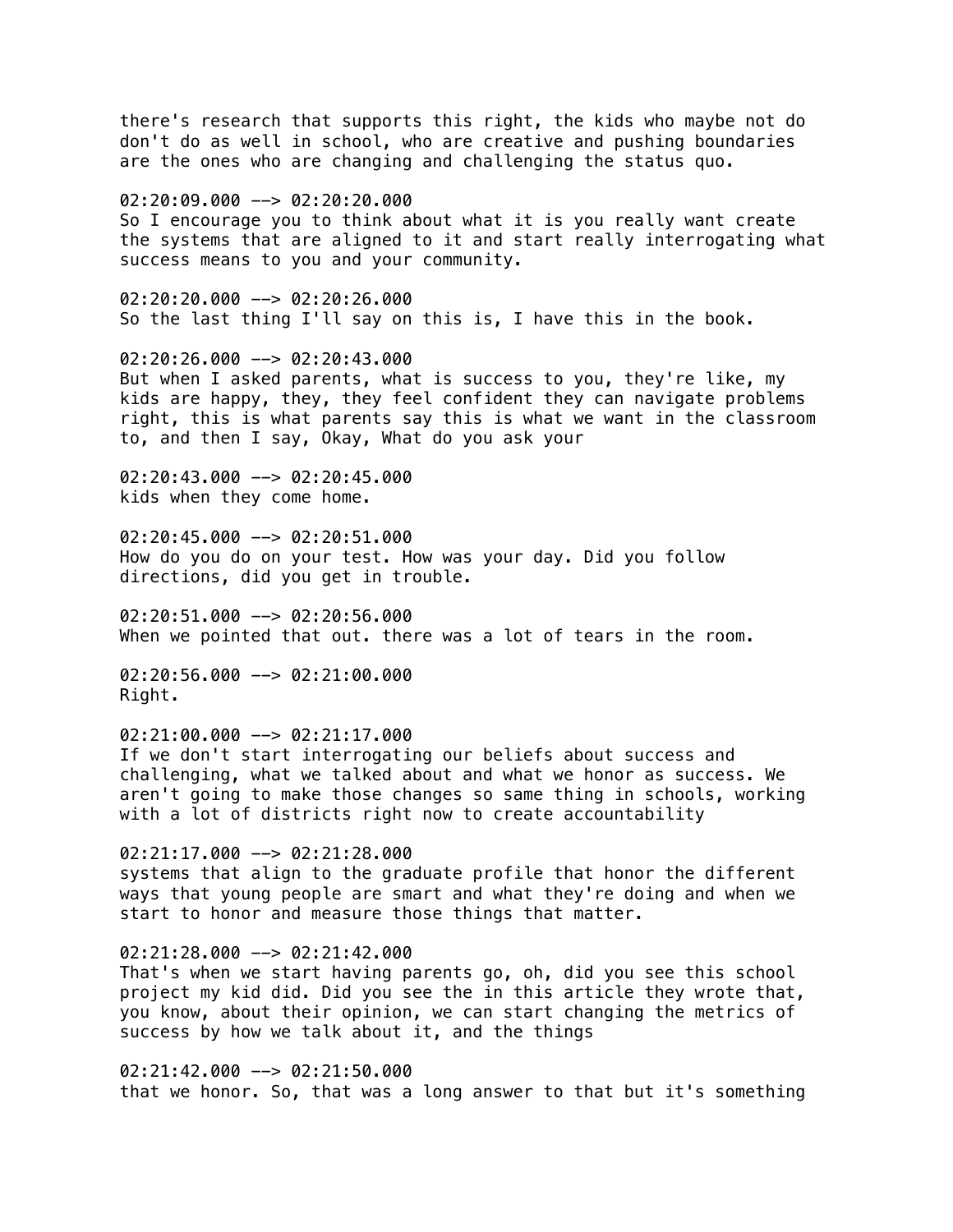that matters. I think a lot.

 $02:21:50.000$  -->  $02:22:01.000$ Are there any additional questions from the room.

02:22:01.000 --> 02:22:05.000 I know that many of you didn't have the benefit of seeing chat.

 $02:22:05.000$  -->  $02:22:18.000$ 

But I gotta tell you, Katie after you played that video of the little kid jumping up on that box. Sam i gotta tell you, there was buzz all over chat they want to see you do that as kind of a conclusion that Katie right here this is about the same height

02:22:18.000 --> 02:22:19.000 right let's do it. That's what I was thinking Katie.

02:22:19.000 --> 02:22:33.000 let's do it. That's what I was thinking Katie. Well thank you, Katie We so appreciate your time today let's give Katie around the place.

# $02:22:33.000$  -->  $02:22:42.000$

And I know we are whisking Katie off she's going to be down in our studio to do today doing a live podcast and doing some recordings for us. So thank you, Katie.

# $02:22:42.000$  -->  $02:23:00.000$

For those of you joining via zoom. Thank you for joining via zoom, I'll go ahead and go over the schedule for the day, the links to the schedule, and to our lead inspire innovate series are in the superintendent agenda, and in zoom if you look back over

## 02:23:00.000 --> 02:23:16.000

chat, I do have those two links in there for you. And if you happen to miss part of today's keynote from Katie. I know some people in, zoom had to jump on a little bit late or take off early, we will have those recordings posted for two weeks on our future

 $02:23:16.000$  -->  $02:23:20.000$ ready summit website, so you'll be able to see those there.

# $02:23:20.000$  -->  $02:23:34.000$

Ask, as we get transitioning here, superintendents I'm going to draw your attention to our lead inspire innovate brochure. It's linked into your agenda kind of at the top, under our zoom link for today.

# 02:23:34.000 --> 02:23:50.000

And Katie is a part of our series. I do want to draw your attention as you're looking forward to next year and planning your PD with your staff that we do have two additional speakers coming up one taking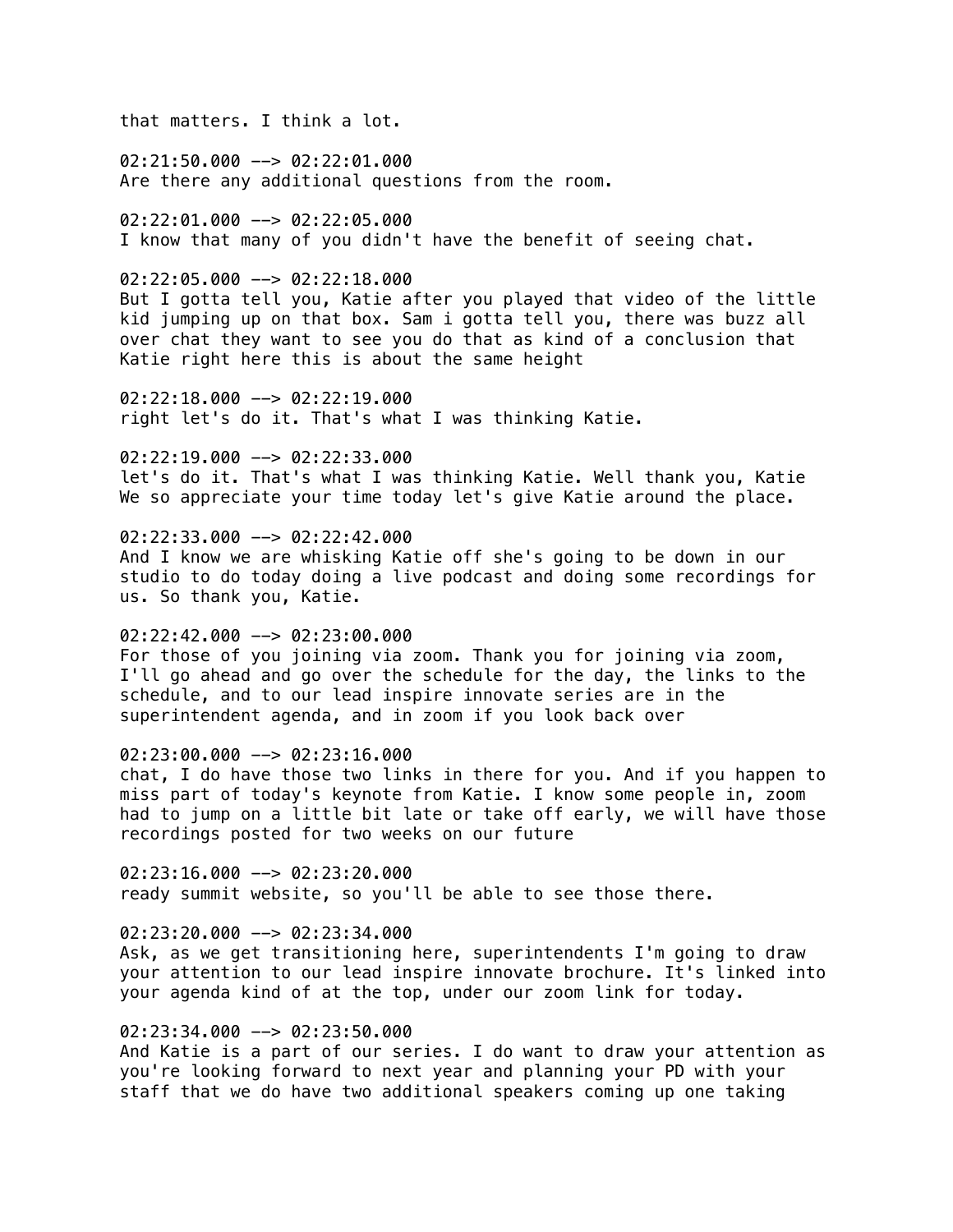place on September 1.

02:23:50.000 --> 02:24:01.000 We've got Leanne young attending she'll be doing a session for us on your students. my students. Our students rethinking equitable and inclusive classrooms.

 $02:24:01.000$  -->  $02:24:15.000$ 

And when you have clicked on that link, you will see the brochure and you can read more about that session on September, one should you have staff that you want to bring with you to that session, and then looking ahead to next October, I know many of

02:24:15.000 --> 02:24:31.000 you at si were able to attend Joe Backman and his just look up. I love your face session. So we're bringing him in in October, so feel free to bring your school leaders with you to that session in October as you plan ahead for next year.

 $02:24:31.000$  -->  $02:24:36.000$ Looking at the schedule for today. We are trying something new.

02:24:36.000 --> 02:24:47.000 We know that a lot has changed during coded during quarantine with virtual virtual hybrid in person so we're going to try something new today for a future ready summit.

 $02:24:47.000$  -->  $02:24:56.000$ We have an in person strand for you today. this keynote being in person and virtual was a hybrid strand for us.

02:24:56.000 --> 02:25:08.000 superintendents you'll stay right where you're at. After I finished up with some logistics you'll have a 10 minute break and then superintendent, you'll be right back here for your business meeting this morning.

02:25:08.000 --> 02:25:25.000 After your business meeting. Oh, before I transition to that. Those of you who are not involved in the business meeting, we are going to invite you to head out into our rotunda, we have media equipment technology that you can check out and play with get

02:25:25.000 --> 02:25:31.000 your hands on,

02:25:31.000 --> 02:25:41.000 answer questions as a lot of time and energy and kind of the latest technology for you to try out, check out for your kids.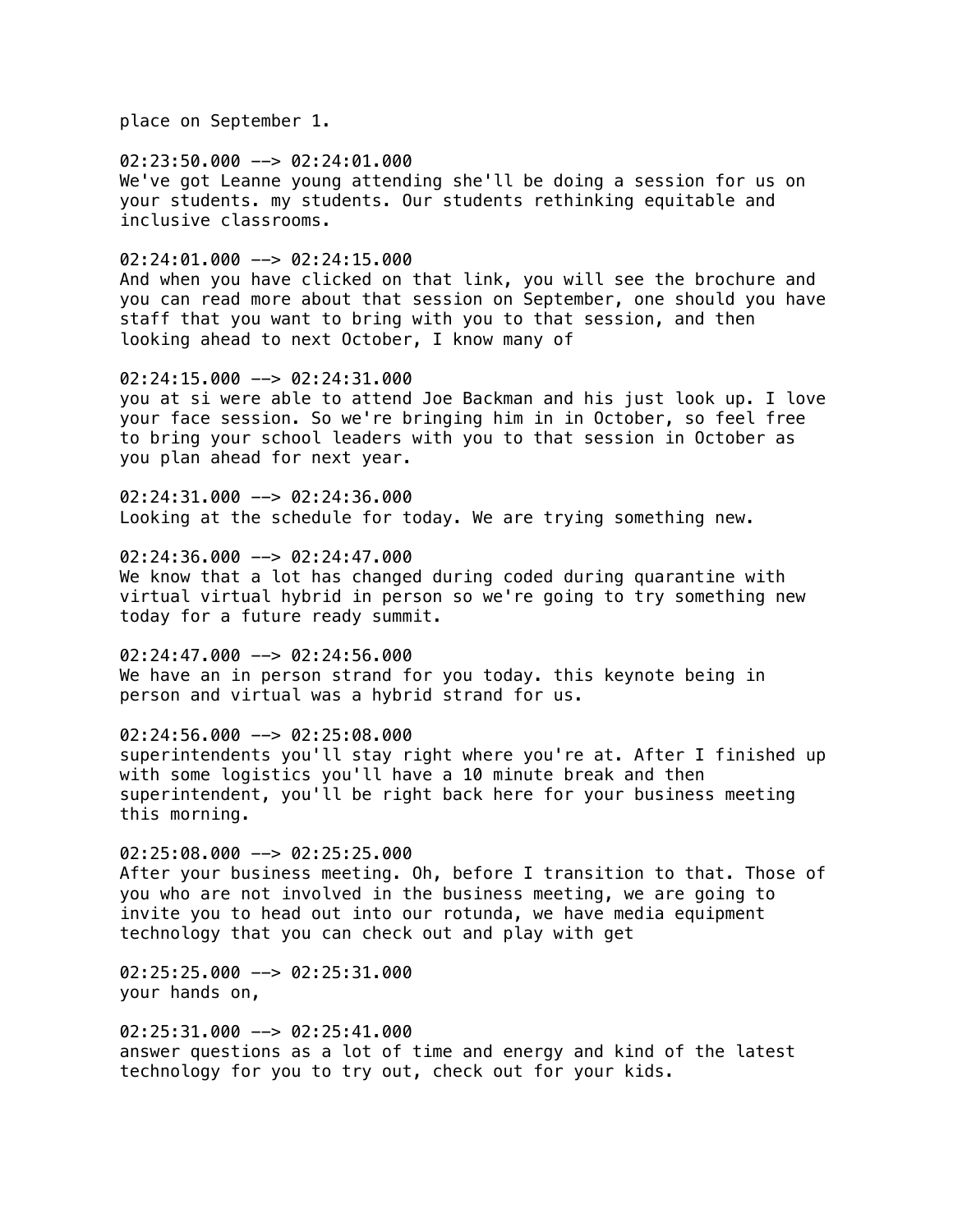02:25:41.000 --> 02:26:11.000 So check that out. For those of you attending them.

 $02:44:13.000$  -->  $02:44:16.000$ And testing the audio for people in zoom.

 $02:44:16.000$  -->  $02:44:26.000$ You can hear me and zoom please give me a signal on the chat.

 $02:44:26.000$  -->  $02:44:56.000$ Thank you, we're good to go on zoom.

02:44:59.000 --> 02:45:05.000 Good morning everybody. Thanks for being here we'll go ahead and get our business meeting started here.

02:45:05.000 --> 02:45:15.000 With regards to the agenda we are a few minutes ahead at 10 minutes and that's, that's good, we can use that time effectively.

 $02:45:15.000$  -->  $02:45:19.000$ So first and foremost here's we started on our reports.

 $02:45:19.000$  -->  $02:45:32.000$ We have David weapon, David is actually here from the BOE, and so David thanks for being here this morning appreciate it and you've got a microphone I hope and, or if you need one let us know actually we're going to have to give you one because we have

 $02:45:32.000$  -->  $02:45:36.000$ people out on zoom. So we want to make sure that they can hear.

 $02:45:36.000$  -->  $02:45:42.000$ Sam state taking care of that now But Dave thanks for being here and let's get started with the VIP information.

 $02:45:42.000$  -->  $02:45:48.000$ Yes Good morning, have a short summary today.

02:45:48.000 --> 02:46:04.000 Conditional licenses are coming in, pretty frequently right now. It's kind of the in between we still have some districts at requesting those for late hires for second semester, and yet we're also starting to get some for next school year already.

# 02:46:04.000 --> 02:46:16.000

So if you do have those forms and you sign them please indicate the date that that person is going to start so you know if you need a right away, or if you're looking more for August, and if you could remind your principles if they're signing those forms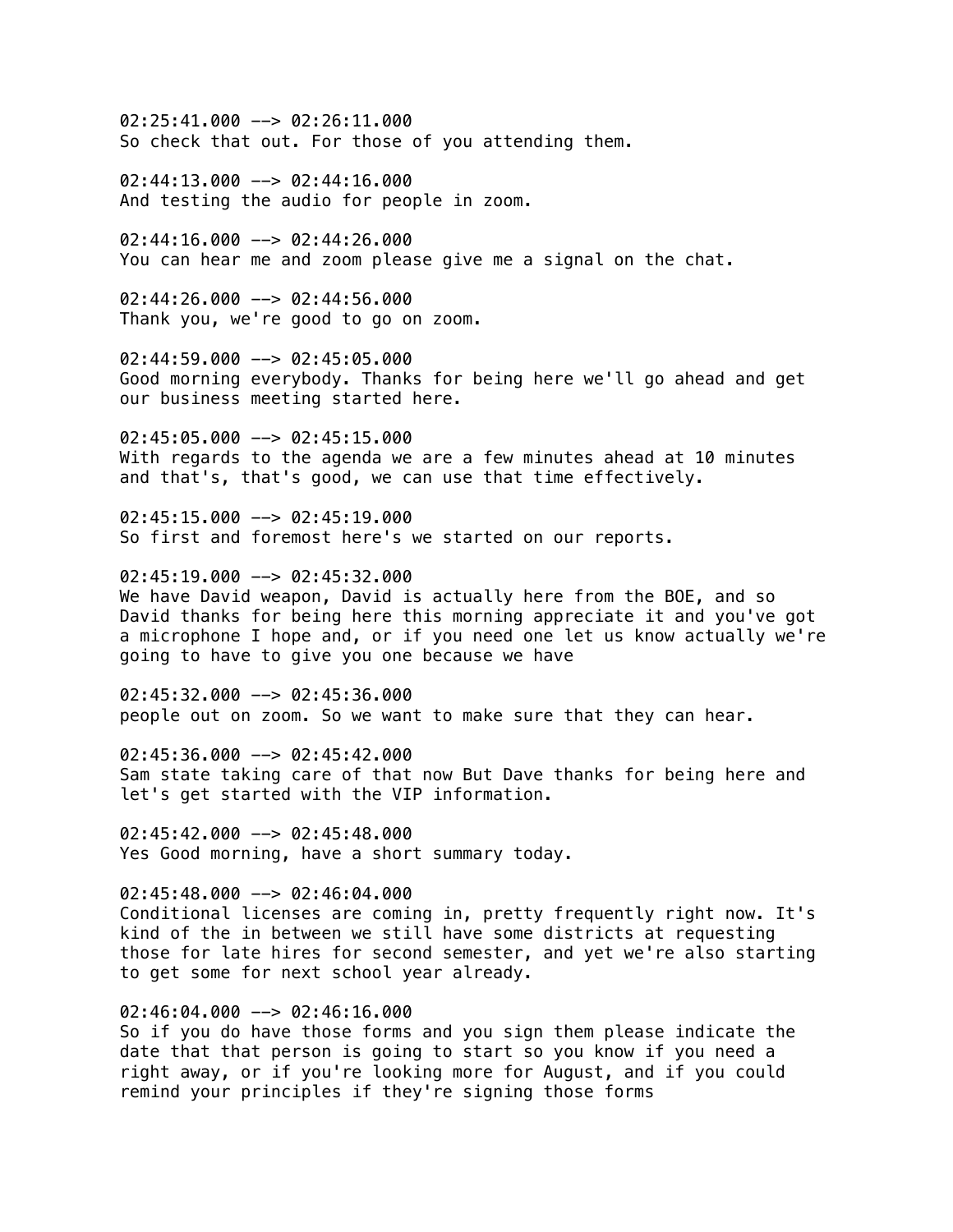$02:46:16.000$  -->  $02:46:27.000$ that date of start employment for them is the critical part for that conditional license, but certainly we're willing to cover a lot of those.  $02:46:27.000$  -->  $02:46:40.000$ And we can get them turned around pretty quickly, as you'll be filling positions with people that don't have the proper license either a Class B, or the executive director decision licenses, more and more of those going out for things like librarian and 02:46:40.000 --> 02:46:50.000 tag and ESL, so I process most of those again so have your teachers or principals contact me if they have questions about them and be glad to help them with that. 02:46:50.000 --> 02:47:07.000 The other thing that came down in February, was when the governor's emergency proclamation was lifted, there was a gap in there for those people with substitute authorizations on their parent educator certificate.  $02:47:07.000$   $\rightarrow$  02:47:16.000 So the information on your link in the agenda, talks about sub OSS and when they can sub.  $02:47:16.000$  -->  $02:47:22.000$ And you can put in a request for them to fill longer term sub positions as well.

02:47:22.000 --> 02:47:34.000 When that proclamation was going through our director Mike Kevin, and Dr Voss and several of our board members get together held an emergency meeting.

 $02:47:34.000$  -->  $02:47:51.000$ They heard feedback from many of you I heard from some of you also that you're using people that have the substitute off on their peer educator certificate for pretty regularly almost every day Sabine is you don't have anybody else to use.

 $02:47:51.000$  -->  $02:48:05.000$ So our board got that emergency rules meeting done, and they adapted it for the rest of the school year. And so, if you have those people and you want to continue to use them to fill Sabine positions.

02:48:05.000 --> 02:48:10.000 It's the same link on on this page a little further down.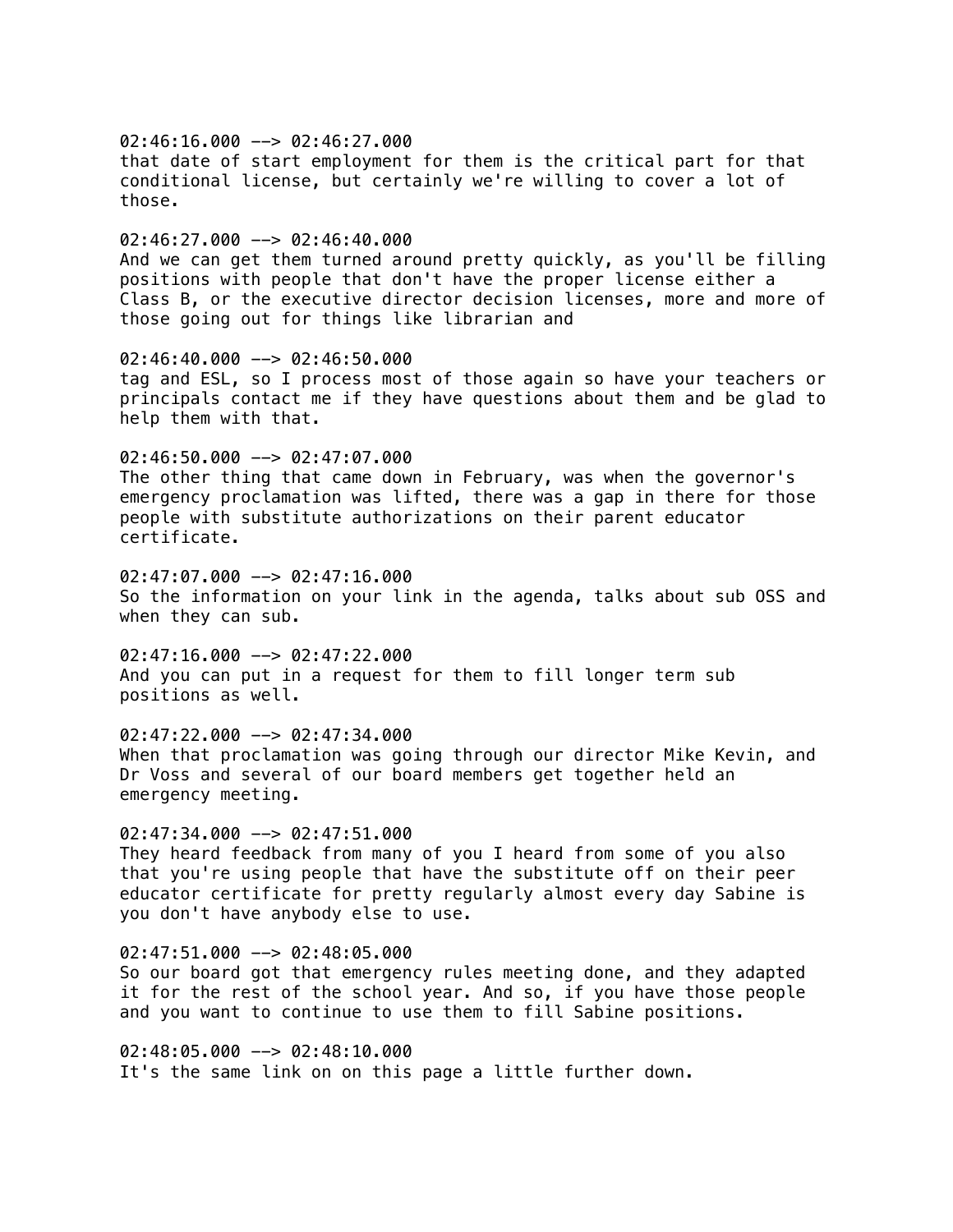02:48:10.000 --> 02:48:23.000 There's actually two number ones on there but where it says helpful hints for school administrators, you click on that link you can put in your substitute authorization person that are the Perez. 02:48:23.000 --> 02:48:38.000 Their folder number in their name and request to use them for other positions so those group go through to Joanne tubs our lead consultant, she looks at that daily, so you should get pretty fast response in regard to that but we identified the problem. 02:48:38.000 --> 02:48:49.000 Mike and our board came through with the solution so thank you for your feedback on that, and any other questions. 02:48:49.000 --> 02:48:51.000 Right. Thank you. 02:48:51.000 --> 02:48:54.000 Thank you David appreciate that.  $02:48:54.000$  -->  $02:49:04.000$ Next we have destiny from the Department of Education destiny is online, and I believe you're ready to go destiny. I am Thank you for having me today.  $02:49:04.000$  -->  $02:49:15.000$ Um, let's see here so I'll just start off by highlighting. Just a few items in the superintendent notes. We have quite a bit in here this month.  $02:49:15.000$  -->  $02:49:22.000$ But you can take, you know, your time to go through and read the items that pertain to you. 02:49:22.000 --> 02:49:28.000 To begin with the teacher retention payments I'm not going to go too far into this.  $02:49:28.000$  -->  $02:49:32.000$ But we did hold a question and answer. 02:49:32.000 --> 02:49:39.000 There was a question and answer session this past Monday, along with two webinars last week. 02:49:39.000 --> 02:49:48.000 We've included in here, the list of folks that you can reach out to with questions regarding that.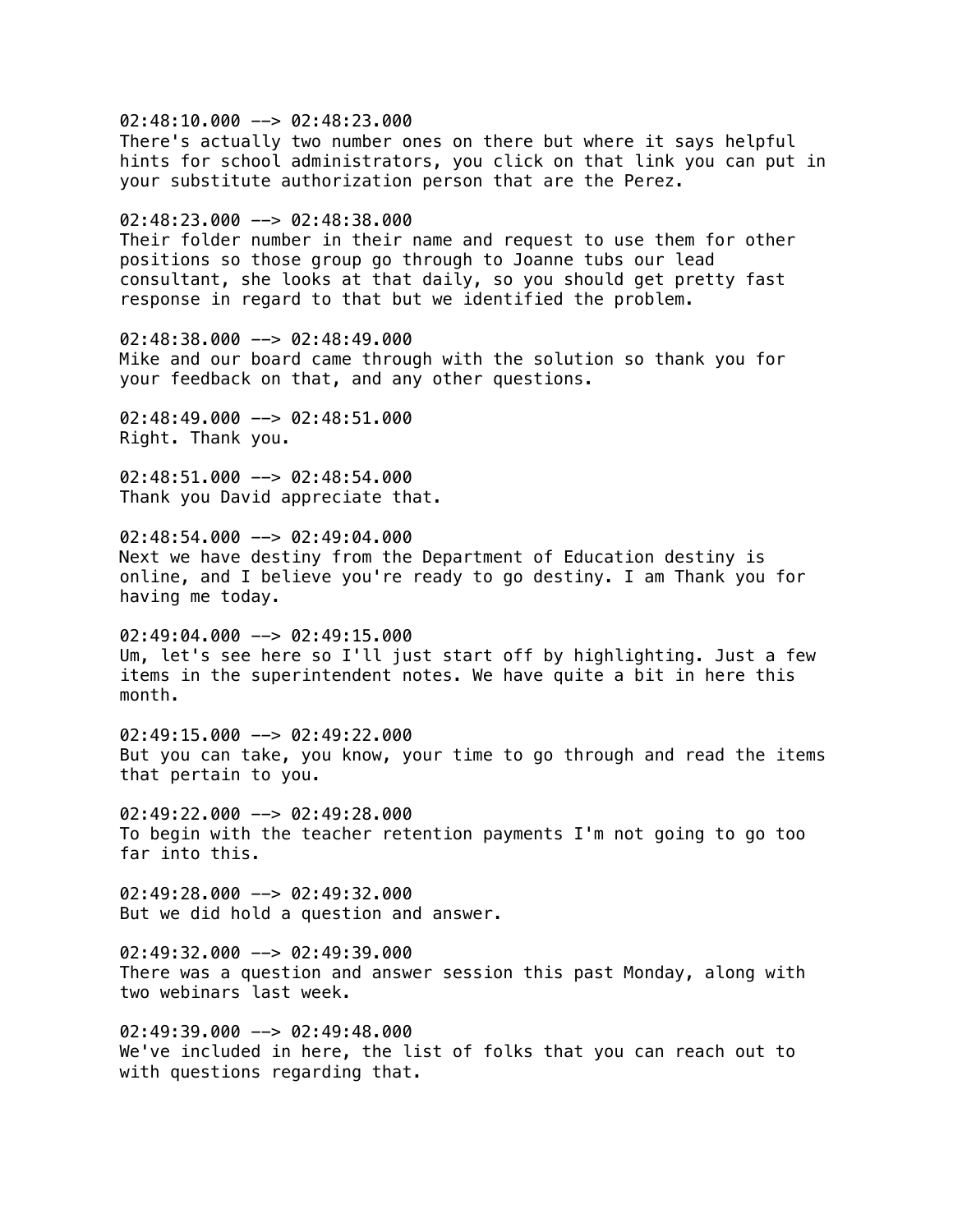$02:49:48.000$  -->  $02:49:57.000$ The second piece here is my exit is just a reminder that the spring window will close on May 14.  $02:49:57.000$  -->  $02:50:03.000$ Another item here is that our Iowa education conference has been postponed.  $02:50:03.000$  -->  $02:50:22.000$ And we haven't received any really additional information other than what is stated here because we know that we do have schools especially comprehensive folks who are wondering, sort of, what supports might be available since that was a requirement.  $02:50:22.000$  -->  $02:50:26.000$ We've been told that we will be able to follow up soon, with additional information. 02:50:26.000 --> 02:50:33.000 At this time, it's been rescheduled until the summer of 2023,  $02:50:33.000$  -->  $02:50:39.000$ a new item here is the new petition process guidance.  $02:50:39.000$   $\rightarrow$  02:50:42.000 The department released the guidance.  $02:50:42.000$  -->  $02:50:49.000$ And so I encourage you to maybe dig into that read it. 02:50:49.000 --> 02:50:59.000 We are expecting to answer questions pertaining to that during tomorrow's department q amp A, which takes place at one o'clock on that first Friday of the month. 02:50:59.000 --> 02:51:08.000

And we've included the zoom link here as well.

 $02:51:08.000$  -->  $02:51:22.000$ other things, and computer science curriculum and PD grants modification. And if this pertains to your want to look at the text in bold, about the modifications there.

02:51:22.000 --> 02:51:24.000 The conditions for learning survey.

02:51:24.000 --> 02:51:37.000 So this year, the spring, the survey is going to take place in April. This is different than before were used to take place and both April and May, and now it's April, only.